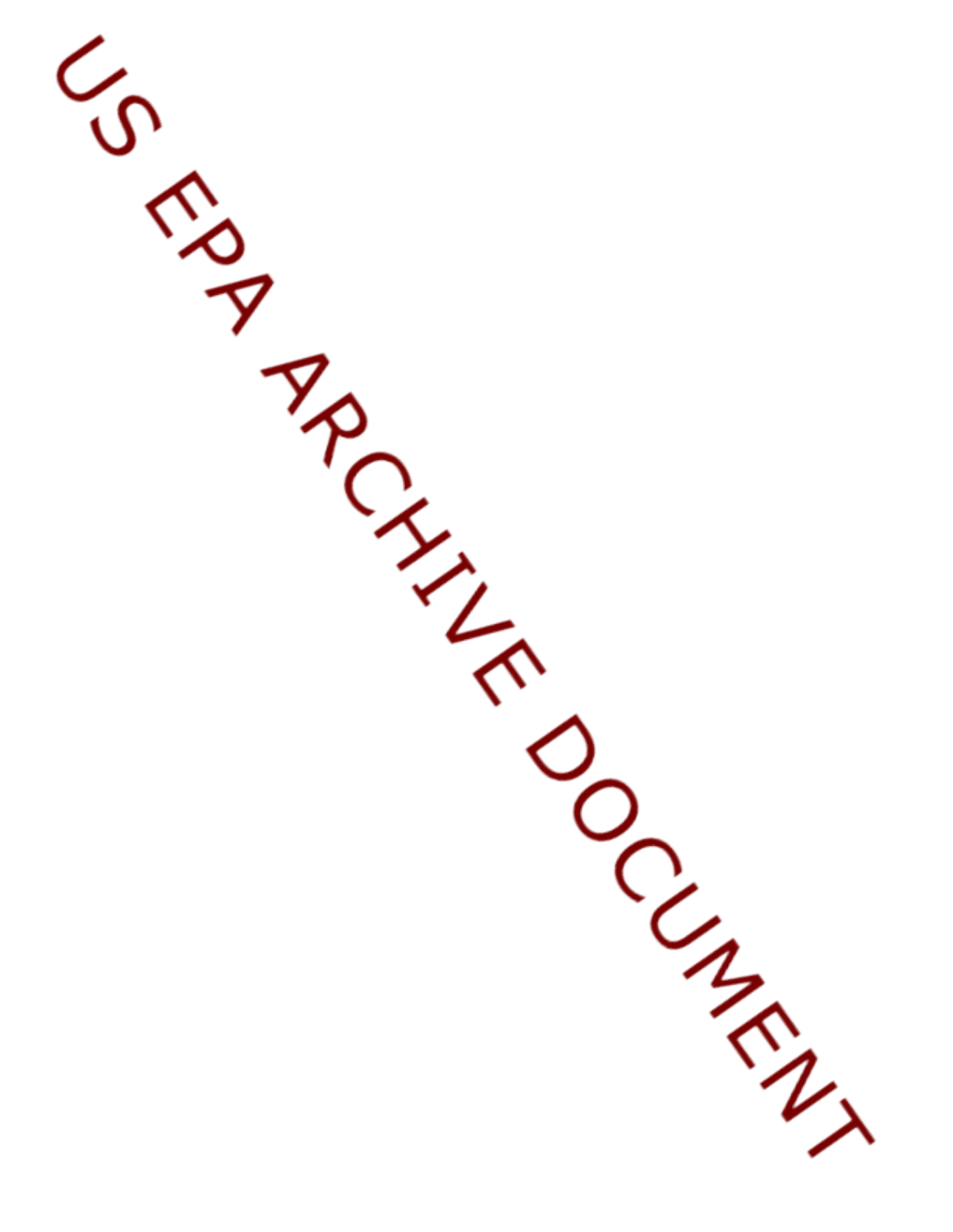# **Environmental Technology Verification Program** Advanced Monitoring Systems Center

Test/QA Plan for Verification of Ambient Hydrogen Sulfide Analyzers at a Swine Finishing Farm

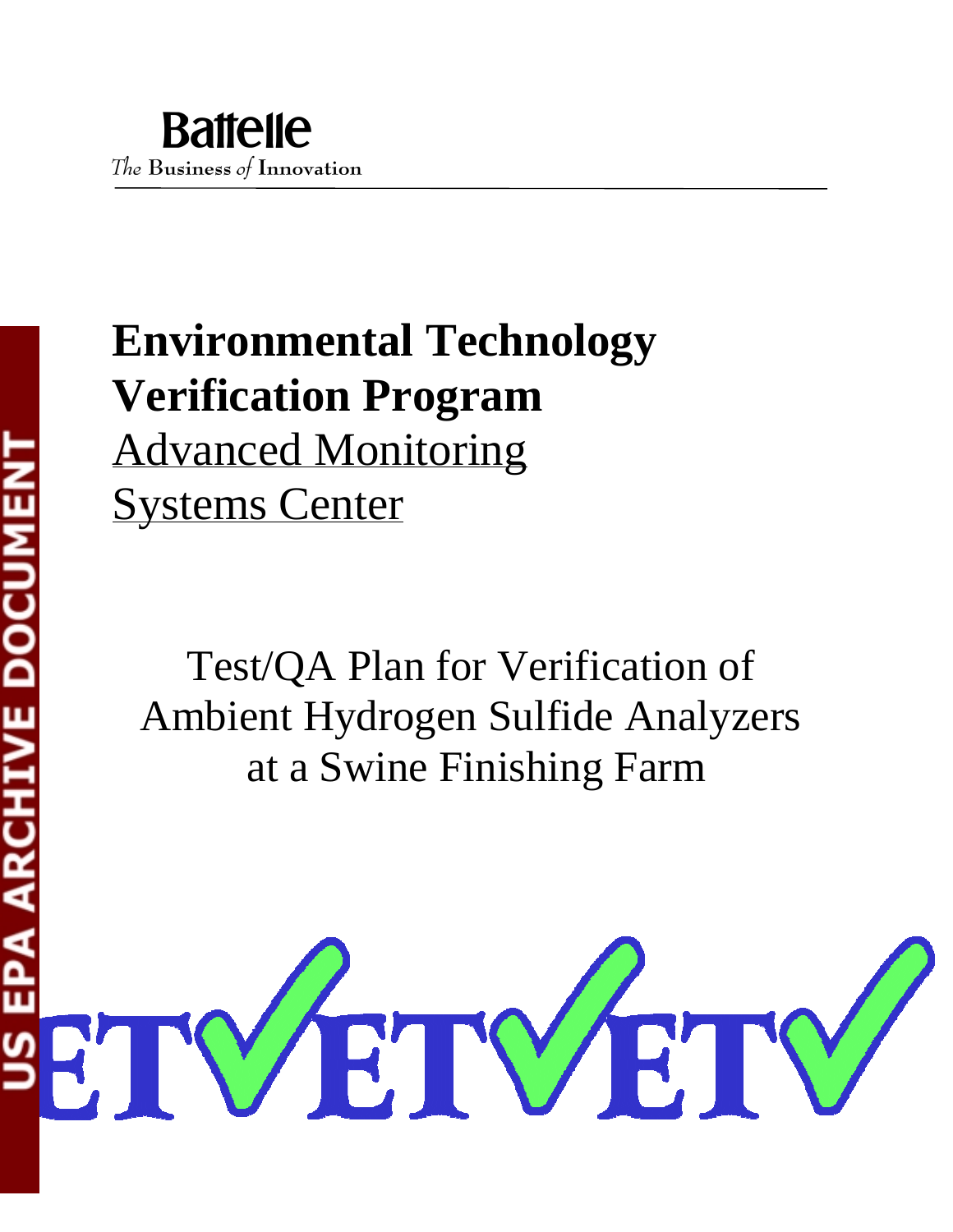# **TEST/QA PLAN**

for

# Verification of Ambient Hydrogen Sulfide Analyzers at a Swine Finishing Farm

**April 12, 2005** 

**Prepared by** 

**Battelle 505 King Avenue Columbus, OH 43201-2693**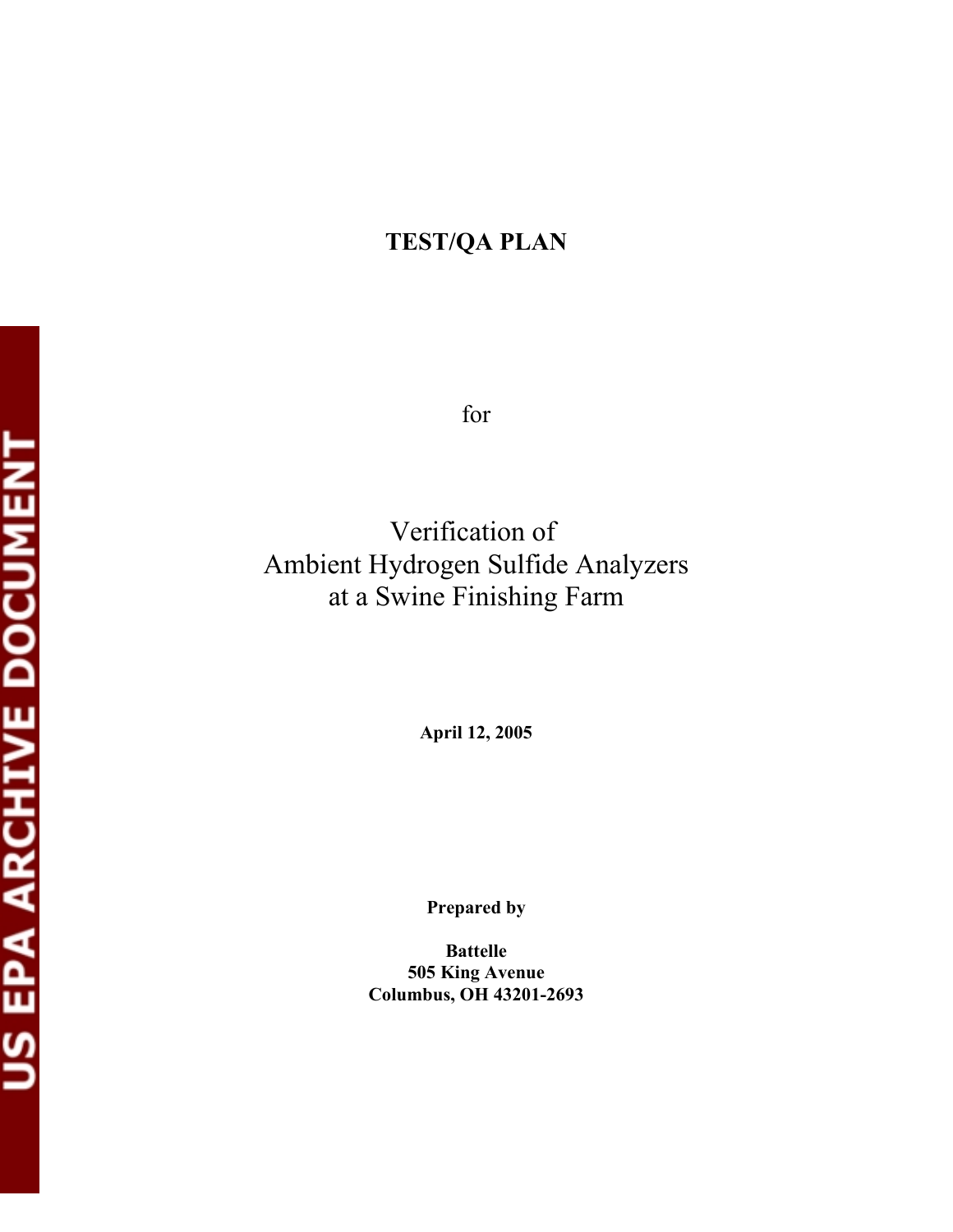#### **A2 TABLE OF CONTENTS**

| $\mathbf{A}$   | PROJECT MANAGEMENT                                         |  |
|----------------|------------------------------------------------------------|--|
| A <sub>1</sub> |                                                            |  |
| A2             |                                                            |  |
| A <sub>3</sub> |                                                            |  |
| A <sub>4</sub> |                                                            |  |
| A <sub>5</sub> |                                                            |  |
| A6             |                                                            |  |
| A7             |                                                            |  |
| A8             |                                                            |  |
| A <sup>9</sup> |                                                            |  |
|                |                                                            |  |
| B              | MEASUREMENT AND DATA ACQUISITION                           |  |
| B1             |                                                            |  |
| B2             |                                                            |  |
| B <sub>3</sub> |                                                            |  |
| <b>B4</b>      |                                                            |  |
| B <sub>5</sub> |                                                            |  |
| <b>B6</b>      |                                                            |  |
| B7             |                                                            |  |
| <b>B8</b>      |                                                            |  |
| <b>B9</b>      |                                                            |  |
| <b>B10</b>     |                                                            |  |
| $\mathcal{C}$  | ASSESSMENT AND OVERSIGHT                                   |  |
| C <sub>1</sub> |                                                            |  |
| C2             |                                                            |  |
|                |                                                            |  |
| D              | DATA VALIDATION AND USABILITY                              |  |
| D <sub>1</sub> | Data Review, Validation, and Verification Requirements  45 |  |
| D2             |                                                            |  |
| D <sub>3</sub> |                                                            |  |
|                |                                                            |  |
| E              |                                                            |  |
|                |                                                            |  |
|                |                                                            |  |

#### Section Page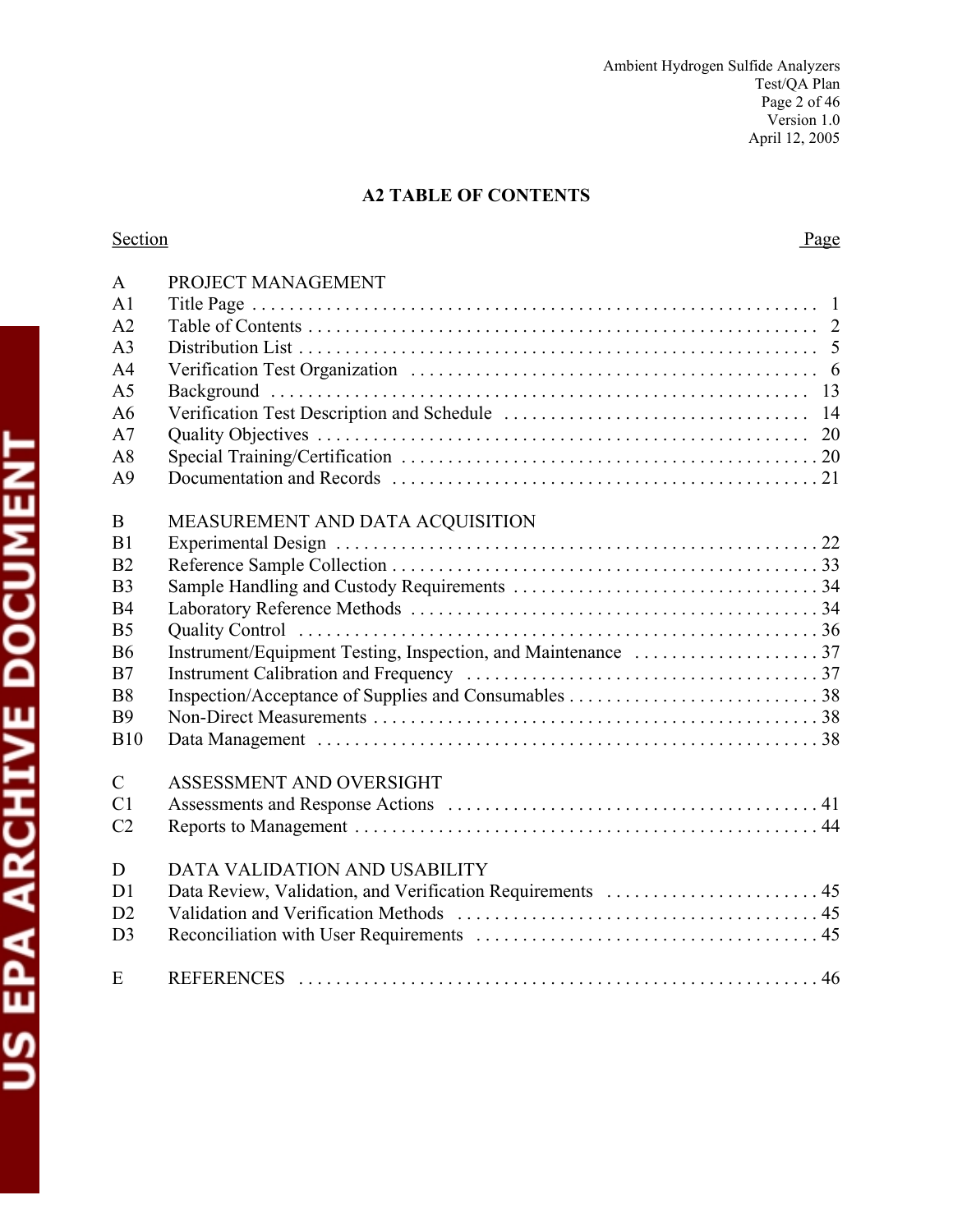# **List of Figures** Page

# List of Tables

| Table 1 |                                                                                     |  |
|---------|-------------------------------------------------------------------------------------|--|
| Table 2 |                                                                                     |  |
| Table 3 |                                                                                     |  |
| Table 4 | Approximate H <sub>2</sub> S Concentrations and Order for Multi-point Challenges 25 |  |
| Table 5 | Interferants and Approximate Concentrations for Interference Checks  26             |  |
| Table 6 | Reference Method Quality Control Requirements and Target Acceptance                 |  |
|         |                                                                                     |  |
| Table 7 |                                                                                     |  |
|         |                                                                                     |  |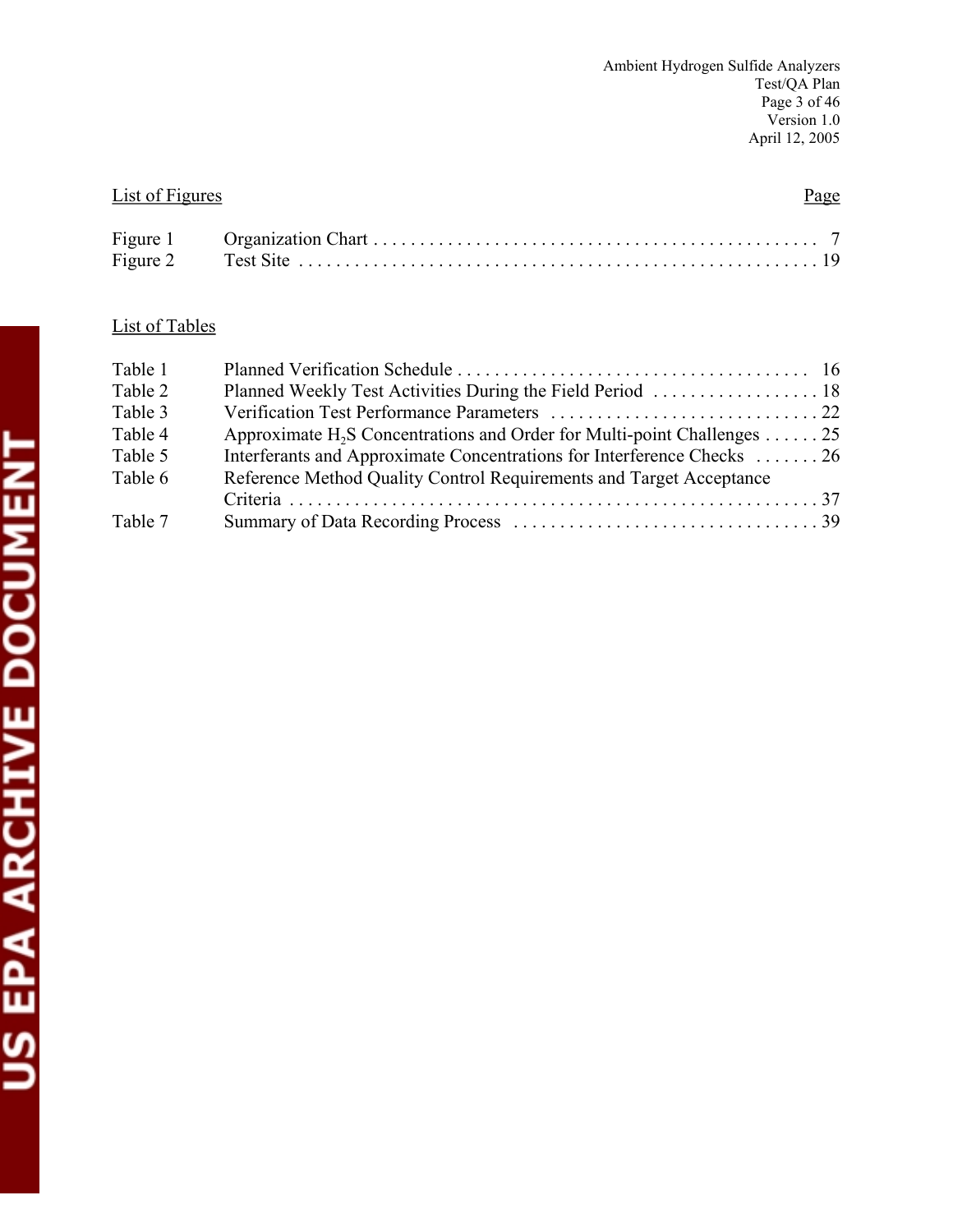# ETV Advanced Monitoring Systems Center

Test/QA Plan for Verification of Ambient Hydrogen Sulfide Analyzers at a Swine Finishing Farm

Version 1.0

April 12, 2005

VENDOR ACCEPTANCE:

Name

Company \_\_\_\_\_\_\_\_\_\_\_\_\_\_\_\_\_\_\_\_\_\_\_\_\_\_\_\_\_\_\_

Date \_\_\_\_\_\_\_\_\_\_\_\_\_\_\_\_\_\_\_\_\_\_\_\_\_\_\_\_\_\_\_\_\_\_\_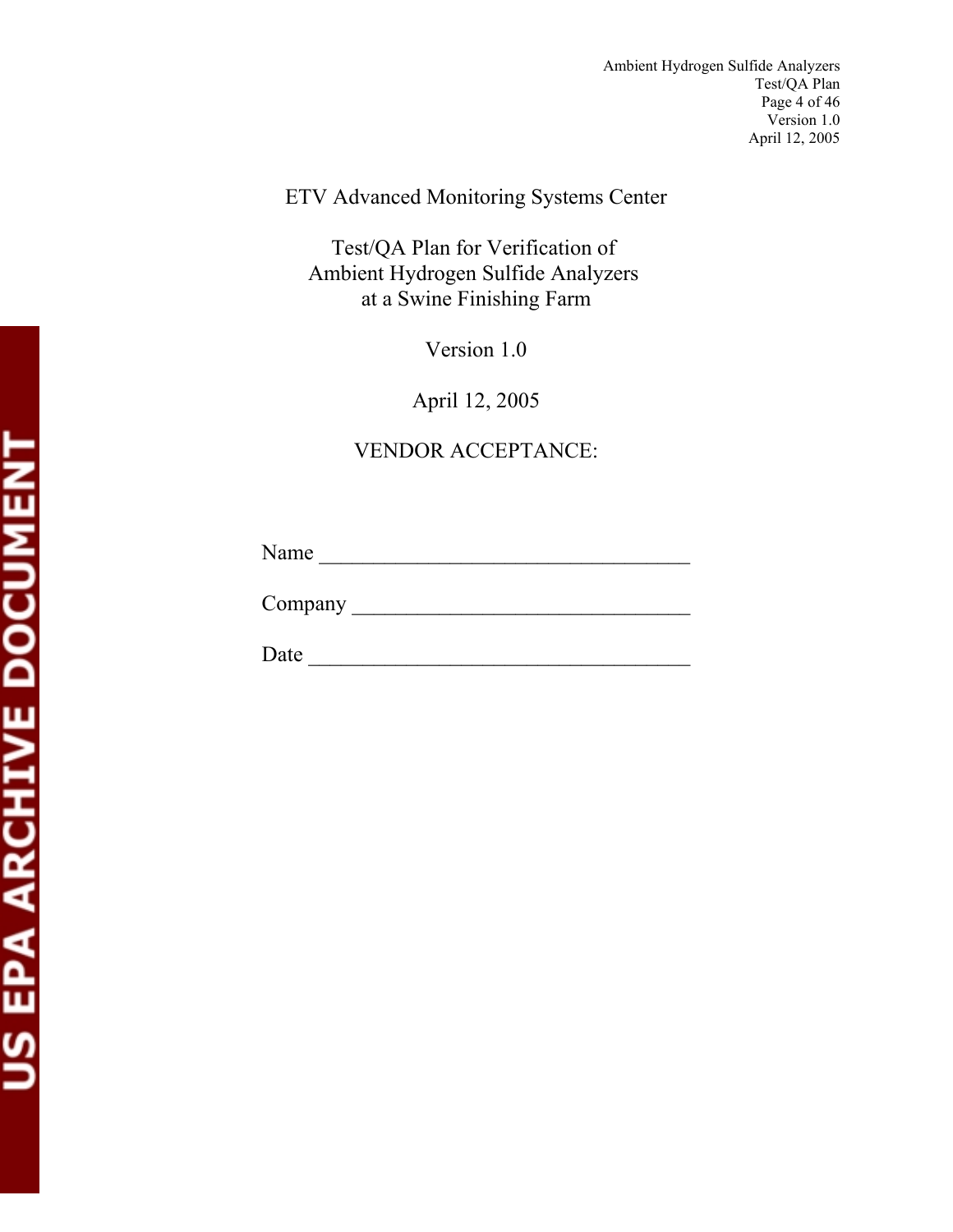#### **A3 DISTRIBUTION LIST**

Hydrogen Sulfide Analyzer Vendor Mr. Bill Taylor Teledyne Instruments API 3318 Hwy. 5, PMB 526 Douglasville, GA 30135

Hydrogen Sulfide Analyzer Vendor Mr. Dick Bates Horiba Instruments, Inc. 17671 Armstrong Avenue Irvine, CA 92614

Ms. Elizabeth A. Betz U.S. Environmental Protection Agency-**HEASD** National Exposure Research Laboratory E205-01 USEPA Mailroom Research Triangle Park, NC 27711

Mr. Robert Fuerst U.S. Environmental Protection Agency-**HEASD** National Exposure Research Laboratory D205-05 USEPA Mailroom Research Triangle Park, NC 27711

Dr. Gary Norris U.S. Environmental Protection Agency-**HEASD** National Exposure Research Laboratory D205-03 USEPA Mailroom Research Triangle Park, NC 27711

Peer Reviewers: Dr. Raul Dominguez, Jr. South Coast Air Quality Management District 21865 Copley Drive Diamond Bar, CA 91765

Dr. D. Bruce Harris U.S. Environmental Protection Agency-NRMRL E343-02 EPA Mailroom 109 TW Alexander Drive Research Triangle Park, NC 27711

Dr. William M. Ollison American Petroleum Institute 1220 L St., NW Washington, DC 20005

Verification Test Collaborators: Dr. Jerry Hatfield Mr. Richard Pfeiffer U.S. Department of Agriculture National Soil Tilth Laboratory 2150 Pammel Drive Ames, IA 50011-4420

Dr. Eric Winegar Applied Measurement Science 4764 Concord Drive Fair Oaks, CA 95628

Ms. Karen Riggs Dr. Ann Louise Sumner Ms. Amy Dindal Mr. Zachary Willenberg Battelle 505 King Ave. Columbus, OH 43201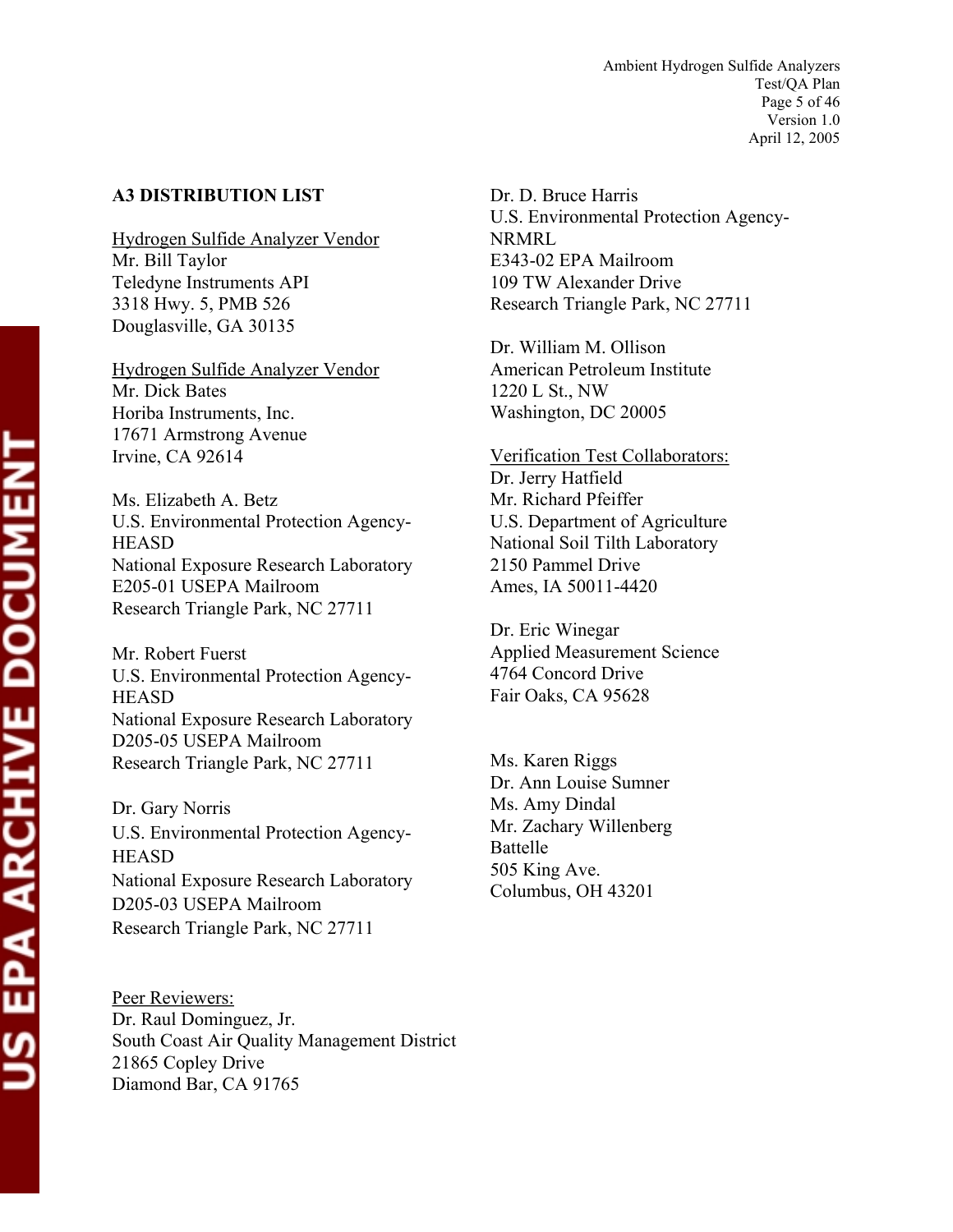#### **SECTION A**

#### **PROJECT MANAGEMENT**

#### **A4 VERIFICATION TEST ORGANIZATION**

The verification test will be conducted under the auspices of the U.S. Environmental Protection Agency (EPA) through the Environmental Technology Verification (ETV) Program. It will be performed by Battelle, which is managing the ETV Advanced Monitoring Systems (AMS) Center through a cooperative agreement with EPA. The scope of the AMS Center covers verification of monitoring technologies for contaminants and natural species in air, water, and soil.

The day to day operations of this verification test will be coordinated and supervised by Battelle personnel, with the participation of the vendors who will be having the performance of their hydrogen sulfide  $(H, S)$  analyzers verified. The testing will be conducted at a large swine finishing farm near Ames, Iowa in collaboration with the U.S. Department of Agriculture National Soil Tilth Laboratory (USDA-NSTL) and Applied Measurement Science, which is a private consulting company located in Fair Oaks, California. Staff from the USDA will support this test by helping to install the analyzers to be tested, providing infrastructure at the test site, overseeing operation of the analyzers during periods of routine operation, and performing reference method sample collection and analysis. Applied Measurement Science, who will be operating with funding from the American Petroleum Institute, will provide reference method sampling and analysis. ASTM method  $D5504-01<sup>1</sup>$  will be used as the reference method with the following substitution: pulsed flame photometric detection (PFPD) will be used instead of sulfur chemiluminescence detection (SCD). Reference H<sub>2</sub>S measurements in ambient air will be carried out by both USDA-NSTL and Applied Measurement Science using gas chromatography (GC) with PFPD, but will differ in the sample collection method. Each analyzer vendor will install their respective analyzer, operate the analyzer through portions of the test (unless they give written consent for Battelle staff to operate it), and repair or maintain their analyzer during the test. Quality Assurance (QA) oversight will be provided by the Battelle Quality Manager and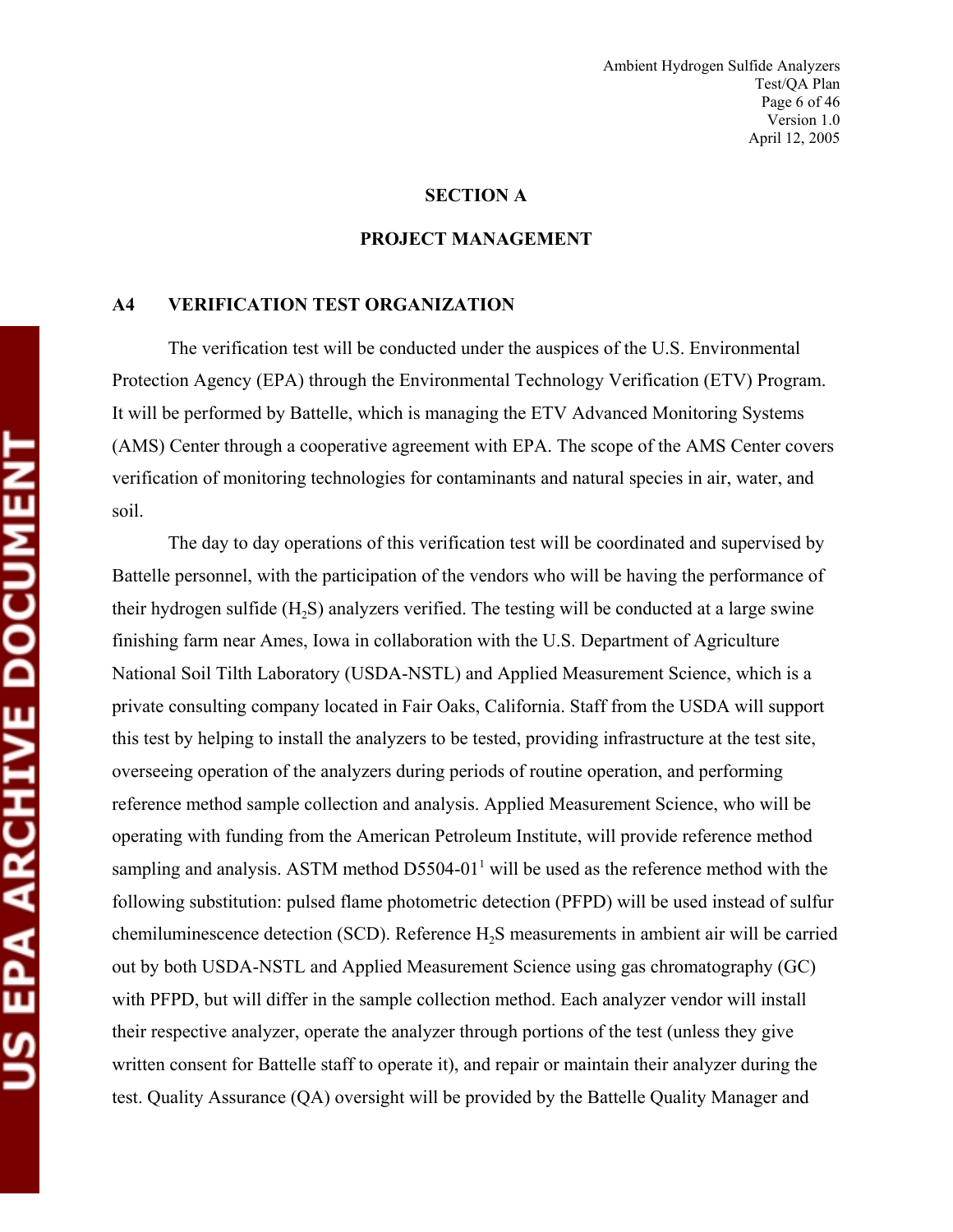also by the EPA AMS Center Quality Manager, at her discretion. The organization chart in Figure 1 identifies the responsibilities of the organizations and individuals associated with the verification test. Roles and responsibilities are defined further below.



**Figure 1. Organization Chart**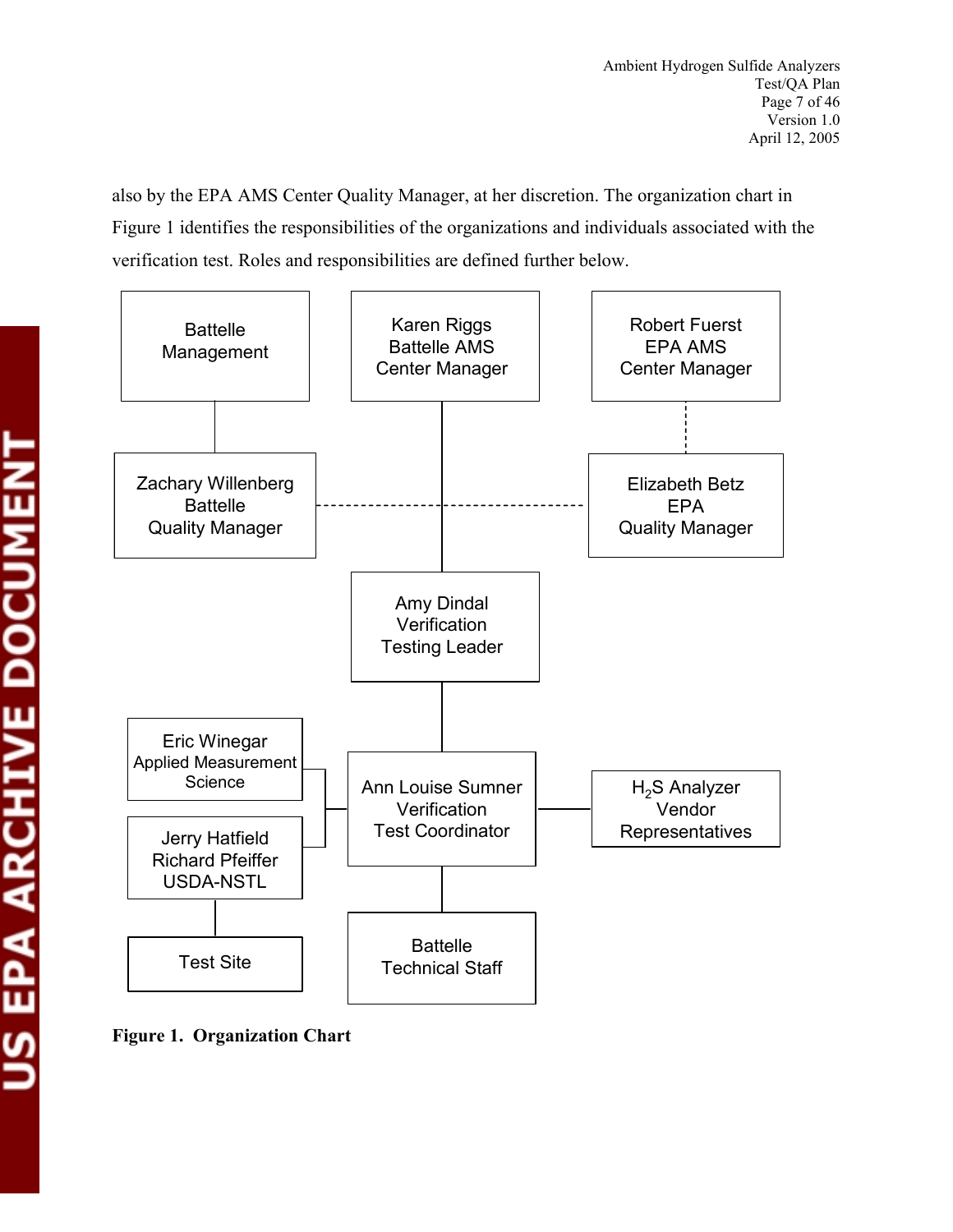#### **A4.1 Battelle**

Dr. Ann Louise Sumner is the AMS Center's Verification Test Coordinator for this test. In this role, Dr. Sumner will have overall responsibility for ensuring that the technical, schedule, and cost goals established for the verification test are met. Specifically, Dr. Sumner will:

- Prepare the draft test/QA plan, verification reports, and verification statements.
- Revise the draft test/QA plan, verification reports, and verification statements in response to reviewers' comments.
- C Assemble a team of qualified technical staff to conduct the verification test.
- C Establish a budget for the verification test and manage staff to ensure the budget is not exceeded.
- C Direct the team (Battelle, USDA, and Applied Measurement Science staff) in performing the verification test in accordance with this test/QA plan.
- C Ensure that all quality procedures specified in the test/QA plan and in the AMS Center Quality Management Plan<sup>2</sup> (QMP) are followed.
- Serve as the primary point of contact for vendor representatives.
- C Ensure that confidentiality of sensitive vendor information is maintained.
- C Assist vendors and USDA staff as needed during the analyzer installation and verification testing.
- C Become familiar with the operation and maintenance of the  $H<sub>2</sub>S$  analyzers through instruction by the vendors, if needed.
- C Perform testing activities and data acquisition as specified in this test/QA plan.
- Respond to any issues raised in assessment reports and audits, including instituting corrective action as necessary.
- Coordinate distribution of the final test/QA plan, verification reports, and verification statements.

Ms. Amy Dindal is a Verification Testing Leader for the AMS Center. As such, Ms. Dindal will provide technical guidance and oversee the various stages of verification testing. She will:

• Support Dr. Sumner in preparing the test/QA plan and organizing the testing.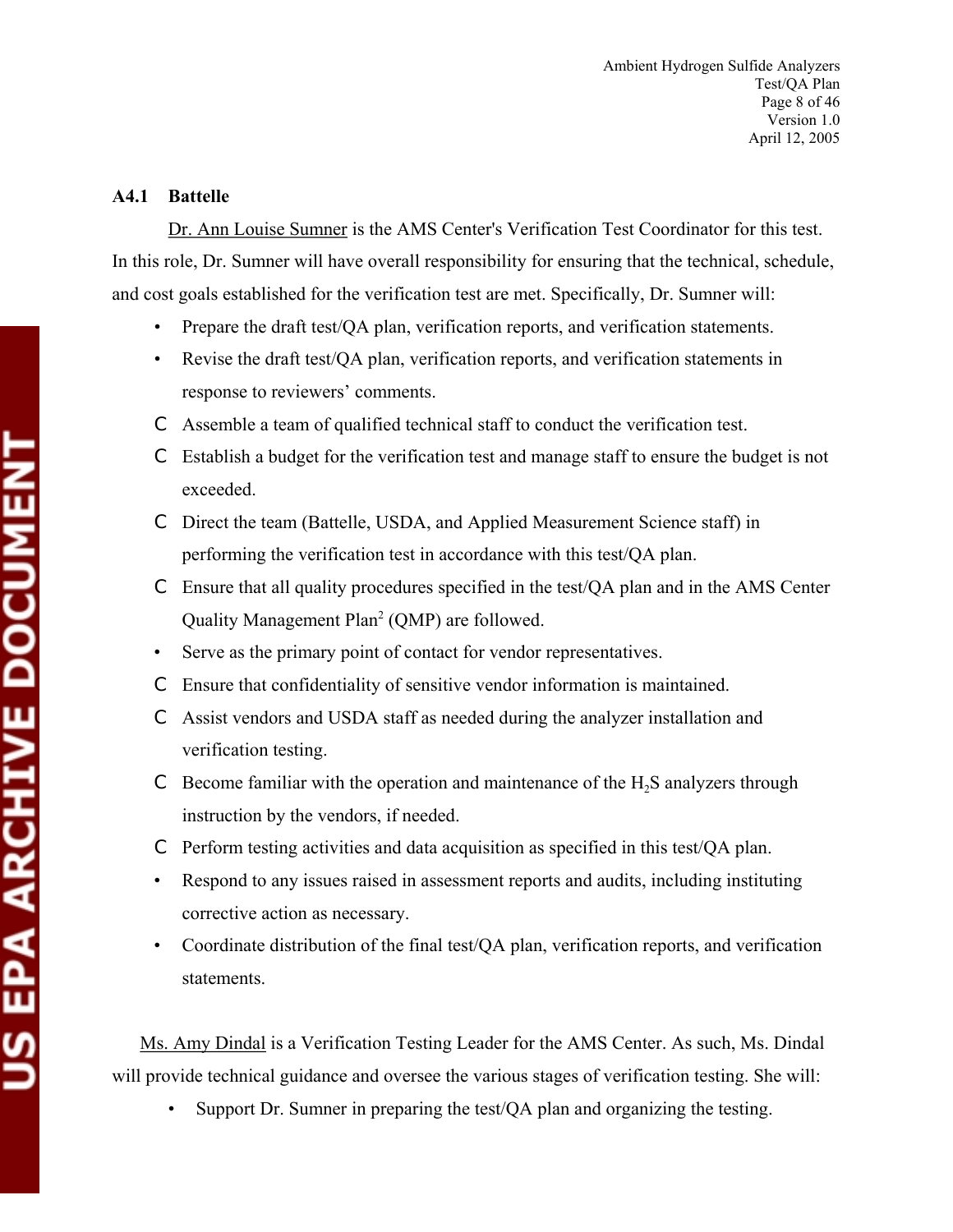- Review the draft and final test/QA plan.
- Review the draft and final verification reports and verification statements.

Ms. Karen Riggs is Battelle's manager for the AMS Center. Ms. Riggs will

- C Review the draft and final test/QA plan.
- C Review the draft and final verification reports and verification statements.
- C Ensure that necessary Battelle resources, including staff and facilities, are committed to the verification test.
- C Ensure that confidentiality of sensitive vendor information is maintained.
- C Support Dr. Sumner in responding to any issues raised in assessment reports and audits.
- C Maintain communication with EPA's technical and quality managers.
- C Issue a stop work order if Battelle or EPA QA staff discovers adverse findings that will compromise test results.

Battelle Technical Staff will support Dr. Sumner in planning and conducting the verification test. The responsibilities of the technical staff will be to:

- C Assist in planning for the test, and making arrangements for the installation of the analyzers.
- C Perform statistical calculations specified in this test/QA plan on the  $H_2S$  analyzer data as needed.
- C Provide results of statistical calculations and associated discussion for the verification reports as needed.
- C Support Dr. Sumner in responding to any issues raised in assessment reports and audits related to statistics and data reduction as needed.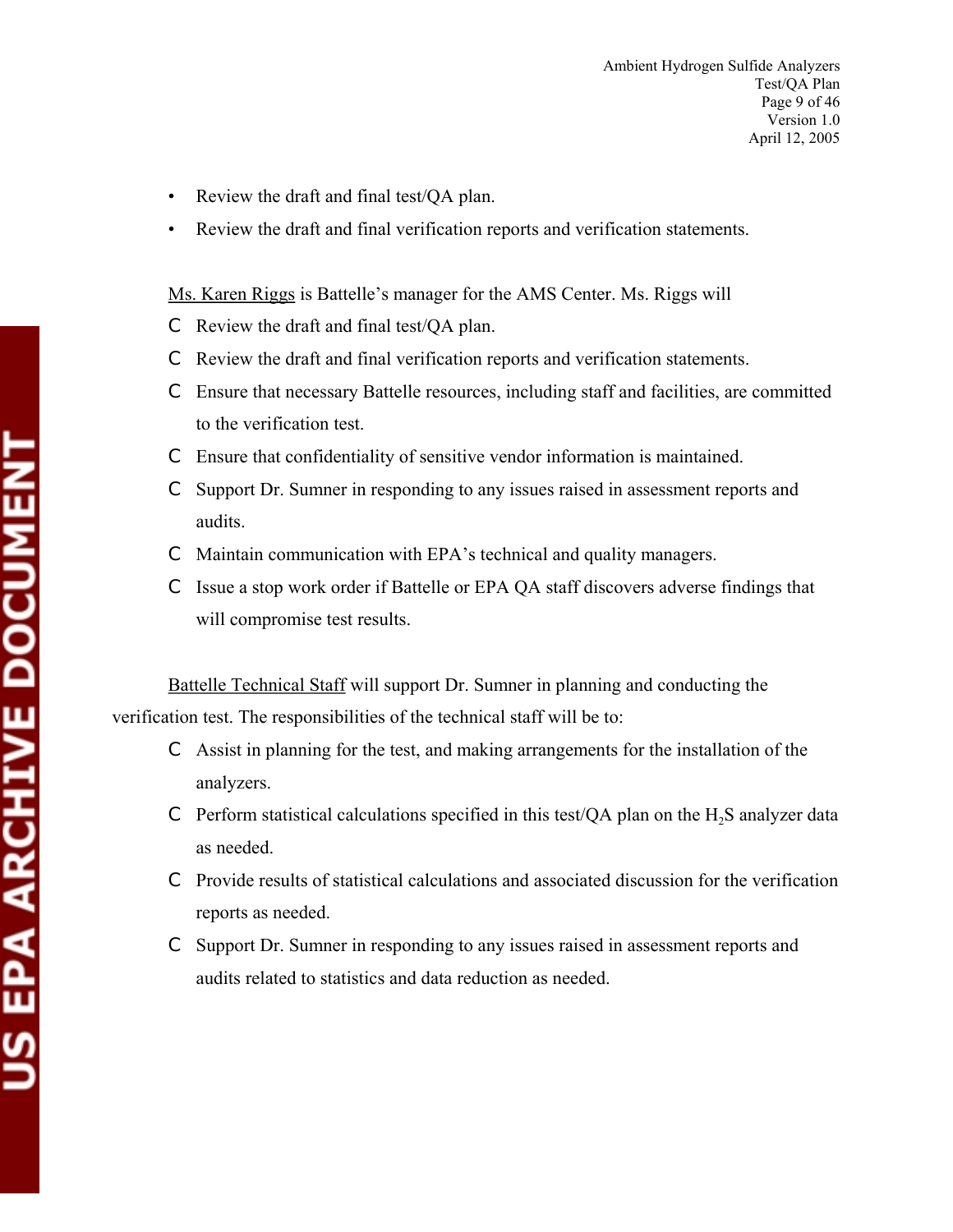Mr. Zachary Willenberg is Battelle's Quality Manager for the AMS Center. Mr.

Willenberg will:

- C Review the draft and final test/QA plan.
- C Conduct a technical systems audit once during the verification test, or designate other QA staff to conduct the audit.
- C Audit at least 10% of the verification data.
- C Prepare and distribute an assessment report for each audit.
- C Verify implementation of any necessary corrective action.
- C Request that Battelle's AMS Center Manager issue a stop work order if audits indicate that data quality is being compromised.
- C Provide a summary of the QA/QC activities and results for the verification reports.
- C Review the draft and final verification reports and verification statements.
- C Assume overall responsibility for ensuring that the test/QA plan is followed.

# **A4.2 Hydrogen Sulfide Analyzer Vendors**

The responsibilities of the H<sub>2</sub>S analyzer vendors are as follows:

- C Review and provide comments on the draft test/QA plan.
- C Accept (by signature of a company representative) the final test/QA plan prior to test initiation (see page 4).
- C Provide an  $H_2S$  analyzer for evaluation during the verification test.
- C Provide all other equipment/supplies/reagents/consumables needed to operate their analyzer for the duration of the verification test.
- C Supply a representative to install and maintain their technology, and to operate it in portions of the test specified in this test/QA plan, or provide written consent and instructions for Battelle and USDA staff to carry out these activities.
- C Provide written instructions for routine operation of their analyzers, including a daily checklist of diagnostic and/or maintenance activities.
- C Provide maintenance and repair support for their analyzers, on-site if necessary, throughout the duration of the verification test.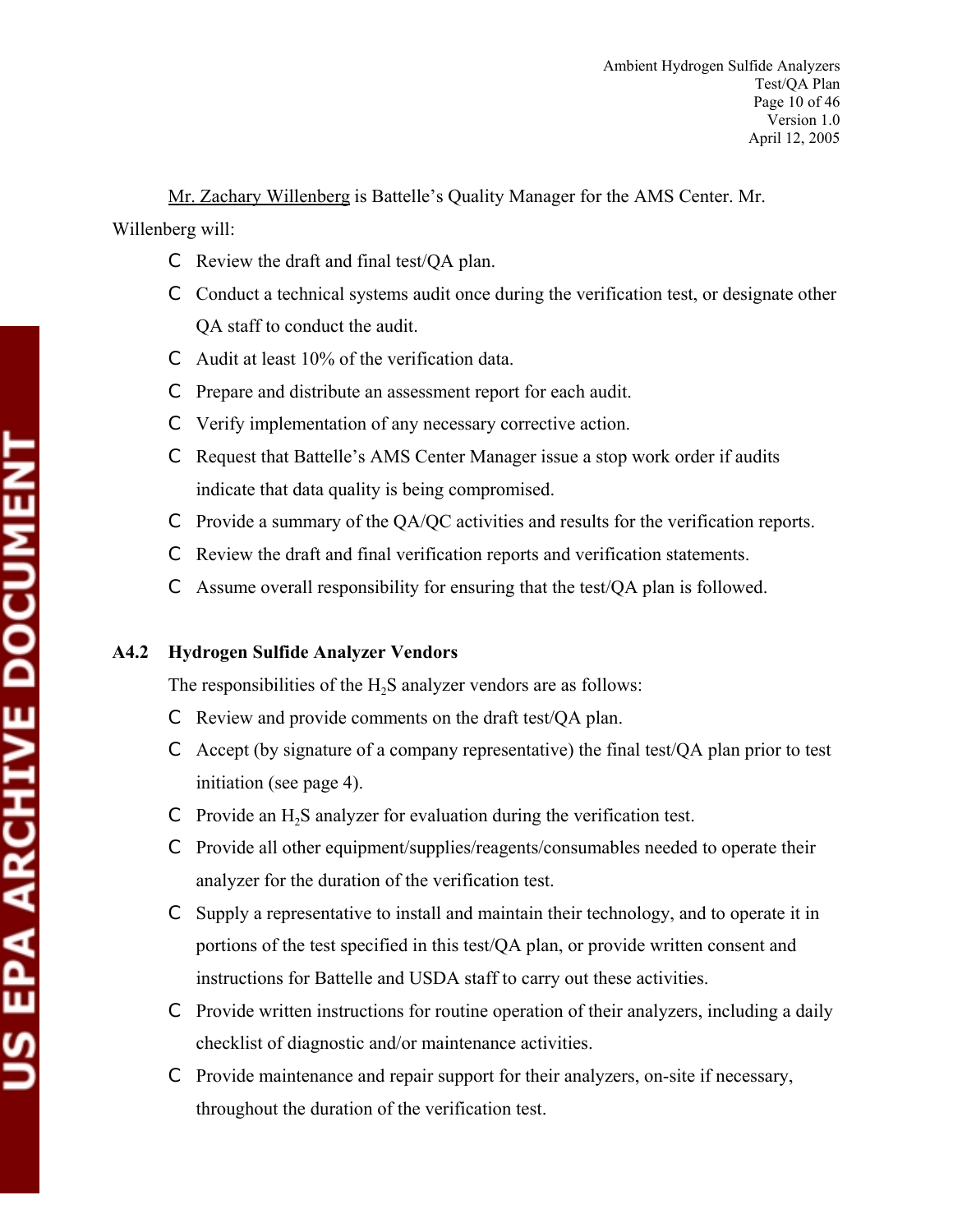C Review and provide comments on the draft verification report and statement for their respective analyzers.

# **A4.3 EPA**

EPA's responsibilities in the AMS Center are based on the requirements stated in the "Environmental Technology Verification Program Quality Management Plan" (EPA QMP).<sup>3</sup> The roles of specific EPA staff are as follows:

Ms. Elizabeth Betz is EPA's AMS Center Quality Manager. For the verification test, Ms. Betz will:

- C Review the draft test/QA plan.
- C Perform at her option one external technical systems audit during the verification test.
- C Notify the EPA AMS Center Manager of the need for a stop work order if the external audit indicates that data quality is being compromised.
- C Prepare and distribute an assessment report summarizing results of the external audit.
- C Review draft verification reports and verification statements.

Mr. Robert Fuerst is EPA's manager for the AMS Center. Mr. Fuerst will:

- C Review the draft test/QA plan.
- C Approve the final test/QA plan.
- C Review the draft verification reports and verification statements.
- C Oversee the EPA review process for the test/QA plan, verification reports, and verification statements.
- C Coordinate the submission of verification reports and verification statements for final EPA approval.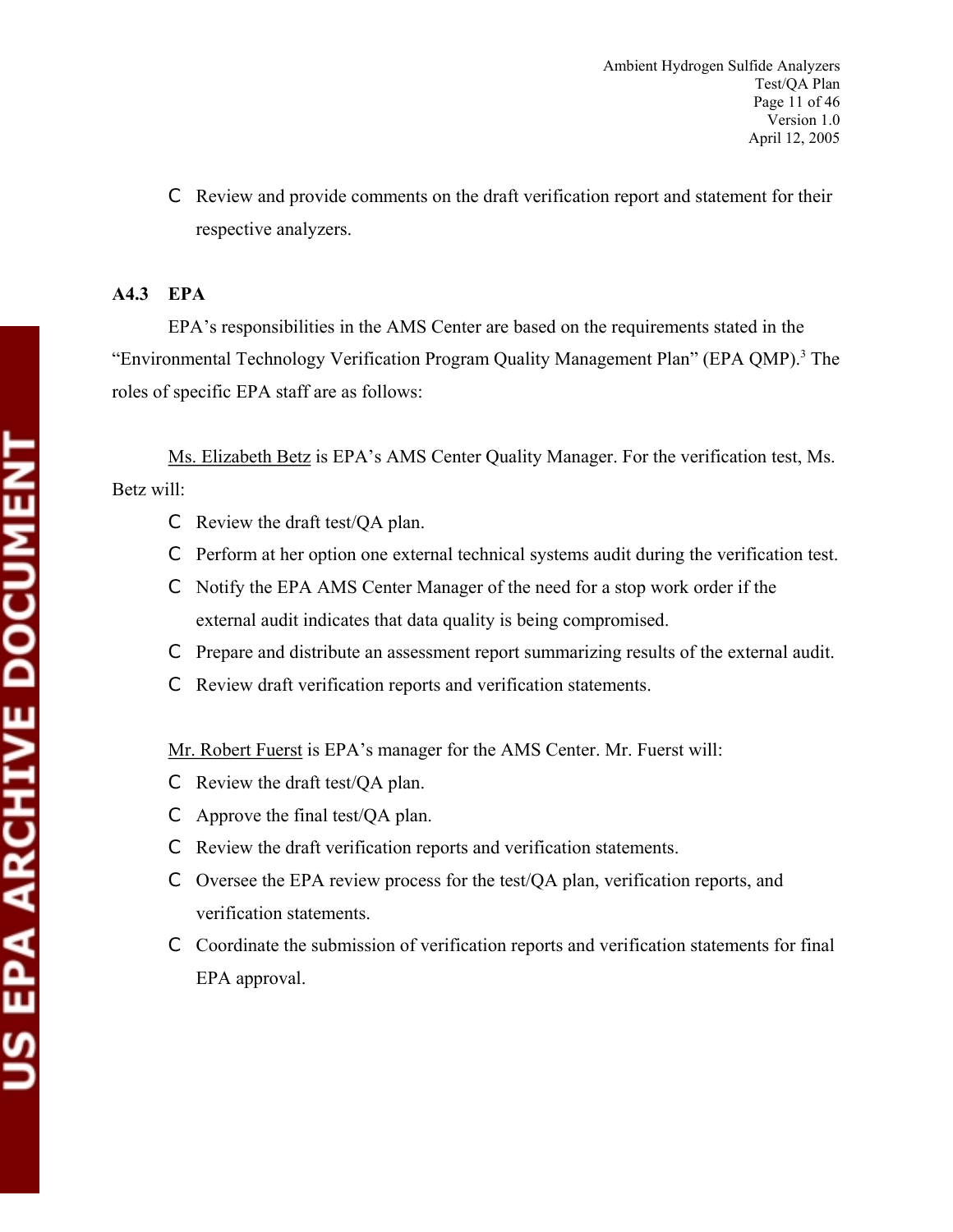# **A4.4 U.S. Department of Agriculture National Soil Tilth Laboratory**

This test will be conducted in collaboration with the USDA-NSTL, who will provide inkind support for this test. The responsibilities of personnel from the USDA-NSTL include the following:

- C Coordinate use of the test site for the purposes of ETV testing, assuring access to the test site for Battelle, USDA-NSTL, Applied Measurement Science, EPA, and vendor representatives.
- C Support the test by providing space and needed utilities (e.g., instrument trailer, electricity, compressed and cryogenic gases) for the H<sub>2</sub>S analyzers and reference methods during testing.
- C Assist Battelle and vendor staff in the installation, operation, testing, and removal of the  $H_2S$  analyzers at the test site.
- C Plan and perform reference  $H_2S$  sampling and analysis.
- C Perform testing activities and data acquisition on the  $H_2S$  analyzers specified in this test/QA plan.
- C Collect basic meteorological data (e.g., wind speed, wind direction, temperature, and relative humidity) at the test site during the field period
- C Calculate the H<sub>2</sub>S reference results in terms of ambient H<sub>2</sub>S concentrations and provide a data package to Battelle that includes all sampling data sheets, analysis records, calibration data, and QA information, and that presents the  $H<sub>2</sub>S$  sample analysis results, QA results, and calculated ambient H<sub>2</sub>S concentrations as well as the recorded meteorological data.
- C Provide daily oversight of the  $H<sub>2</sub>S$  analyzers during periods of routine operation, checking diagnostic indicators according to vendor directions and contacting Battelle if faults in analyzer operation are observed.
- $C$  Record observations about the maintenance and operation of the H<sub>2</sub>S analyzers during the field period.
- C Review the draft verification reports, and verification statements.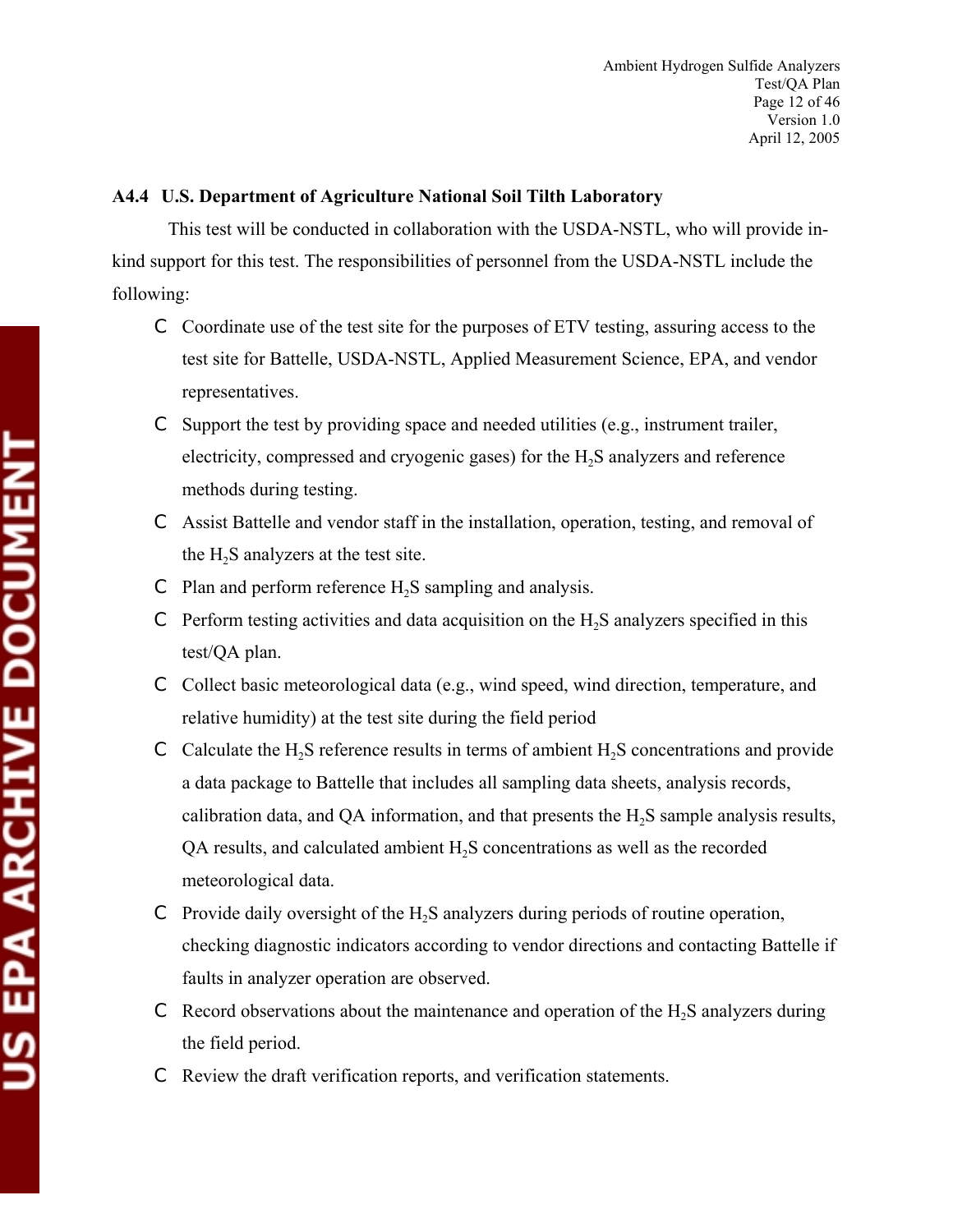#### **A4.5 Applied Measurement Science**

Dr. Eric Winegar of Applied Measurement Science will be providing in-kind support on this test, with support from the American Petroleum Institute. The responsibilities of Dr. Winegar include the following:

- C Perform on-site reference  $H_2S$  measurements and conduct QA efforts as specified in this test/QA plan.
- C Calculate the H<sub>2</sub>S reference results in terms of ambient H<sub>2</sub>S concentrations and provide a data package to Battelle that includes all sampling data sheets, analysis records, calibration data, and QA information, and that presents the  $H<sub>2</sub>S$  sample analysis results, QA results, and calculated ambient H<sub>2</sub>S concentrations.
- C Review that portion of the verification reports that describes the in-situ reference method and analysis.

#### **A5 BACKGROUND**

The ETV Program's AMS Center conducts third-party performance testing of commercially available technologies that detect or monitor natural species or contaminants in air, water, and soil. Stakeholder committees of buyers and users of such technologies recommend technology categories, and technologies within those categories, as priorities for testing. Hydrogen sulfide analyzers were identified as a priority technology category through the AMS Center stakeholder process.

Hydrogen sulfide is formed at animal feeding operations (AFOs) during the bacterial decomposition of sulfur-containing organic compounds present in manure produced by livestock. Also known as sewer gas, H<sub>2</sub>S has the characteristic odor of rotten eggs and, at high levels, can cause death from even brief exposure. Ambient  $H<sub>2</sub>S$  concentrations at swine farms, for example, are expected to range from sub-part per billion (ppb) concentrations to 100 ppb or more.<sup>4</sup> Ammonia and volatile organic compounds (VOCs) are also produced from bacterial processing of livestock waste and are likely to be present in significant concentrations at AFOs.<sup>5, 6</sup>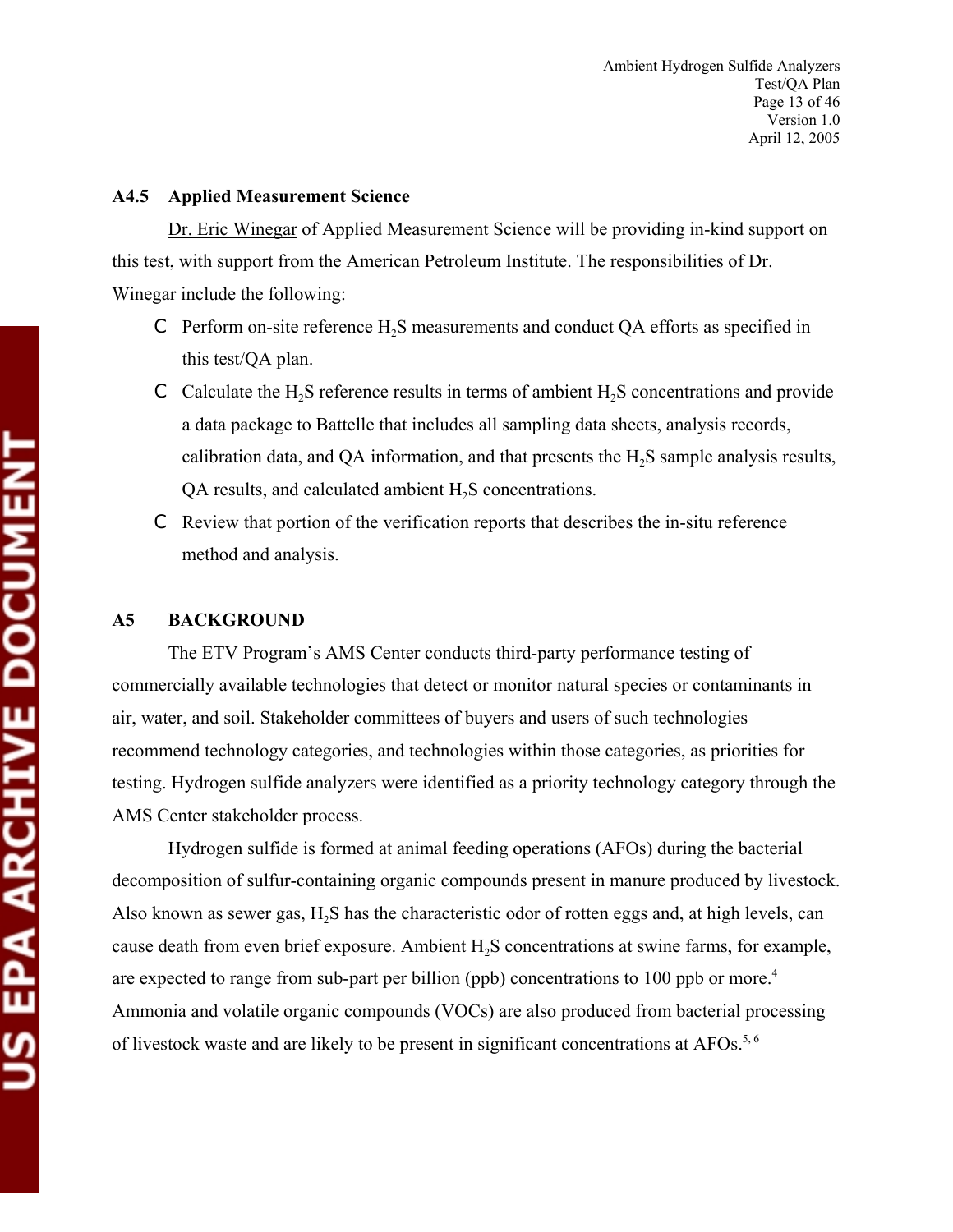The National Academy of Sciences 2003 report, "Air Emissions from Animal Feeding Operations,"6 identified the need for need for improved methods for measuring and estimating air emissions from animal feeding operations (AFO), including emissions of  $H<sub>2</sub>S$ . The analytical approach of the H<sub>2</sub>S analyzers that will be evaluated in this verification test has been identified for use in the National Air Emissions Monitoring Study Protocol that will be used to conduct measurements of emissions from AFOs as directed by the U.S. EPA Animal Feeding Operations Consent Agreement.<sup>7</sup> The data collected as a result of the monitoring study will be used to ensure compliance of AFOs with applicable provisions of the Clean Air Act, Comprehensive Environmental Response, Compensation and Liability Act (CERCLA), and Environmental Planning and Community Right-to-Know Act (EPCRA) and to promote a national consensus on methods for estimating AFO emissions. In addition to this federal effort, several states, including Iowa, California, and North Carolina, have developed or are developing standards for ambient  $H_2S$ .

#### **A6 VERIFICATION TEST DESCRIPTION AND SCHEDULE**

#### **A6.1 Summary of Technology Category**

The analyzers to be tested in this verification test are single point analyzers designed for quantifying gas phase  $H_2S$  in ambient air. The analyzers will be tested in the range of  $H_2S$ mixing ratios expected at a large AFO, in this case a swine finishing farm, and must be capable of H2S quantification at low (5-20) ppb levels. A number of analytical techniques have been employed by vendors of H<sub>2</sub>S analyzers, and include electrochemical detection, chromatography with sulfur chemiluminescence, oxidation of H<sub>2</sub>S followed by ultra-violet (UV) sulfur dioxide  $(SO<sub>2</sub>)$  fluorescence, and others.

The analyzers that will be evaluated in this verification test are stand-alone, automated instruments that continuously determine  $H_2S$  concentrations in ambient air by oxidizing  $H_2S$  in the air sample to  $SO_2$ , which is detected using UV fluorescence. The analyzers draw ambient air into the unit at flow rates less than one liter per minute, passing the air through a scrubber to remove  $SO_2$  from the air. The H<sub>2</sub>S remaining in the sample is oxidized to  $SO_2$  in a catalytic converter maintained at approximately 300EC. The  $SO<sub>2</sub>$  produced from the conversion is then detected by UV fluorescence. Both analyzers can be configured to measure both  $H_2S$  and  $SO_2$ ,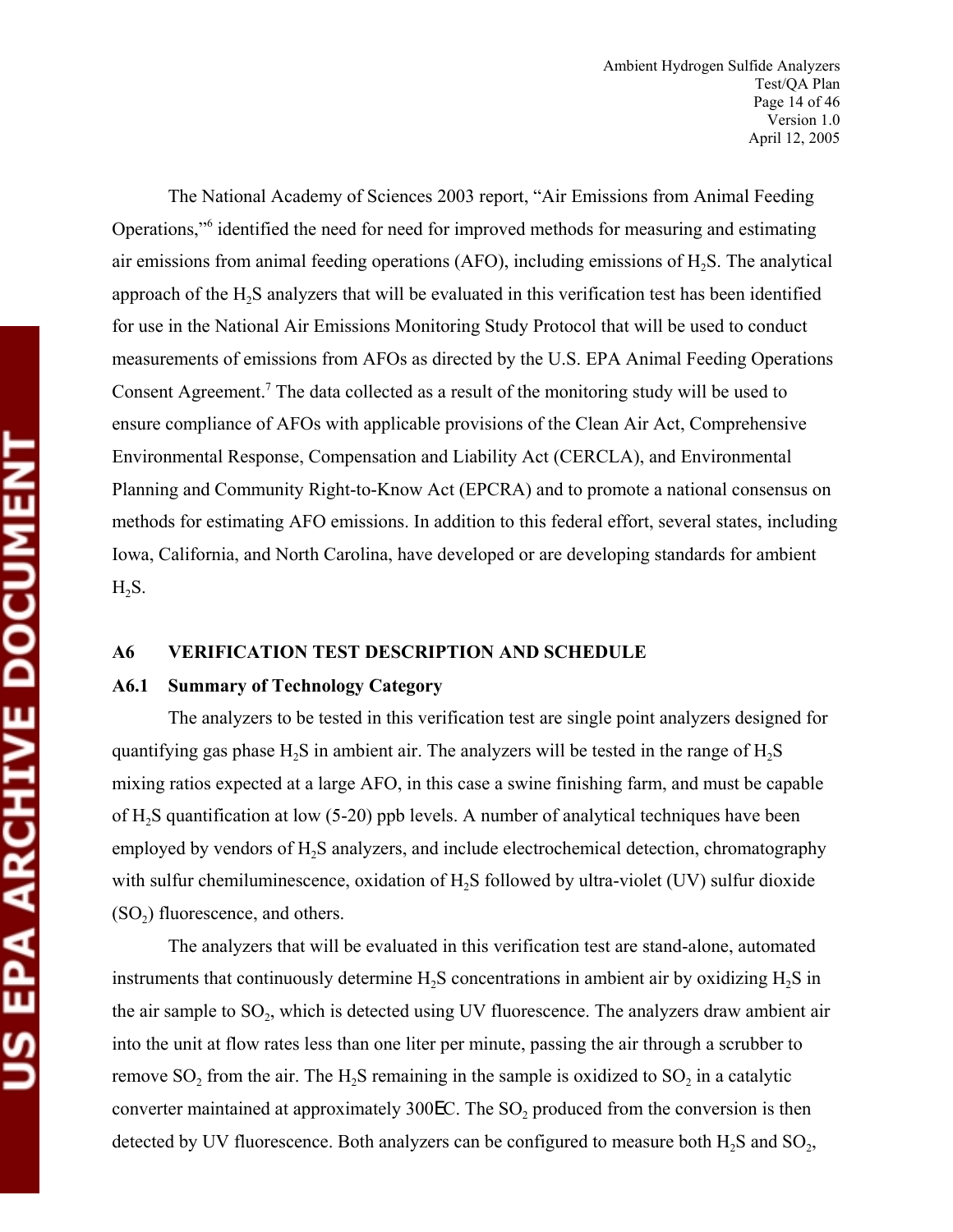alternating between the two at user-specified intervals. Optional features include on-board  $H_2S$ or SO<sub>2</sub> permeation tubes and/or valves for zero air and span gases, which allow for automated zero and span checks. Results from multi-point H<sub>2</sub>S calibrations are stored internally and used to determine the  $H_2S$  concentration in ambient air in units of ppb or parts per million (ppm), depending on the selected analyzer range. Although data are collected continuously, averages at specified intervals (e.g., 3 minutes) are calculated internally and relayed to analog and other data outputs (e.g., RS-232 or ethernet).

In performing the verification test, Battelle will follow the technical and QA procedures specified in this test/QA plan and will comply with the data quality requirements in the AMS Center QMP.2

#### **A6.2 Verification Schedule**

Table 1 shows the planned schedule of activities in field testing and data analysis/reporting in this verification test. As shown in Table 1, the field test of H<sub>2</sub>S analyzers is planned to begin in April 2005 with installation of the analyzers at the swine finishing farm, and to extend into May 2005. The period of operation of the analyzers at the facility will be approximately 5 weeks, during which time the analyzers will monitor and record  $H_2S$  in the ambient air at the test site. Periodically over the duration of the field period, the analyzers will be challenged with H<sub>2</sub>S and other compressed gas standards. Measurements will also be conducted using two H<sub>2</sub>S reference methods during the field period. Subsequent to the field testing, a separate verification report will be drafted for each analyzer, reviewed, revised, and submitted to EPA for final signature.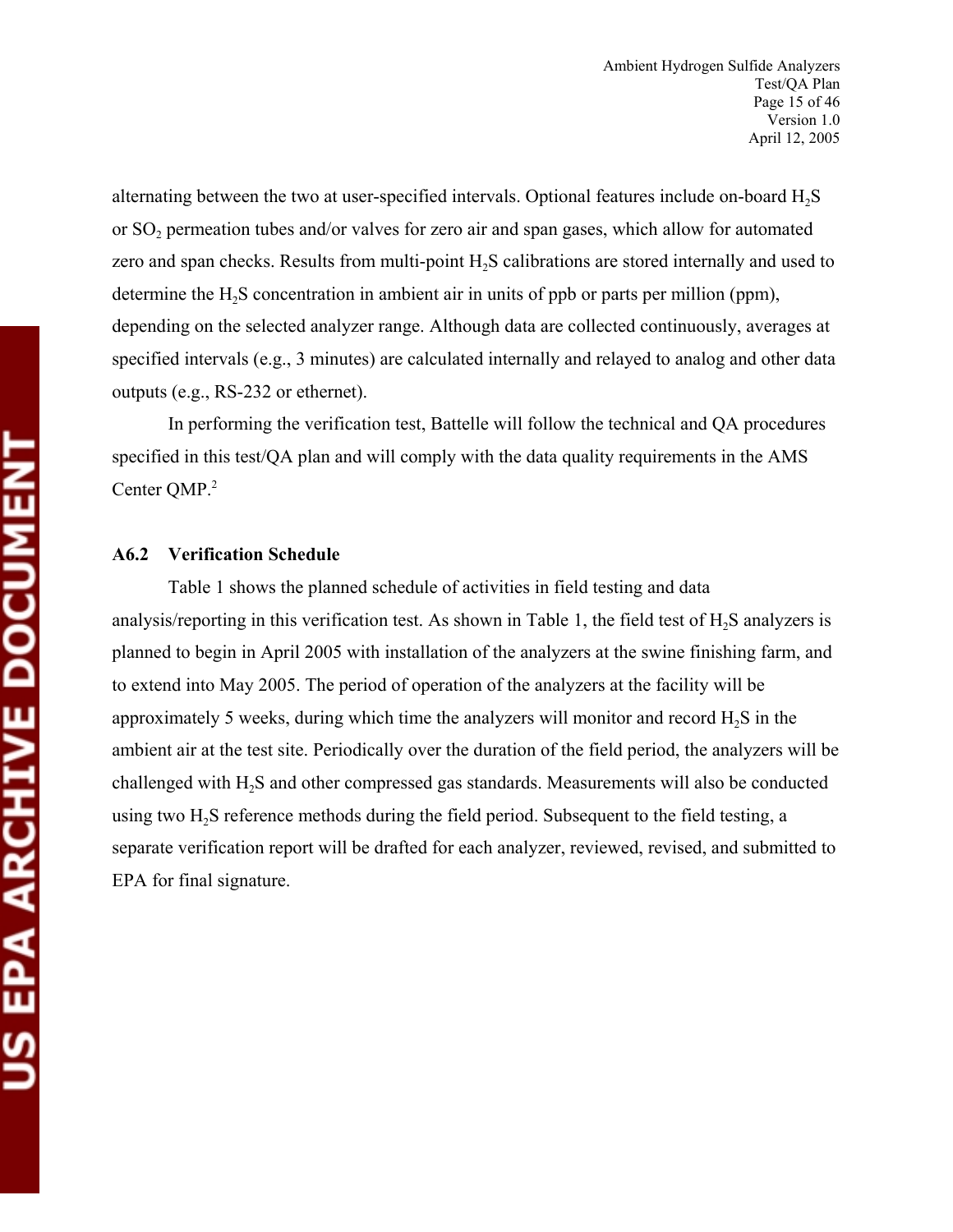| <b>Month</b> | <b>Test Activity</b>                                                                                                                               |                                                                                                                                                                                                                                                                 |  |  |
|--------------|----------------------------------------------------------------------------------------------------------------------------------------------------|-----------------------------------------------------------------------------------------------------------------------------------------------------------------------------------------------------------------------------------------------------------------|--|--|
| (2005)       | <b>Analyzer Field Activities</b>                                                                                                                   | <b>Data Analysis and Reporting</b>                                                                                                                                                                                                                              |  |  |
| April        | Set up/install $H_2S$ analyzers<br>Analyzer training by vendors<br>$H2S$ standard gas challenges<br>$H_2S$ reference sampling<br>Routine operation | Begin preparation of report template<br>Analyze H <sub>2</sub> S reference samples<br>Compile data from H <sub>2</sub> S gas challenges                                                                                                                         |  |  |
| May          | $H2S$ standard gas challenges<br>Interferant challenges<br>$H2S$ reference sampling<br>Routine operation<br>Remove analyzers from test site        | Review and summarize operator observations<br>Compile data from H <sub>2</sub> S gas challenges<br>Compile data from interferant challenges<br>Analyze H <sub>2</sub> S reference samples<br>Compile data packages for reference methods                        |  |  |
| June         |                                                                                                                                                    | Complete summary of operator observations<br>Finalize data from all gas challenges<br>Finalize results for reference methods<br>Complete common sections of reports<br>Complete report sections on $H_2S$ and other<br>gas challenges and operator observations |  |  |
| July         |                                                                                                                                                    | Complete report sections on reference method<br>comparisons<br>Internal review of draft reports<br>Vendor review of draft reports                                                                                                                               |  |  |
| August       |                                                                                                                                                    | Revision of draft reports<br>Peer review of draft reports                                                                                                                                                                                                       |  |  |
| September    |                                                                                                                                                    | Revision of draft reports<br>Submission of final reports for EPA approval                                                                                                                                                                                       |  |  |

#### **Table 1. Planned Verification Schedule**

Table 2 shows the activities to be conducted in each week of the test during the field period in April and May, 2005. The test procedures are described in Section B of this test/QA plan. Repeated challenges with zero air and H2S gas standards will be conducted early in the field period to obtain the analyzer "baseline" responses and the analyzer response time. The same challenges with zero air and H<sub>2</sub>S gas standards will be conducted twice each week to address analyzer span and zero drift. Multi-point challenges with H<sub>2</sub>S gas standards will be conducted once early in the field period and again late in the field period to address analyzer measurement accuracy, bias, precision, and linearity. Once during the field period, the analyzers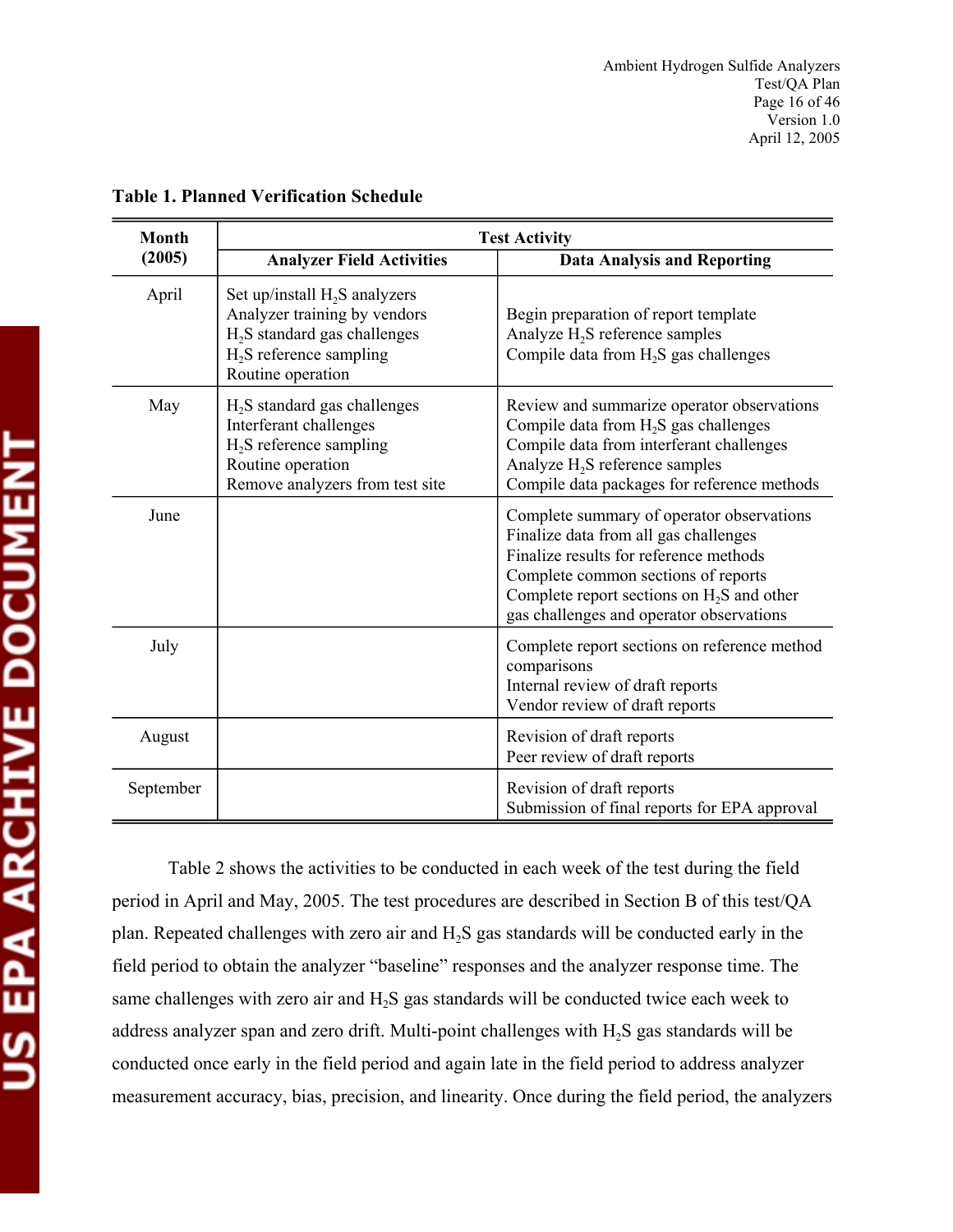will be challenged with gas standards of sulfur-containing species to evaluate analyzer interference effects. Reference method sampling will be conducted throughout the field period for comparison to the analyzer response to ambient air. In substantial portions of the field period, the analyzers will routinely monitor ambient  $H_2S$  to allow assessment of operational factors and data completeness under continuous operation.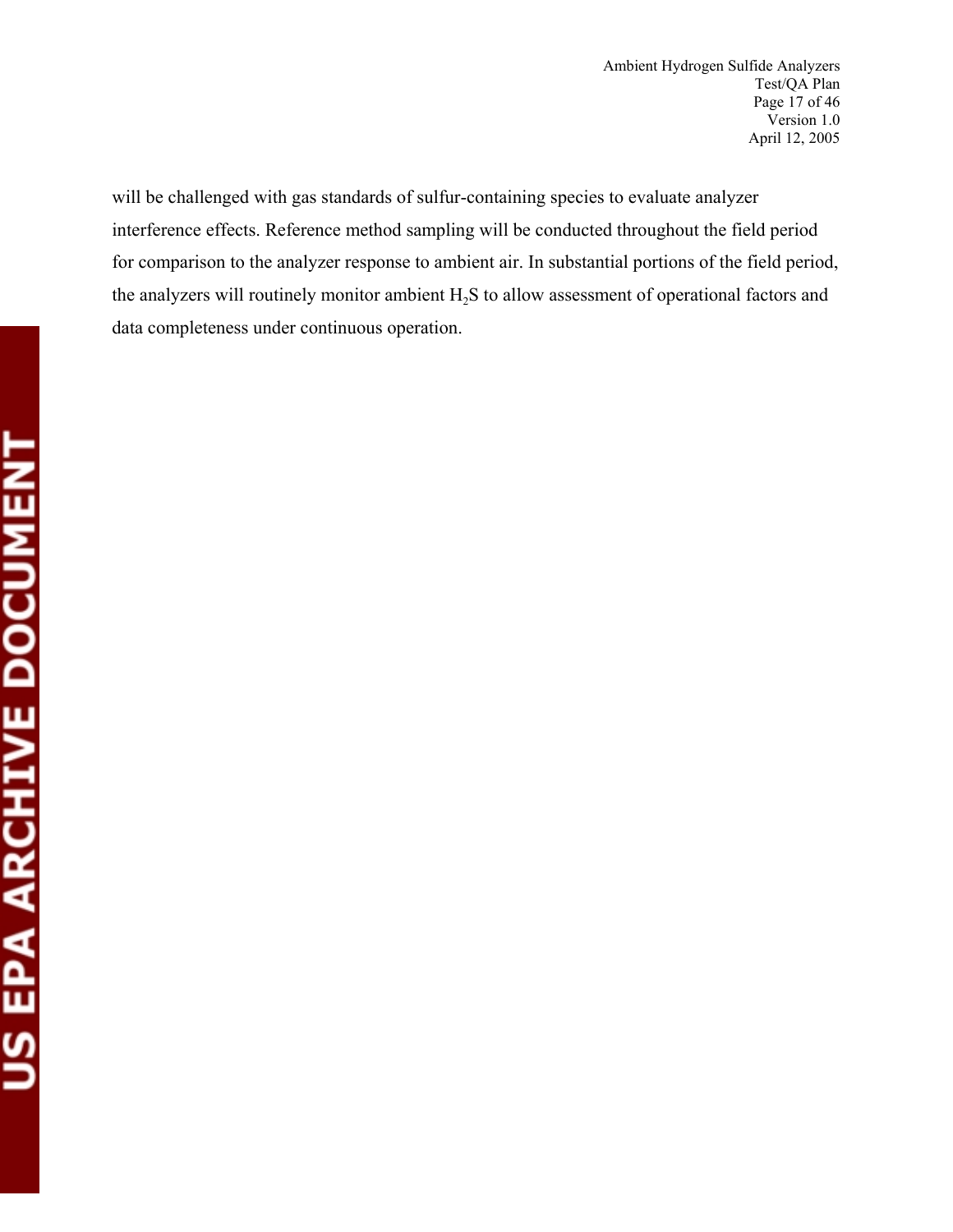| Week of<br>(Planned Month<br>and Day, 2005) | <b>Test Activities</b>                                                                                                                                                                                                                                                                                                                                           |
|---------------------------------------------|------------------------------------------------------------------------------------------------------------------------------------------------------------------------------------------------------------------------------------------------------------------------------------------------------------------------------------------------------------------|
| April 11                                    | $\mathsf C$<br>Install $H_2S$ analyzers<br>$\mathsf C$<br>Establish inlet connections<br>$\mathsf C$<br>Training of USDA and Battelle staff by vendor representatives<br>$\mathsf{C}$<br>Conduct trial operations                                                                                                                                                |
| April 18                                    | $\mathcal{C}$<br>Zero air/H <sub>2</sub> S standard challenge for analyzer response (baseline) and<br>analyzer response time<br>H <sub>2</sub> S standard challenges for linearity, accuracy, bias, precision<br>C<br>$\mathsf C$<br>One zero/span check<br>$\mathsf C$<br>Two USDA reference samples collected and analyzed<br>$\mathsf C$<br>Routine operation |
| April 25                                    | C<br>Two zero/span checks<br>$\mathsf C$<br>Two USDA reference samples collected and analyzed<br>$\mathsf C$<br>Install Applied Measurement Science reference method at test site<br>$\mathsf C$<br>Begin Applied Measurement Science reference method measurements<br>$\mathcal{C}$<br>Routine operation                                                        |
| May 2                                       | $\mathsf C$<br>Continue/complete Applied Measurement Science reference method<br>measurements<br>Two zero/span checks<br>С<br>С<br>Two USDA reference samples collected and analyzed<br>$\mathsf{C}$<br>Routine operation                                                                                                                                        |
| May 9                                       | $\mathsf C$<br>Demobilize Applied Measurement Science reference method analyzer<br>$\mathsf C$<br>Two zero/span checks<br>$\mathsf C$<br>Two USDA reference samples collected and analyzed<br>$\mathsf C$<br>Gas standard challenges for interference check<br>$\mathcal{C}$<br>Routine operation                                                                |
| May 16                                      | $\mathsf C$<br>Two zero/span checks<br>$\mathsf C$<br>Two USDA reference samples collected and analyzed<br>C<br>$H2S$ standard challenges for linearity, accuracy, bias, precision<br>$\mathcal{C}$<br>Routine operation                                                                                                                                         |
| May 23                                      | $\mathcal{C}$<br>Remove analyzers from test site                                                                                                                                                                                                                                                                                                                 |

#### **Table 2. Planned Weekly Test Activities During the Field Period**

#### **A6.3 Test Site**

This verification test will take place at a large swine finishing farm near Ames, Iowa. The layout of the farm is shown in Figure 2. The farm has ten animal barns arranged in two parallel rows of five, with each barn housing up to 2,000 swine. The overall test schedule shown in Table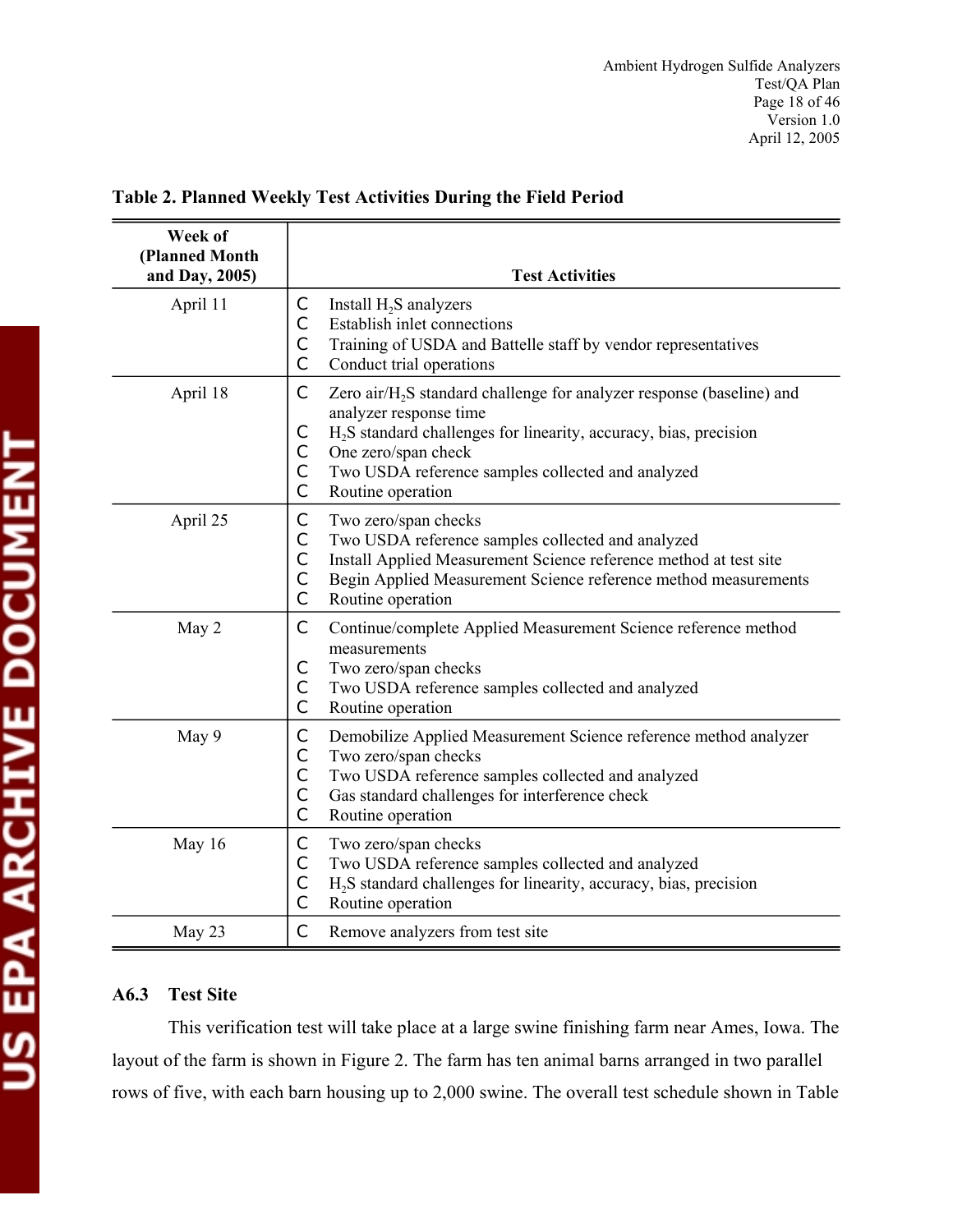1 (Section A6.2) begins approximately six weeks after the farm will be populated by feeder pigs. The urine and feces from the swine exit the barns through metal gratings in the floor and are deposited in two nutrient lagoons located on the southern end of the farm; the primary  $H_2S$ source is expected to be the lagoons. The perimeter of the farm is lined with trees and agricultural fields surround the perimeter. A temperature-regulated instrument trailer will be placed on-site during the test to house the monitoring equipment and to provide a sheltered work space. The H<sub>2</sub>S analyzers will be installed inside the instrument trailer and a Teflon inlet line or manifold will be used to sample ambient air. Sample tubing lengths will be minimized both for ambient air sampling and for delivery of gas standards.



**Figure 2. Test site**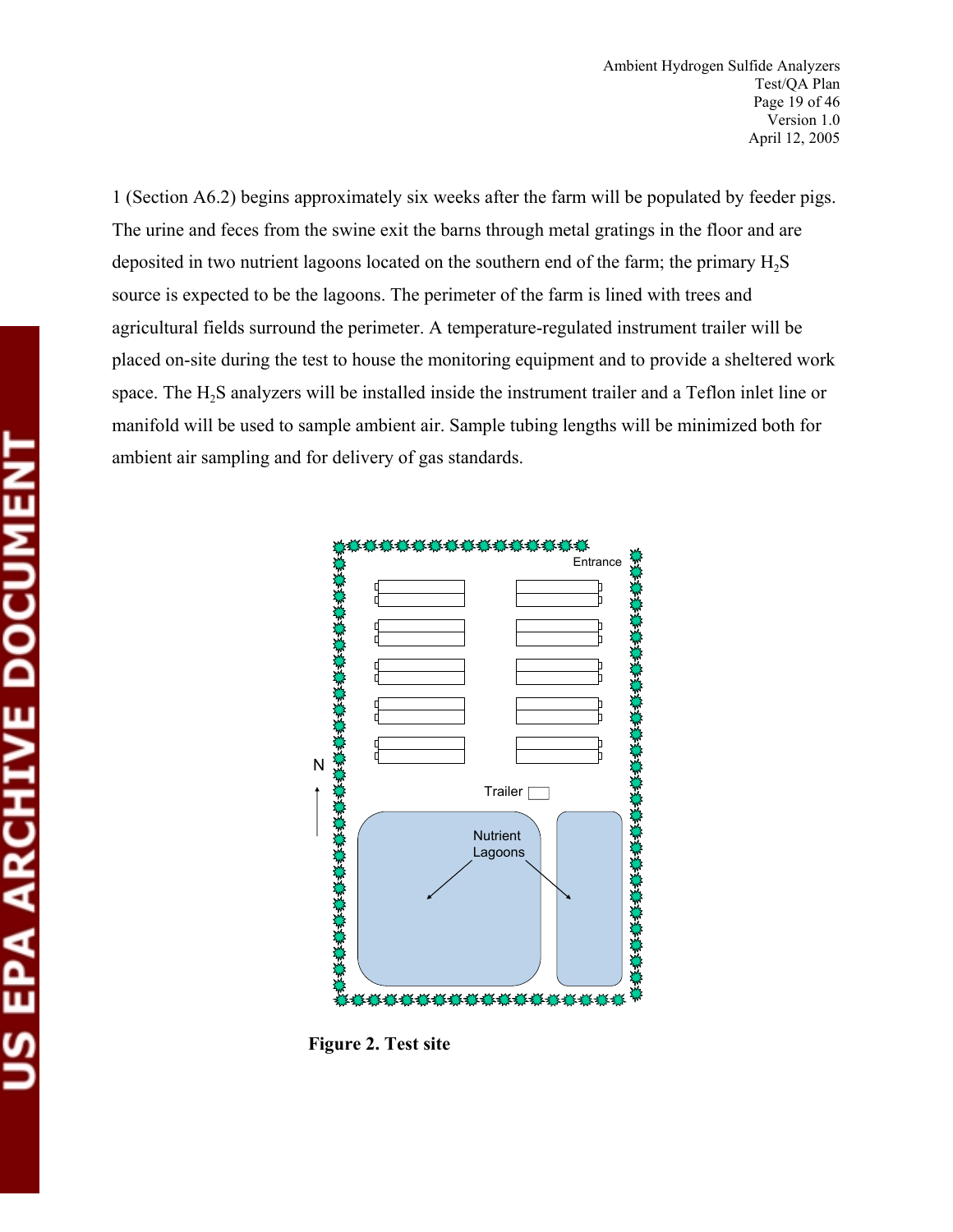#### **A7 QUALITY OBJECTIVES**

This verification test will evaluate the performance of analyzers for determining  $H_2S$  in ambient air at a swine finishing farm. This evaluation will include a comparison of the analyzer results to the results of two reference methods for  $H_2S$ . The quality of the reference measurements will be monitored by inclusion of blank samples, performance evaluation (PE) audit samples, and duplicate samples, when applicable. The PE audit samples will be prepared using H2S compressed gas cylinders or permeation devices that are independent of those used for reference method calibration. These samples are meant to independently confirm that the reference measurements are being performed correctly and are producing accurate results. Control limits on the duplicate and  $PE$  samples are given in Section C1. All  $H<sub>2</sub>S$  standards to be used to challenge the H<sub>2</sub>S analyzers and to prepare PE audit samples must meet National Institute of Standards and Technology (NIST) traceability. Commercially available compressed gas standards or permeation devices may be used in this test.

The Battelle Quality Manager or his designate will perform a technical systems audit (TSA) at least once during this verification test. The EPA Quality Manager also may conduct an independent TSA, at her discretion.

#### **A8 SPECIAL TRAINING/CERTIFICATION**

Documentation of training related to technology testing, field testing, data analysis, and reporting is maintained for all Battelle technical staff in training files. Documentation of the expertise and experience of USDA-NSTL and Applied Measurement Science staff in H2S reference method sampling and analysis is similarly available. The Battelle Quality Manager may verify the presence of appropriate training records prior to the start of testing. If Battelle or USDA staff operate and/or maintain an analyzer during the verification test, the analyzer vendor will be required to train those staff prior to the start of testing. Battelle will document this training with a consent form, signed by the vendor, that states which specific Battelle/USDA staff have been trained on their analyzer. Battelle technical staff will have a minimum of a bachelor's degree in science/engineering or have equivalent work experience.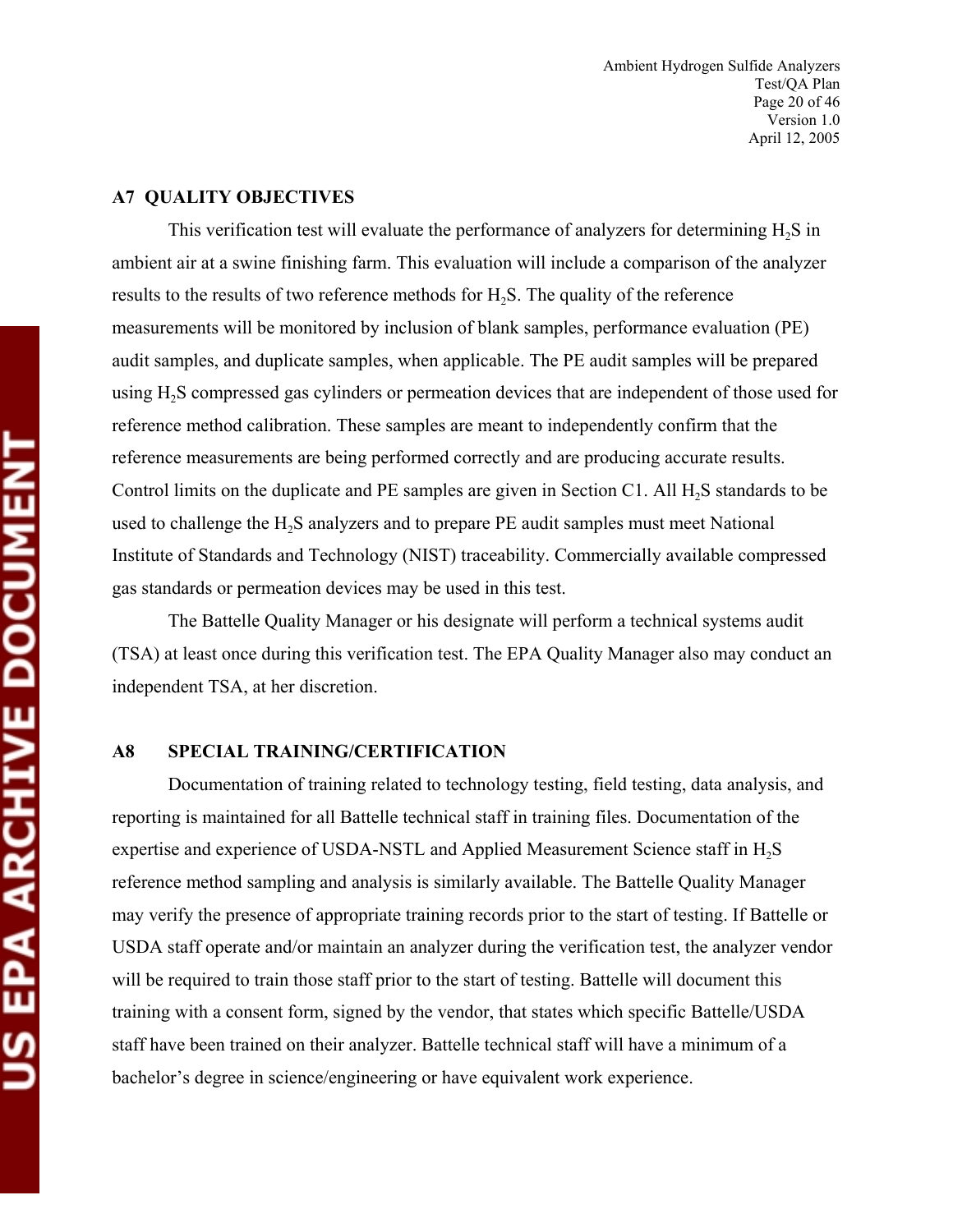The records for this verification test will include the test/QA plan, chain-of-custody (COC) forms, laboratory record books (LRB), data collection forms, electronic files (both raw data and spreadsheets), and the final verification report and verification statement. All of these records will be maintained in the Verification Test Coordinator's office or the test site during the test and will be transferred to permanent storage at Battelle's Records Management Office at the conclusion of the verification test. The location (e.g., specific personal computer, server, or media type and storage location) of final versions of the electronic files will be noted in the test records. All Battelle LRBs are stored indefinitely, either by the Verification Test Coordinator or Battelle's Records Management Office. EPA will be notified before disposal of any files. The documentation and results of the H<sub>2</sub>S reference measurements made by USDA and Applied Measurement Science will be submitted to Battelle immediately upon completion of all sample analyses, review of the H<sub>2</sub>S data, and calculation of ambient  $H_2S$  concentrations, preferably on a daily basis. Section B10 further details the data recording practices and responsibilities.

All written records must be in ink. Any corrections to notebook entries, or changes in recorded data, must be made with a single line through the original entry. The correction is then to be entered, initialed, and dated by the person making the correction. In all cases, strict confidentiality of data from each vendor's analyzer, and strict separation of data from different analyzers, will be maintained. Separate files (including manual records, printouts, and/or electronic data files) will be kept for each analyzer.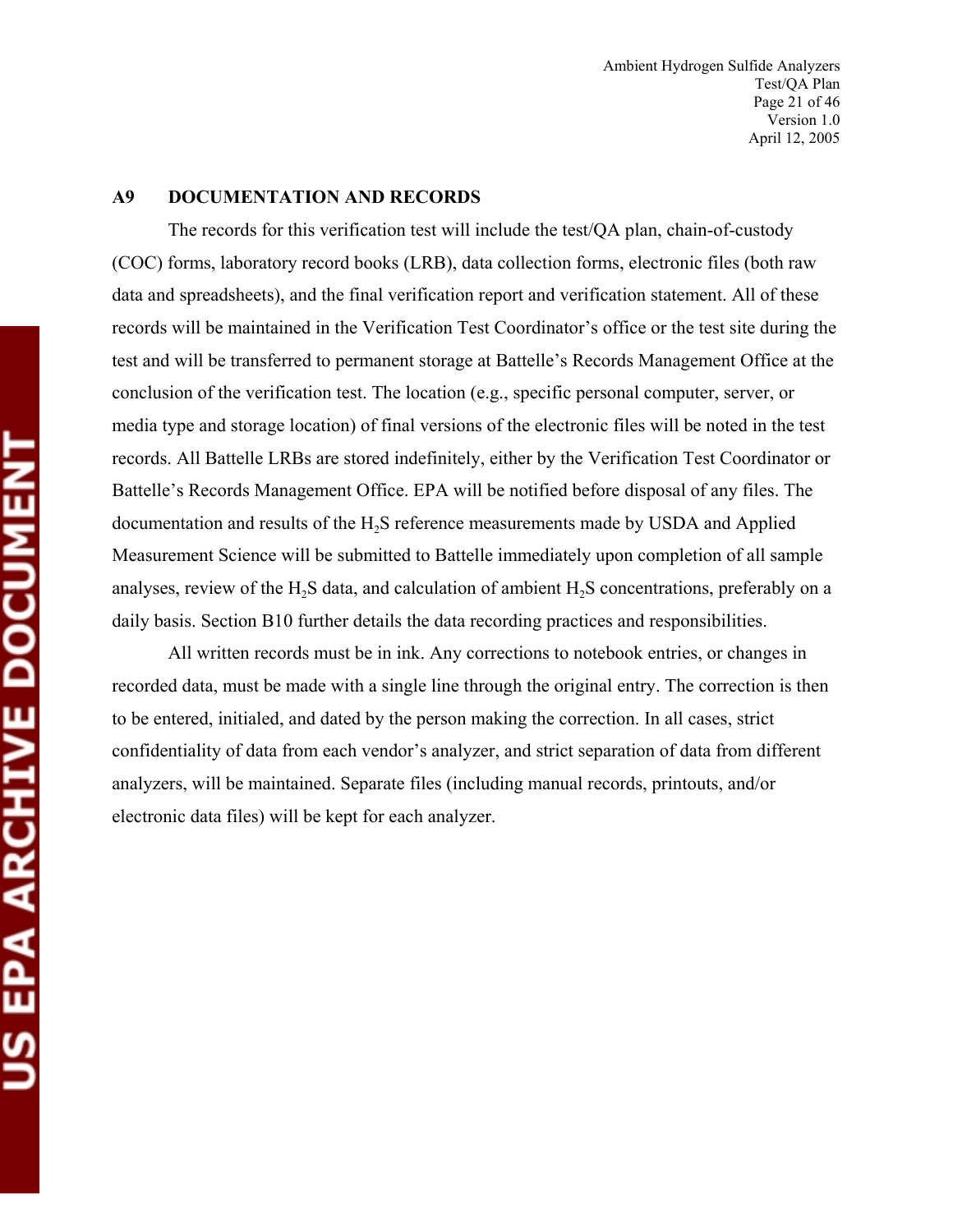#### **SECTION B**

### **MEASUREMENT AND DATA ACQUISITION**

#### **B1 EXPERIMENTAL DESIGN**

This test will specifically address verification of analyzers for ambient  $H<sub>2</sub>S$  under the conditions of a swine finishing farm by evaluating the accuracy, bias, linearity, and selectivity of H2S measurements made by each analyzer in ambient air and/or synthetic gas mixtures, their response to rapid changes in H<sub>2</sub>S concentration, the extent of baseline and calibration drift, and the ability of the analyzers to perform continuous monitoring with minimal intervention. The precision of the analyzer measurement data while sampling synthetic  $H_2S$  gas mixtures will also be determined. Specifically, the H<sub>2</sub>S analyzers will be evaluated for the performance parameters summarized in Table 3 and discussed in detail in the following section.

|  |  |  | <b>Table 3. Verification Test Performance Parameters</b> |  |
|--|--|--|----------------------------------------------------------|--|
|--|--|--|----------------------------------------------------------|--|

| Performance<br><b>Parameter</b> | <b>Method of Evaluation</b>                                                                                                            |  |  |  |
|---------------------------------|----------------------------------------------------------------------------------------------------------------------------------------|--|--|--|
| Accuracy                        | Analyzer response to H <sub>2</sub> S standards compared to nominal concentrations                                                     |  |  |  |
| <b>Bias</b>                     | Analyzer response to H <sub>2</sub> S standards compared to nominal concentrations                                                     |  |  |  |
| Precision                       | Percent relative standard deviation (%RSD) of repeated analysis H <sub>2</sub> S standards<br>with the same concentration              |  |  |  |
| Linearity                       | Analyzer response to H <sub>2</sub> S standards compared to nominal concentrations                                                     |  |  |  |
| Span and Zero Drift             | Stability of analyzer response to zero air and $H_2S$ gas standard over time                                                           |  |  |  |
| Response Time                   | Time required to reach 95% of response to $H_2S$ gas standards                                                                         |  |  |  |
| <b>Interference Effects</b>     | Analyzer response to non-H <sub>2</sub> S sulfur-containing compounds, butyric acid, and<br>ammonia compared to nominal concentrations |  |  |  |
| Comparability                   | Analyzer response to ambient air compared to results of two reference methods                                                          |  |  |  |
| Data Completeness               | Percentage of maximum data return over field period                                                                                    |  |  |  |
| <b>Operational Factors</b>      | Operator observations, records of needed and performed maintenance, vendor<br>activities, use of expendable supplies                   |  |  |  |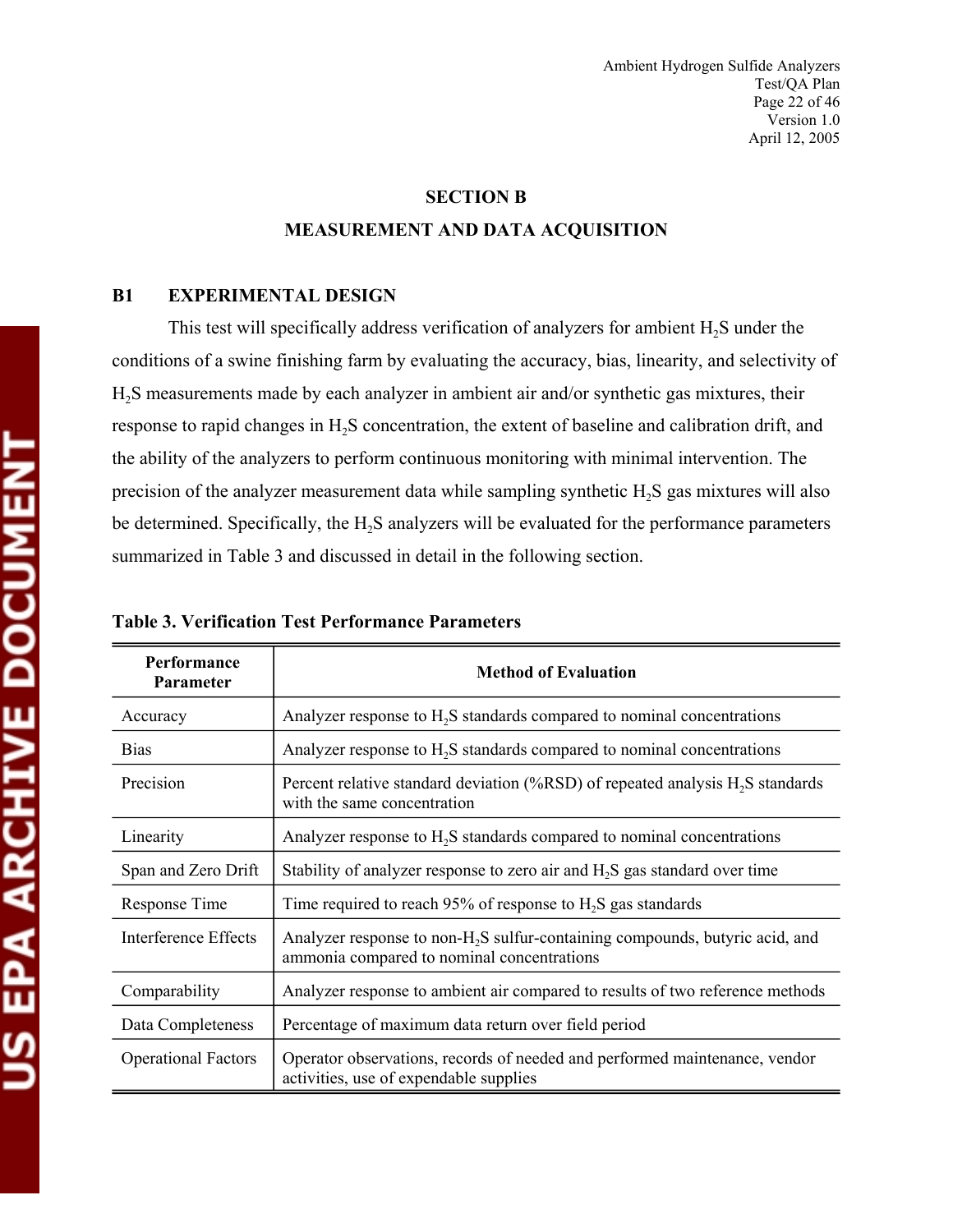In addition to the testing activities specified in this test/QA plan, Battelle and/or USDA staff will perform regular maintenance and other routine procedures requested by the vendor for their analyzer. This information will be summarized by the vendor in a "daily checklist" that will include specific instructions and frequency for each regular maintenance activity or routine procedure, any diagnostic values that should be recorded and typical or acceptable ranges for those values, vendor contact information, and a space for Battelle and/or USDA staff to sign and date the form daily upon completion of the items on the checklist.

#### **B1.1 Test Procedures**

The following sections describe the test procedures that will be used to evaluate each of the H2S analyzer performance parameters listed in Table 3. Procedures will be conducted on each analyzer separately unless a common manifold is used to deliver challenge gases and sample ambient air. If a manifold is used, testing activities will be performed on the H<sub>2</sub>S analyzers simultaneously. The manifold will be constructed of a bored-out 2.5 inch (in) innerdiameter Teflon cylinder that is 10 inches length. The manifold has 3/8 in inlet and outlet fittings, and four  $1/4$  in male connectors (at the same position along the length) to which the  $H<sub>2</sub>S$ analyzers can be connected. A pump will be installed at the outlet port and configured to draw a flow through the manifold that is in excess of that required by the H<sub>2</sub>S analyzers [approximately 3 liters per minute (Lpm)].

The electronic analyzer responses will be recorded continuously throughout the verification test and used for all analyses. Each gas standard will be delivered for a minimum of 20 minutes to allow for stabilization of the analyzer response. Gas standards will be prepared from the dilution of higher concentration (i.e., 2-500 part per million) standard cylinders in zero air using a calibrated dilution system with heated internal components. Gas standards will be supplied in excess of the analyzer sample flow rate; the excess flow will be vented outside the trailer to ambient pressure.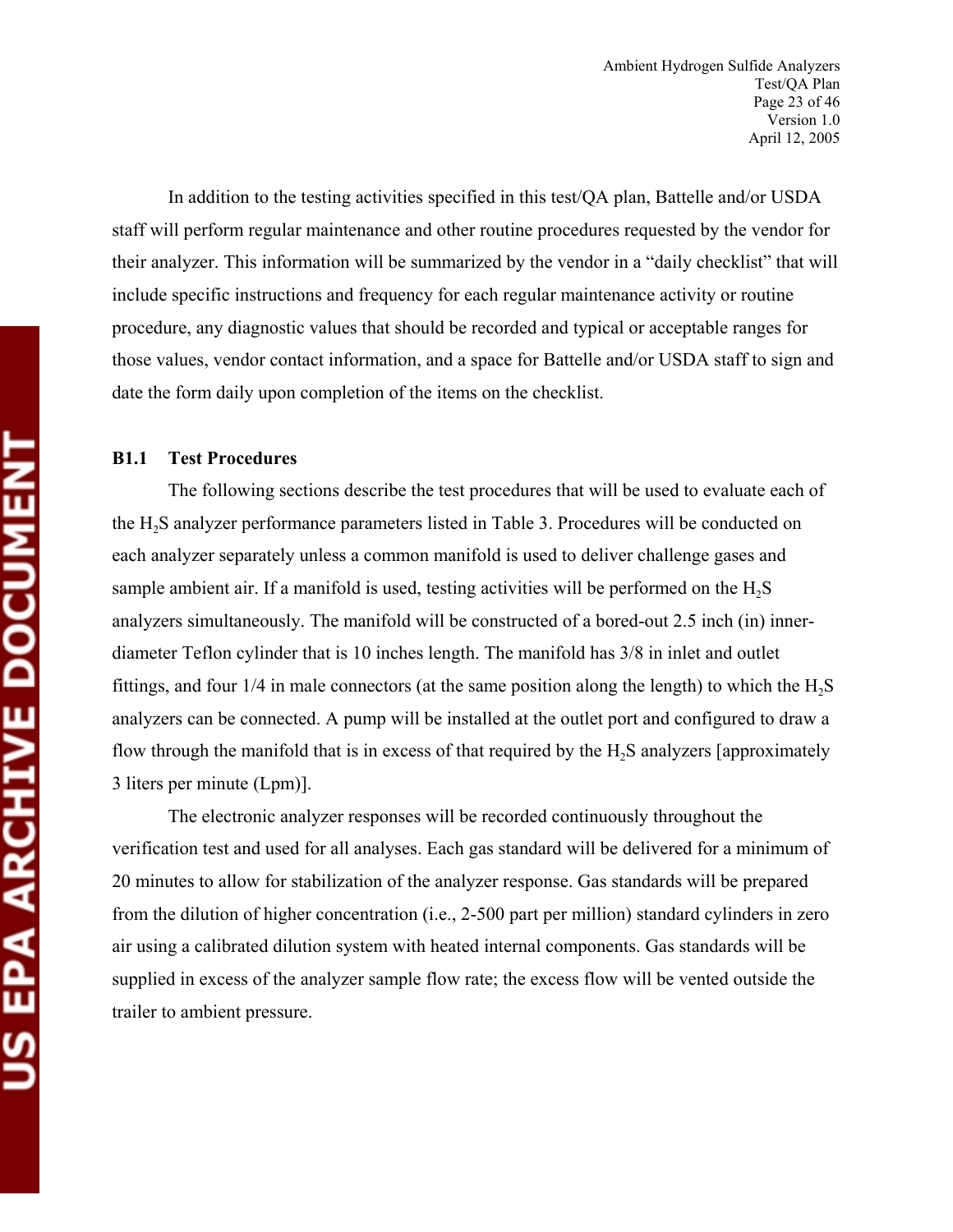#### *B1.1.1 Accuracy, Bias, Precision, and Linearity*

Twice during the verification test, the analyzers will be challenged with compressed  $H_2S$ gas standards diluted in zero air to achieve measurements over a range of concentrations from approximately 0 to 100 ppb (or the upper range of measurement of the analyzer being tested, whichever is lower). If the ambient  $H<sub>2</sub>S$  concentrations are found to be significantly larger than 100 ppb, additional  $H_2S$  gas dilutions may be tested to reflect the actual range, if possible.

Three non-consecutive measurements will be recorded at each of five different nominal concentration levels. Each concentration will be supplied to the analyzer(s) for at least twenty minutes. A programmable dilution system may be used to automatically supply the diluted gas standards to the H<sub>2</sub>S analyzer(s) at fixed time intervals. Table 4 shows the nominal  $H_2S$ concentration values to be supplied to the analyzers being tested, and the order in which the concentrations will be supplied, for conditions where the maximum  $H_2S$  level encountered at the site is  $\sim$ 100 ppb. If H<sub>2</sub>S concentrations greater than 200 ppb are encountered, the H<sub>2</sub>S challenge gas concentrations may be modified upwards (e.g., to 0, 20, 60, 100, and 200 ppb) to more accurately reflect the range of ambient  $H_2S$  levels. As Table 4 indicates, the  $H_2S$  concentrations will first be supplied to the analyzers in increasing order, then in random order, and finally in decreasing order. After the last measurement has been recorded, the analyzer will be returned to sampling of ambient air.

The analyzer response to the series of  $H_2S$  gas standards will be used to evaluate accuracy, bias, precision, and linearity. Section B1.2 presents the statistical procedures that will be used. Accuracy will be calculated at each concentration and for each replicate relative to the nominal H<sub>2</sub>S concentration. Bias will be calculated for each series of multi-point H<sub>2</sub>S challenges. The analyzer precision will be demonstrated by the reproducibility of the analyzer response at each nominal H<sub>2</sub>S concentration after a stable reading is achieved. Linearity will be assessed by establishing a multi-point calibration curve from the analyzer response.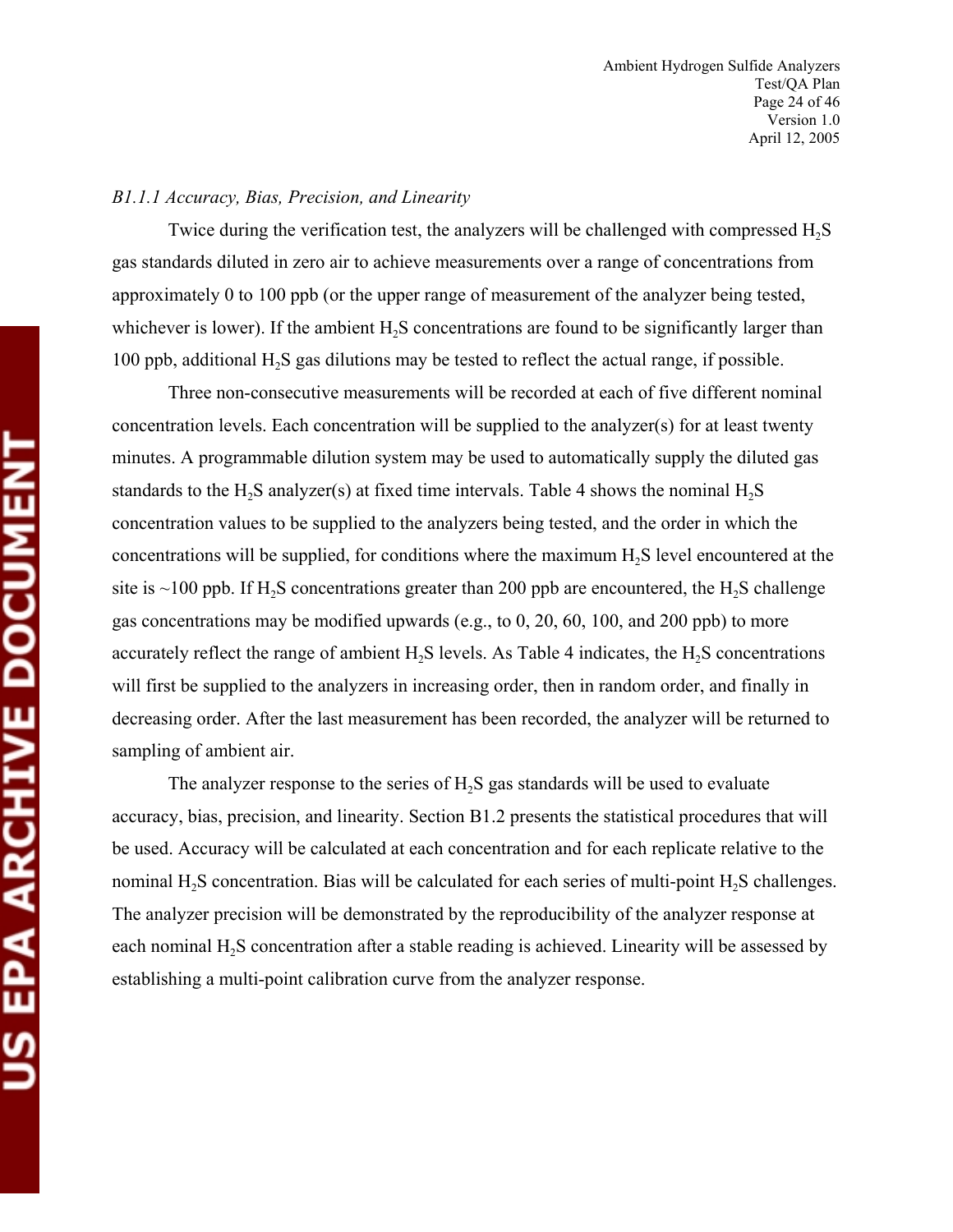| Concentration                       | $0$ ppb | $10$ ppb | $30$ ppb | $50$ ppb | $100$ ppb |  |
|-------------------------------------|---------|----------|----------|----------|-----------|--|
|                                     |         |          |          |          |           |  |
| <b>Measurement</b><br><b>Number</b> |         | 10       |          |          |           |  |
|                                     | 15      | 14       |          |          |           |  |

Table 4. Approximate H<sub>2</sub>S Concentrations and Order for Multi-point Challenges

#### *B1.1.2 Span and Zero Drift*

The "baseline" response of each analyzer to zero air and a 30 ppb dilution of a compressed H2S gas standard will be determined during the first week of testing. Each analyzer will be alternately challenged with the diluted  $H_2S$  gas standard and zero air, for a total of five replicates of both the gas standard and zero air. Each gas will be supplied sequentially to the analyzer for at least twenty minutes. The switch between zero air and the H<sub>2</sub>S standard will be made as quickly as possible if conducted manually; a programmable dilution system will be used if available. The mean and standard deviation of the analyzer response to zero air and to the 30 ppb H2S standard will be calculated from the five replicates.

Twice each week (preferably Monday and Friday) during the verification test, zero air and a 30 ppb H<sub>2</sub>S standard will again be supplied to each of the analyzers being tested for twenty minutes each for a total of nine zero/span checks. Each response will be compared to baseline response to determine whether or not drift has occurred in the analyzer response to zero air or the 30 ppb H2S standard.

#### *B1.1.3 Response Time*

The data collected for the zero/span check (Section B1.1.2) will also be used to determine the analyzer response time. The 95% rise time will be calculated for changes from zero air to the 30 ppb H2S standard and the fall time will be calculated for changes from the 30 ppb standard to zero air. A minimum of three individual measurements will be used to determine the average rise and fall times.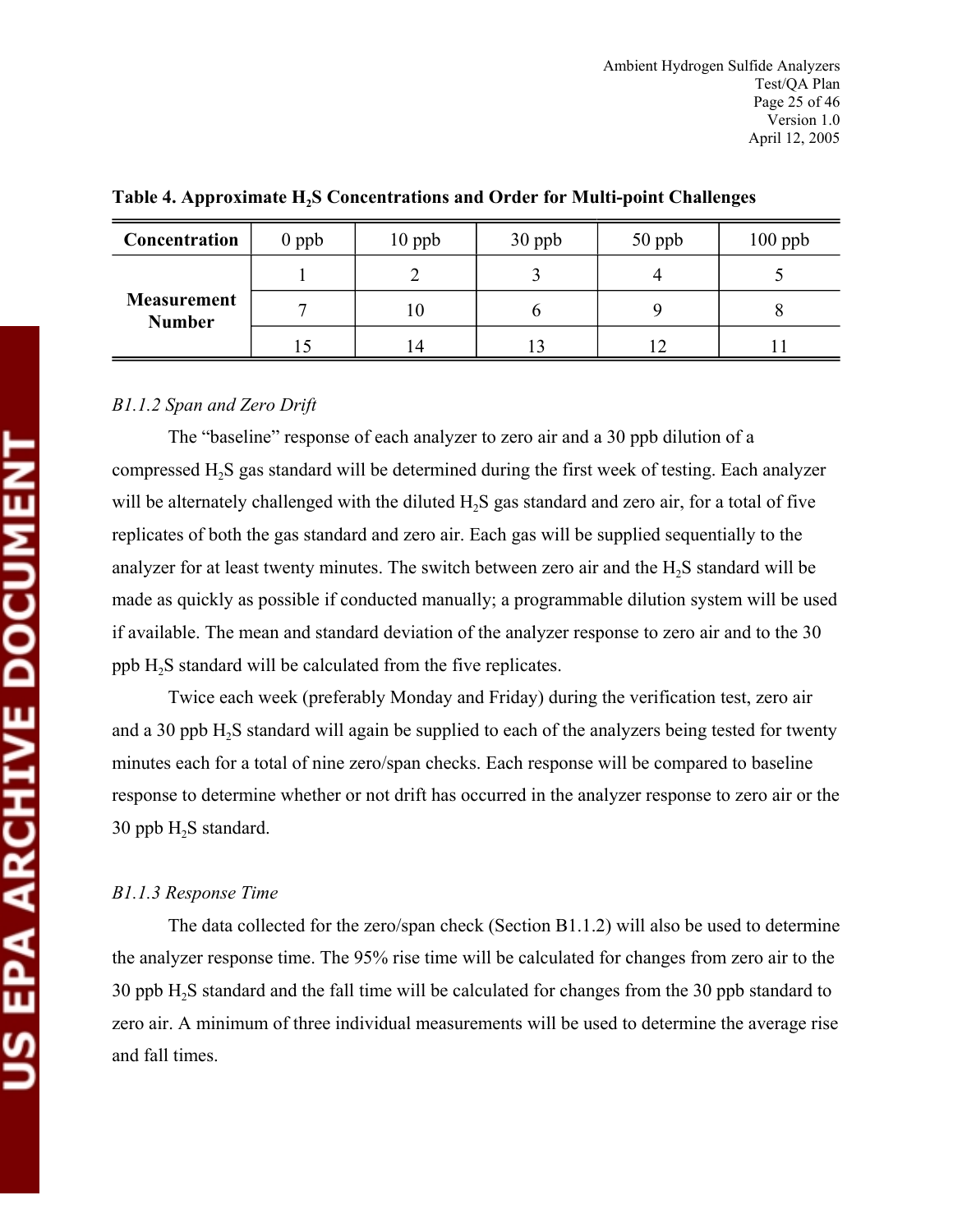#### *B1.1.4 Interference effects*

The analyzers being tested will be challenged with a series of gases (interferants, see Table 5) that may be present at an AFO and could interfere with the analyzer response to  $H_2S$ . Each interferant will be supplied at approximately 100 ppb in the presence and absence of 100 ppb  $H_2S$ . A 100 ppb  $H_2S$  standard will be supplied to the analyzers for at least twenty minutes and the responses will be recorded. The analyzer will then be flushed with zero air for at least two minutes. The first interferant will be diluted with zero air and delivered to the analyzers for at least twenty minutes. The analyzer responses will be recorded and each analyzer flushed for at least two minutes with zero air. A mixture of the first interferant with 100 ppb  $H_2S$  in zero air will then be supplied to each analyzer for at least twenty minutes. The analyzer responses will be recorded, and zero air will be supplied to each analyzer for approximately two minutes. This process will be repeated for each of the interferants. The interferant challenges need not all be completed in a single day.

| <b>Interferant</b> | Approximate<br><b>Concentration</b> (ppb) |
|--------------------|-------------------------------------------|
| Sulfur dioxide     | 100                                       |
| Carbonyl sulfide   | 100                                       |
| Carbon disulfide   | 100                                       |
| Methyl mercaptan   | 100                                       |
| Dimethyl sulfide   | 100                                       |
| Hydrocarbon blend  | 500                                       |
| Ammonia            | 500                                       |

**Table 5. Interferants and Approximate Concentrations for Interference Checks** 

#### *B1.1.5 Comparability*

The comparability of the  $H_2S$  analyzer response to ambient air will be evaluated by comparing the analyzer response to two H2S reference methods, which will be carried out by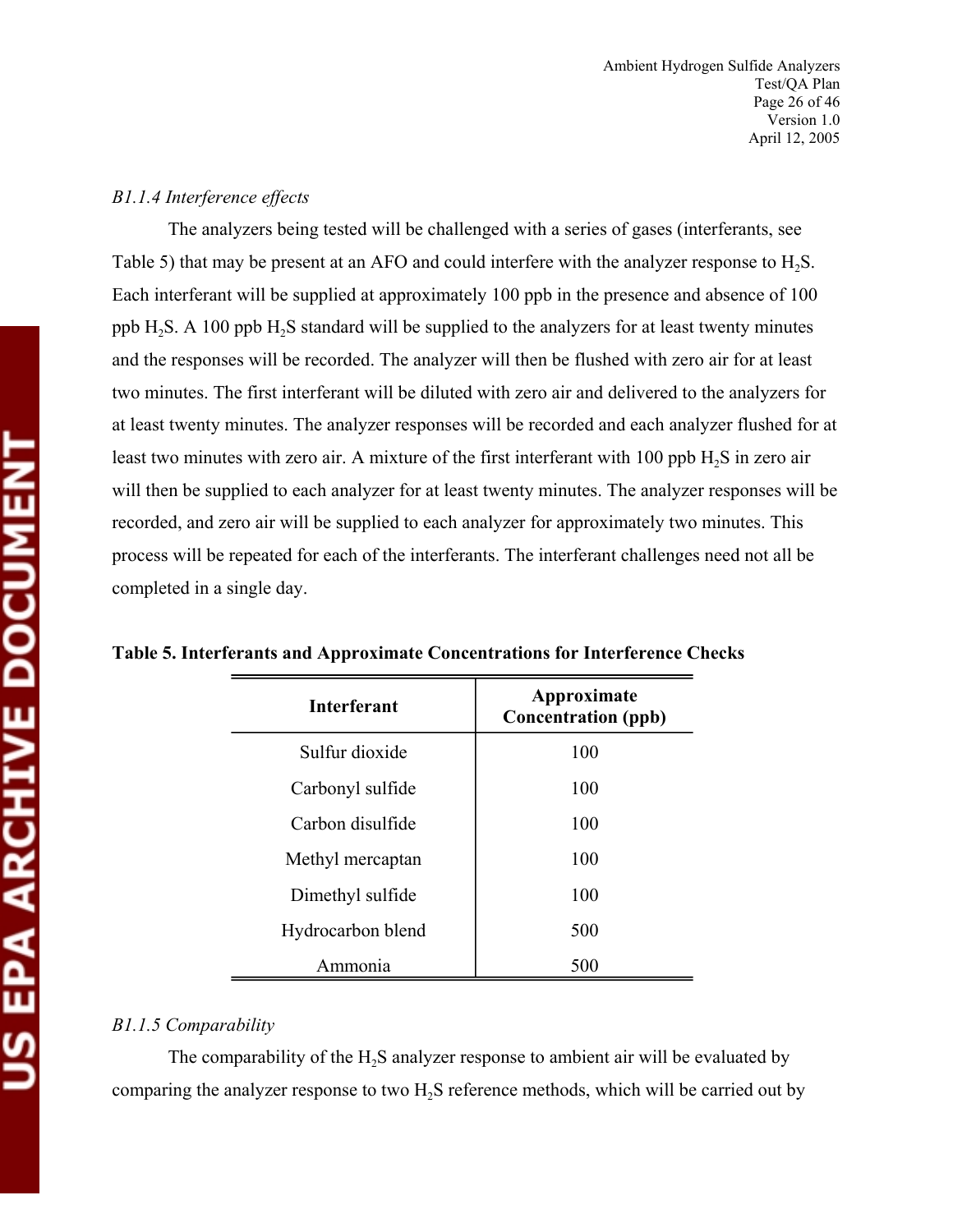USDA and Applied Measurement Science. Both methods follow ASTM International Method D5504-01<sup>1</sup> for the determination of sulfur compounds using GC, but will use PFPD instead of SCD. Although the analytical approach of both methods is the same, the two methods differ in sample handling. The two reference methods will be compared to one another by calculating the relative percent difference (RPD) (the difference between the two reference method values divided by the average). This comparison will assess whether the different sample collection techniques produce differences in the measured  $H_2S$  concentrations. Details of the reference sample collection procedure and laboratory method are provided in sections B2 and B4, respectively. The QA procedures for the reference methods are described in section B5.

#### B1.1.1.5a Time-integrated Comparability

The USDA reference method will utilize time-integrated air samples that will be collected in Silonite canisters and taken to the USDA laboratory for analysis. Samples will be collected over two eight-hour intervals on each sampling day. Sampling is expected to be conducted on approximately the following schedule: 10:00 p.m. to 6:00 a.m. and 6:00 a.m. to 2:00 p.m. The sampling times have been selected to accommodate the schedule of the USDA analysis laboratory. Time-integrated reference measurements will be conducted on a total of ten days during the field period. The samples may be collected twice per week or some samples may be rescheduled to collect more frequently during the in-situ H<sub>2</sub>S reference method measurement period. The results of a minimum of 15 time-integrated reference method measurements will be compared to the time-averaged analyzer responses over the same time periods to give the timeintegrated comparability of  $H_2S$  analyzers.

#### B1.1.1.5b In-situ Comparability

The in-situ H<sub>2</sub>S reference method will be conducted by Applied Measurement Science. The instrumentation for the in-situ method will be installed in the instrument trailer at the test site. Discrete air samples will be drawn from the same location outside of the trailer, or preferably from the common sampling manifold, over a relatively short time period. Volatile compounds in the samples will be cryotrapped, thermally desorbed, and injected directly onto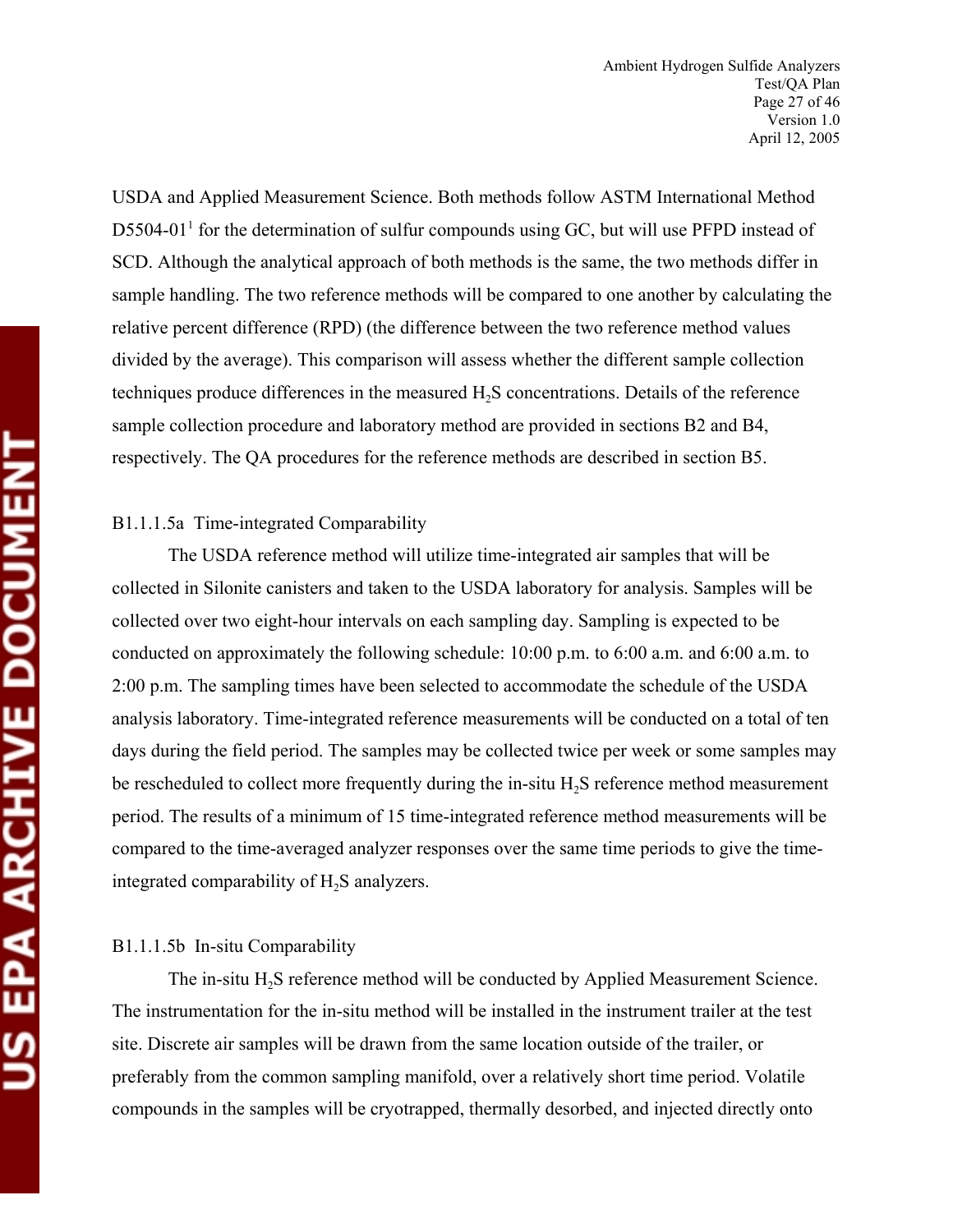the GC-PFPD system. To the extent possible, the duration of sample collection will be coordinated with the sampling frequency of the H<sub>2</sub>S analyzers being tested (approximately two to 30 minutes). In-situ reference measurements will be conducted for approximately 8 hours per day for ten days during the second and third weeks of the verification test. This in-situ system decreases the chance for H2S loss due to sample handling, but does require a more complex air handling system to automate the sample collection and injection. The results of a minimum of 60 in-situ H2S reference method measurements will be compared to the analyzer responses to ambient air recorded at the same time. If the measurement frequency of the in-situ H<sub>2</sub>S reference method and the H<sub>2</sub>S analyzer being tested do not match in time within  $\pm$  two minutes, each data set will be averaged to common time intervals (e.g., hourly averages).

#### *B1.1.6 Data Completeness*

No additional test procedures will be carried out specifically to address data completeness. This parameter will be assessed based on the overall data return achieved by each analyzer.

#### *B1.1.7 Operational Factors*

Operational factors such as maintenance needs, data output, consumables used, ease of use, repair requirements, etc., will be evaluated based on observations recorded by Battelle and USDA staff. A separate LRB will be maintained at the test site for each analyzer undergoing testing, and will be used to enter daily observations on these factors. Examples of information to be recorded in the record books include the daily status of diagnostic indicators for the analyzer; use or replacement of any consumables; the effort or cost associated with maintenance or repair; vendor effort (e.g., time on site) for repair or maintenance; the duration and causes of any analyzer down time or data acquisition failure; and operator observations about ease of use of the analyzer. These observations will be summarized to aid in describing analyzer performance in the verification report on each analyzer.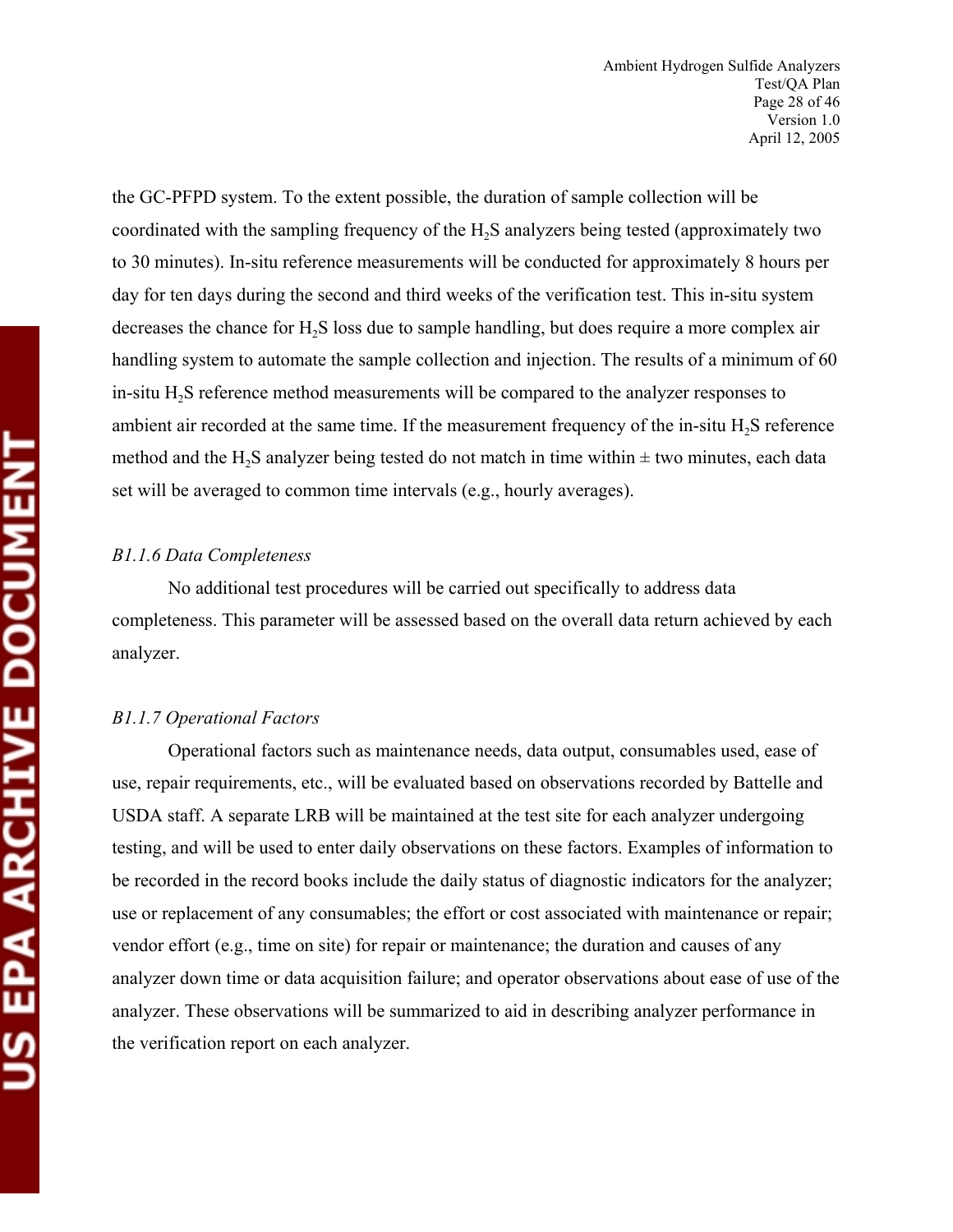#### **B1.2 Statistical Analysis**

The statistical methods and calculations used for evaluation of the quantitative performance parameters are described in the following sections.

#### *B1.2.1 Accuracy*

Accuracy of the  $H_2S$  analyzers with respect to the individual  $H_2S$  gas standards will be assessed as the percent recovery  $(\%R)$ , using Equation 1:

$$
\%R = \left[1 + \left(\frac{Y - X}{X}\right)\right] \times 100\tag{1}
$$

where Y is the average measured  $H_2S$  analyzer value and X is the nominal  $H_2S$  gas standard concentration. The average, minimum, and maximum %R values will be reported for each series of multi-level  $H_2S$  challenges.

#### *B1.2.2 Bias*

Bias of the H<sub>2</sub>S analyzers is defined as a systematic error in measurement that results in measured error that is consistently positive or negative compared to the true value. The bias will be calculated as the average percent difference  $(\%D)$  of the H<sub>2</sub>S analyzer compared to the nominal  $H_2S$  gas standard concentration and will be calculated for each series of multi-point  $H_2S$ challenges, using Equation 2:

$$
\%D = \frac{1}{k} \sum_{j=1}^{k} \left(\frac{Y - X}{X}\right)_j \times 100
$$
 (2)

where  $k$  is the number of valid comparisons, and Y and X are the same as stated in B1.2.1.

#### *B1.2.3 Precision*

The precision of the  $H_2S$  analyzers will be evaluated from the triplicate responses to each H2S gas standard supplied during the multi-point challenges (outlined in Table 4). The precision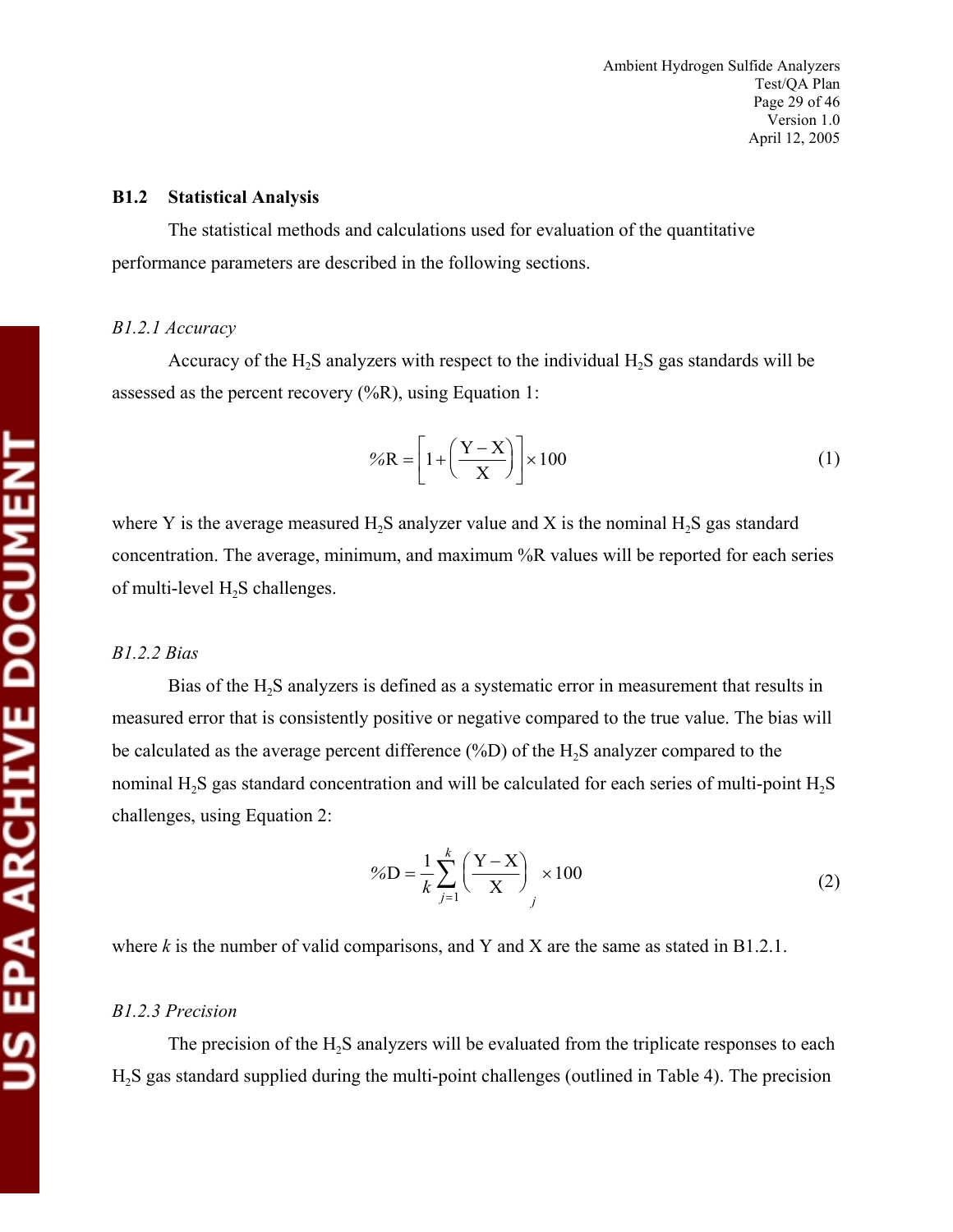will be defined as the percent relative standard deviation (%RSD) of the triplicate measurements and calculated for each  $H_2S$  concentration listed in Table 4, using Equation 3:

$$
\%RSD_i = \frac{s}{\overline{Y}_i} \times 100\tag{3}
$$

where  $\overline{Y}$  is the average analyzer response at H<sub>2</sub>S concentration *i*, and s the standard deviation of the analyzer responses at that concentration. The overall average %RSD will also be calculated for each series of multi-point  $H_2S$  challenges and will include the %RSD for all  $H_2S$ concentrations tested.

#### *B1.2.4 Linearity*

Linearity will be assessed by a linear regression analysis using the diluted  $H<sub>2</sub>S$  standard gas concentrations as the independent variable and results from the H<sub>2</sub>S analyzers being tested as the dependent variable. Linearity will be expressed in terms of slope, intercept, and coefficient of determination  $(r^2)$ .

#### *B1.2.5 Span and Zero Drift*

The "baseline" response of the  $H_2S$  analyzers to zero air and the 30 ppb  $H_2S$  standard will be established on the first day of testing, as outlined in Section B1.1.2. The mean  $(\overline{Y})$  and standard deviation (s) of the analyzer response to zero air and 30 ppb H<sub>2</sub>S will each be calculated from the five replicate measurements conducted on the first day of testing. From these values, a control chart will be constructed and the  $\overline{Y} \pm 2s$  "warning limit" and the  $\overline{Y} \pm 3s$  "action limit" calculated. Span drift will be defined as having occurred if three consecutive span checks all fall either above or below the warning limit. Zero drift will also be defined as having occurred if three consecutive zero checks all fall either above or below the warning limit. However, if the mean and/or standard deviation from the baseline zero check are equal to zero, the warning limits may not be meaningful. In this case, the absolute differences to the zero air baseline mean will be reported for each zero check.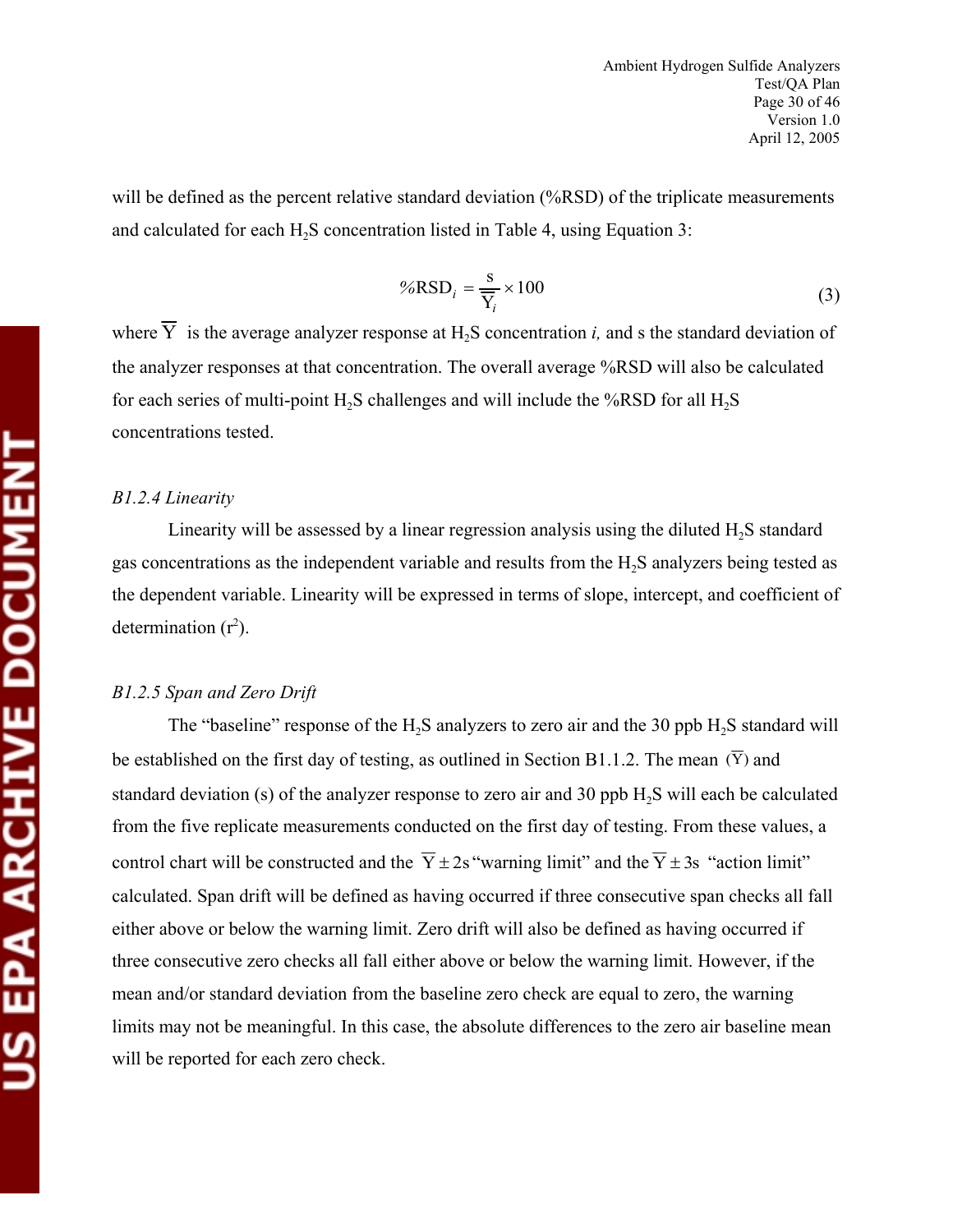#### *B1.2.6 Response Time*

Response time will be assessed in terms of both the rise and fall times of each  $H_2S$ analyzer when sampling the 30 ppb  $H_2S$  gas standard and zero air on the first day of testing (Section B1.1.2). Rise time (i.e.,  $0\%$  - 95% response time for the change in H<sub>2</sub>S concentration) will be determined from the analyzer response to a rapid increase in the delivered H<sub>2</sub>S concentration. Once a stable response is achieved with the  $H_2S$  standard, the fall time (i.e., the 100% to 5% response time) will be determined in a similar way, switching from the  $H_2S$ standard back to zero air.

#### *B1.2.7 Interference Effects*

The interference effects of the H<sub>2</sub>S analyzers will be calculated in terms of the ratio of the response of the analyzer to the interferant relative to the actual concentration of the interfering species. For example, if 100 ppb of an interfering species results in a 1 ppb change in the response of the analyzer, the interference effect will be reported as 1% (i.e., 1 ppb/100 ppb). Interference effects will be reported separately for each interferant both in the absence and in the presence of  $H_2S$  in zero air.

#### *B1.2.8 Comparability*

Comparability between the H<sub>2</sub>S analyzer results and the reference method results will be assessed by linear regression using the reference method H<sub>2</sub>S concentrations as the independent variable and results from the H<sub>2</sub>S analyzers being tested as the dependent variable. Linearity will be expressed in terms of slope, intercept, and  $r^2$ , and will be calculated independently for the time-integrated  $H_2S$  reference method and the in-situ  $H_2S$  reference method. It is expected that the measured concentration of  $H_2S$  will vary by at least a factor of five during each phase of testing. However, if this magnitude of variation is not achieved for one or both of the reference methods, comparability for that method will be calculated using Equation 1 and Equation 2 and reported as a percent recovery and bias, rather than in terms of the linear regression results.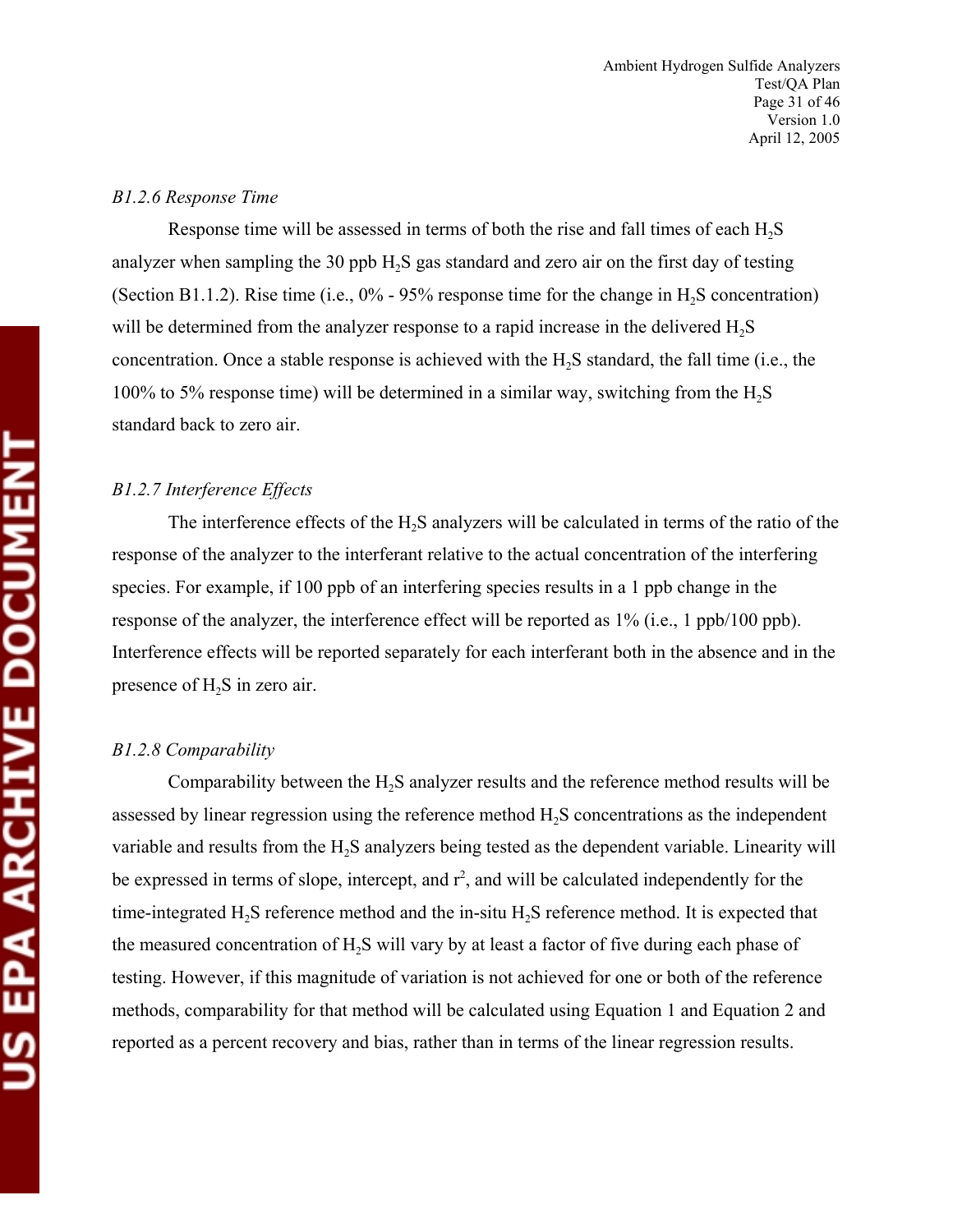#### *B1.2.9 Data Completeness*

Data completeness will be calculated as the percentage of the total possible data return over the entire field period that is achieved by each analyzer. This calculation will use the total hours of data recorded from each analyzer, divided by the total hours of data in the entire field period. The field period is defined to begin at 8:00 a.m. on the first day of testing and to end at the completion of the last testing activity or 5:00 p.m. on the final day of the field period, whichever is later. No distinction will be made in this calculation between data recorded during a specific test activity (e.g., data recorded for comparison to  $H<sub>2</sub>S$  reference method data) and that recorded during routine ambient air monitoring. The causes of any substantial incompleteness of data return will be established from operator observations or vendor records, and noted in the discussion of data completeness results.

#### **B1.3 Reporting**

The statistical comparisons described above will be conducted separately for each of the analyzers being tested, and information on the operational parameters will be compiled and reported. The data for each analyzer will be kept separate from data for all other analyzers, and no intercomparison of the analyzer data will be performed at any time. A separate verification report will be prepared for each analyzer tested, presenting the test procedures and test data, as well as the results of the statistical evaluation of those data.

Operational aspects of the analyzers will be recorded by testing staff at the time of observation during the field test, and summarized in the verification report. For example, descriptions of the data-acquisition procedures, use of vendor-supplied proprietary software, consumables used, repairs and maintenance needed, and the nature of any problems will be presented in the report. Each verification report will briefly describe the ETV program, the AMS Center, and the procedures used in verification testing. The results of the verification test will be stated quantitatively, without comparison to any other analyzer tested, or comment on the acceptability of the analyzer's performance. Each draft verification report will first be subjected to review by the respective analyzer vendor, then revised and subjected to a review by EPA and other peer reviewers. The peer review comments will be addressed in further revisions of the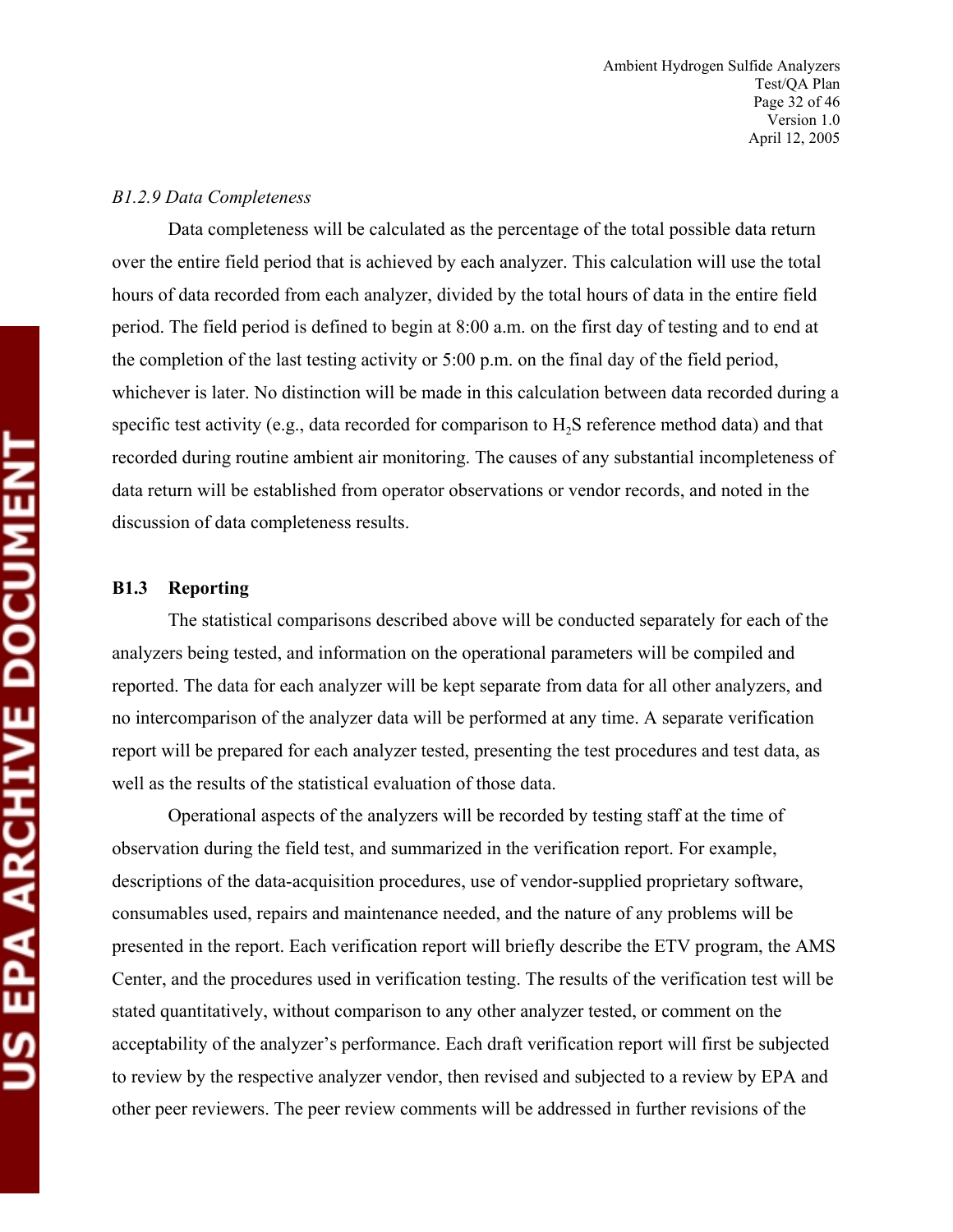report, and the peer review comments and responses will be tabulated to document the peer review process. The reporting and review process will be conducted according to the requirements of the AMS Center QMP.2

#### **B2 REFERENCE SAMPLE COLLECTION**

#### **B2.1 Time-integrated H<sub>2</sub>S Reference Method**

The time-integrated reference method will utilize air samples that will be collected in evacuated 1.4 L Silonite Canisters (Entech Instruments, Inc.), which will be transported from the field site to the USDA laboratory for analysis. A restrictive sampler will be used to control the fill rate over 8 hours and maintain sub-ambient pressure in the canister at the completion of sampling (i.e., fill to  $\sim 80\%$  capacity). Under sub-ambient pressure, H<sub>2</sub>S scavenging by water vapor has been shown to be negligible in canisters with Silcosteel®-treated surfaces at 50% relative humidity for at least 48 hours.<sup>8</sup> All components that contact ambient air samples will be Teflon or passivated metal (e.g., Silcosteel® or Silonite) to minimize scavenging of  $H_2S$  by bare metal or other surfaces. In accordance with ASTM Method D5504-01<sup>1</sup>, canister samples will be analyzed by GC-PFPD within 24 hours.

As indicated in ASTM Method D5504-01,<sup>1</sup> it has been demonstrated that  $H_2S$  in passivated canisters does not degrade over 24 hours; therefore, detailed holding time tests are not necessary. However, the acceptability of this holding time will be verified by analyzing an ambient air sample several times over the period (at least 24 hours) following sample collection. The H2S concentration at 24 hours following sample collection should be within 15% of the initial measured value. Holding time verifications will be performed at least once before the start of the verification test and again mid-way through the test.

#### **B2.2 In-situ H<sub>2</sub>S Reference Method**

Reference samples need not be collected for the in-situ H<sub>2</sub>S reference method, since this approach relies on direct cryotrapping of volatile components from a small sample air flow over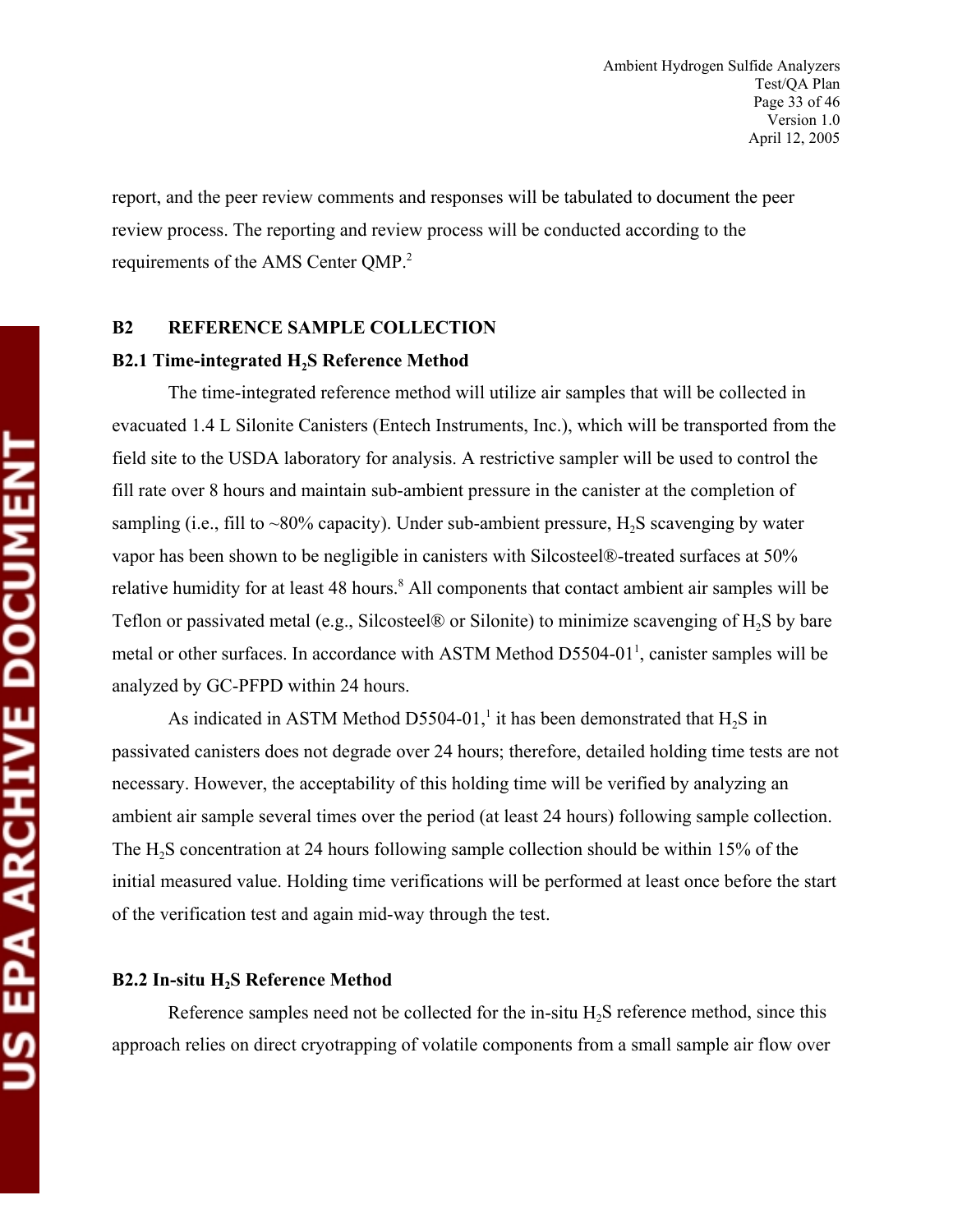a relatively short time period, followed immediately by thermal desorption and GC-PFPD analysis.

#### **B3 SAMPLE HANDLING AND CUSTODY REQUIREMENTS**

All reference samples will be entirely in the custody of USDA or Battelle from sample collection through sample recovery, transport, and analysis. Samples will be carried by USDA or Battelle staff to the USDA laboratory for analysis. Sample custody will be documented throughout installation of the canisters at the field site, ambient air collection, recovery of the sample canisters, transport, and analysis of the reference samples, using standard forms used by USDA for this purpose or forms provided by Battelle. Each COC form will be signed by the person relinquishing samples once that person has verified that the COC form is accurate. Upon receipt at the laboratory, COC forms will be signed by the person receiving the samples once that person has verified that all samples identified on the COC forms are present. Any discrepancies will be noted on the form and the sample receiver will immediately contact the USDA sampling leader to report missing or compromised samples. Copies of all COC forms will be delivered to the Verification Test Coordinator upon request, and maintained with the test records.

#### **B4 LABORATORY REFERENCE METHODS**

Although the ASTM  $H_2S$  reference method<sup>1</sup> is primarily for determination of sulfur compounds in natural gas and gaseous fuels, it has successfully been applied to H2S detection in ambient air. Both of the reference methods described in this test/QA plan follow the ASTM method<sup>1</sup> and adhere to the general measurement principle of  $H_2S$  determination by GC with sulfur chemiluminescence or other detection technique. In both methods, a cryofocus interface and thermal desorption will be utilized to deliver the ambient air sample to the GC for separation. Instead of SCD, PFPD will be used to detect  $H_2S$ . QA procedures for both reference methods are described in section B5.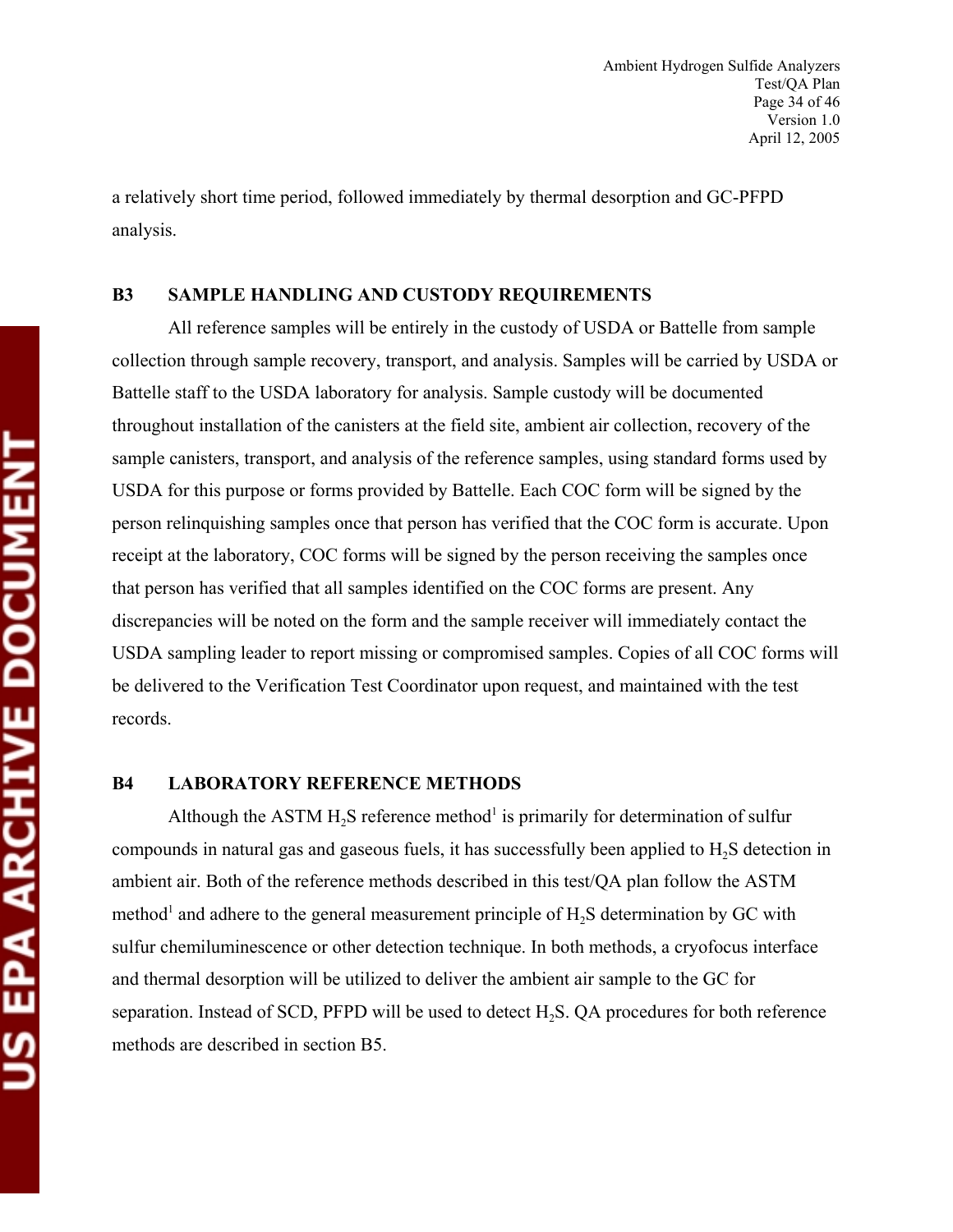#### **B4.1 Time-integrated H<sub>2</sub>S Reference Method**

The time-integrated H<sub>2</sub>S reference method will use an Agilent 5890 GC equipped with a PFPD from OI Analytical. The inlet device will be a Model 7100A Preconcentrator (Entech) that utilizes cryofocusing and thermal desorption to transfer the sample to the head of the column. The column is a GS-Gaspro, 60 meter (m)  $\times$  0.32 millimeter (mm) inner diameter (i.d.) capillary column  $(J & W)$ .

A multi-point calibration curve for H<sub>2</sub>S will be constructed before reference analyses are conducted using dilute standards prepared from NIST-traceable certified H<sub>2</sub>S compressed gas standards (Scott Specialty Gases). Several gas concentrations will be prepared using a dynamic dilution system (Environics), transferred into Silonite canisters, and analyzed in the same manner as the reference samples. In addition to H<sub>2</sub>S, chromatograms will include retention time data for sulfur dioxide, methyl mercaptan, dimethyl sulfide, carbonyl sulfide, and carbon disulfide, if present at sufficient concentration.

All analyses of reference and QA/QC samples will be conducted by USDA staff. USDA is responsible for providing the analytical instrumentation, calibrating that instrumentation, performing method QA/QC (see Section B5), and maintaining calibration records for any instrumentation used. USDA will be required to provide Battelle with documentation on calibration and quality control of the reference analyses.

#### **B4.2 In-situ H<sub>2</sub>S Reference Method**

The in-situ H<sub>2</sub>S reference method will use a Varian 3800 GC with PFPD. The inlet system contains an internal valving system that allows for automated operation. The column is a GS-Gaspro, 30 m  $\times$  0.32 mm i.d. capillary column (J & W).

A multi-point calibration curve for  $H<sub>2</sub>S$  will be constructed at the test site before reference method measurements will be conducted, using dilute standards prepared from NISTtraceable certified  $H_2S$  compressed gas standards or certified permeation tubes and sampled in the same way as ambient air. In addition to  $H_2S$ , several sulfur-containing species, including,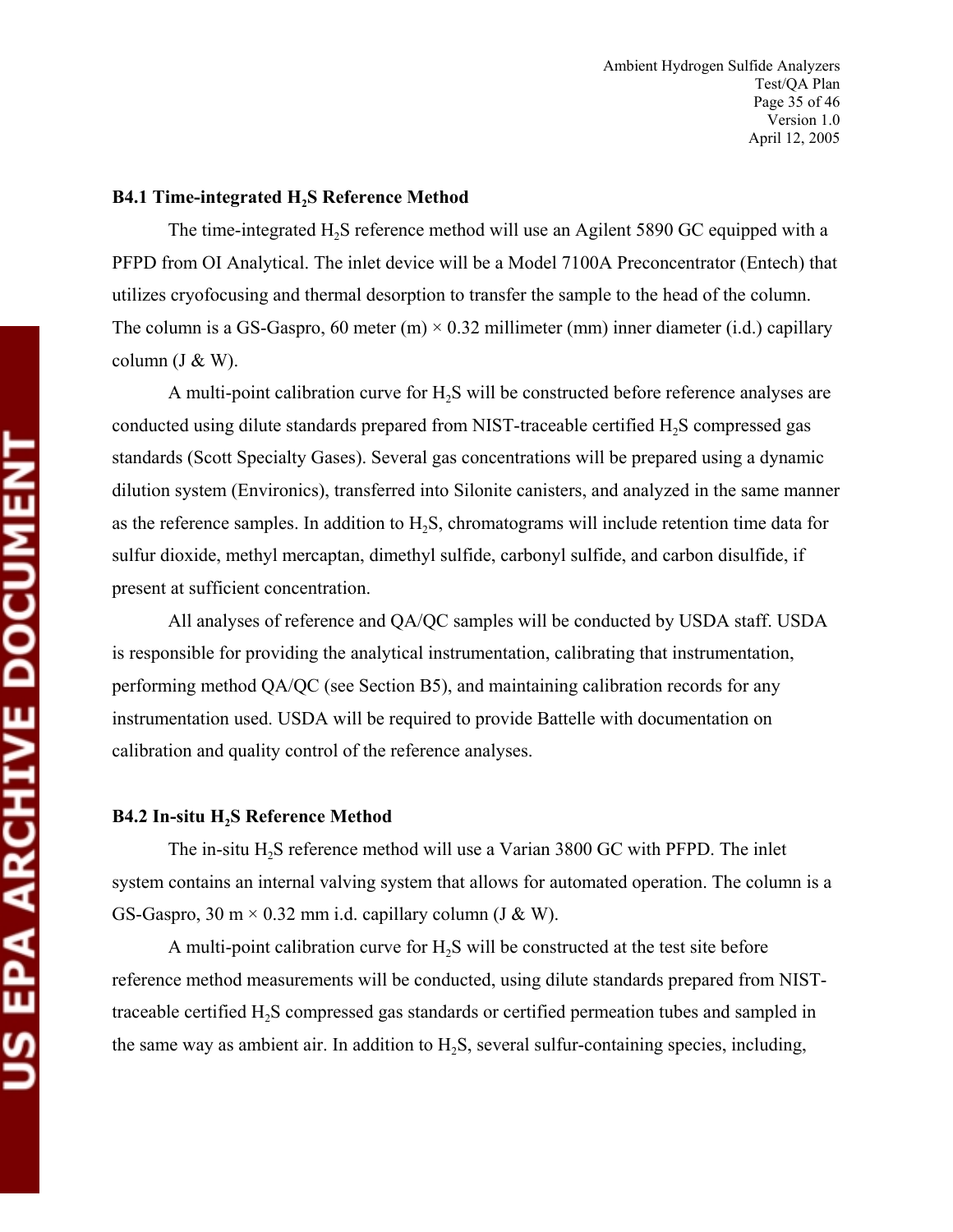sulfur dioxide, methyl mercaptan, dimethyl sulfide, carbonyl sulfide, and carbon disulfide, will also be quantified if present at sufficient concentration.

All analyses of reference and QA/QC samples for the in-situ reference method will be conducted by Applied Measurement Science staff. Applied Measurement Science is responsible for providing the analytical instrumentation, calibrating that instrumentation, performing method QA/QC (see Section B5), and maintaining calibration records for any instrumentation used. Applied Measurement Science will be required to provide Battelle with documentation on calibration and quality control of the reference analyses.

#### **B5 QUALITY CONTROL**

Steps will be taken to maintain the quality of the data collected during this verification test. Table 6 summarizes the quality control requirements for the reference methods during this test**.** Although these requirements differ from the suggested QA procedures outlined in ASTM method D5504-01,<sup>1</sup> they are more appropriate for the detection of ambient  $H_2S$  at ppb levels (versus ppm levels) in an ambient air matrix. Both reference methods will be required to analyze continuing calibration verifications (CCV), quality control samples (QCS), and field blanks. The time-integrated H<sub>2</sub>S reference method will also be required to repeat analyses of 10% of the samples to verify the method precision. The reference analytical procedure will be maintained to meet these requirements. If the analytical performance is outside of the required tolerances, the relevant QC samples will be prepared again and reanalyzed. If performance problems persist, the reference instrument(s) will be recalibrated, and/or affected samples will be reanalyzed. Reference sample results not meeting these requirements will be excluded from comparison to the H2S analyzer results. A minimum of 15 time-integrated reference measurements and 60 insitu reference measurements that meet these QC requirements must be collected for use in the comparability comparisons, as stated in sections B1.1.1.5a and B1.1.1.5b, respectively.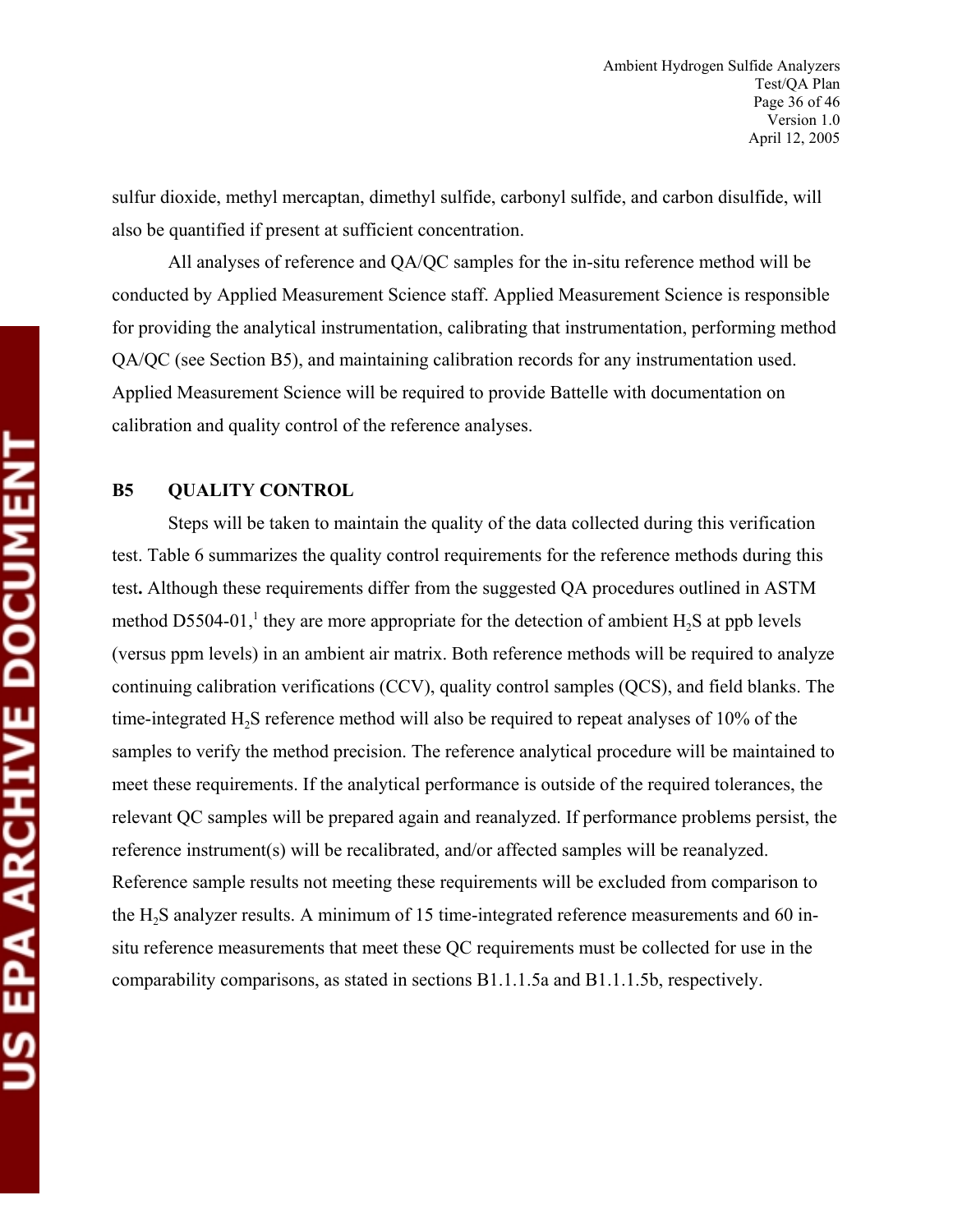| <b>QC</b> Parameter           | <b>Addressed By</b>                                                                                                                                                     | <b>Required Performance</b>                                          |
|-------------------------------|-------------------------------------------------------------------------------------------------------------------------------------------------------------------------|----------------------------------------------------------------------|
| <b>CCV</b>                    | CCV run before analysis of reference<br>samples each day                                                                                                                | %D of CCV result within 30%<br>compared to expected value            |
| <b>QCS</b>                    | QCS run every 4 hours and after analysis<br>of reference samples each day                                                                                               | %D of QCS result within 30%<br>compared to expected value            |
| Replicate $H_2S$<br>precision | Analyze 10% of all samples twice <sup>(a)</sup>                                                                                                                         | Results within 30% of one<br>another                                 |
| Measurement<br>accuracy       | Analyze H <sub>2</sub> S standard from independent<br>source <sup>(b)</sup>                                                                                             | Results within 30% of expected<br>value                              |
| Field blanks                  | Analyze canisters filled with zero air<br>recovered from the field site (weekly) $^{(a)}$<br>Analyze zero air passed through sample<br>manifold (weekly) <sup>(c)</sup> | If blank $>30\%$ of sample H <sub>2</sub> S,<br>data must be flagged |

#### **Table 6. Reference Method Quality Control Requirements and Target Acceptance Criteria**

 $^{(a)}$  Time-integrated H<sub>2</sub>S reference method only.

 $^{(b)}$  This standard will be provided as part of the Performance Evaluation audit (Section C.1.1).

 $^{(c)}$  In-situ H<sub>2</sub>S reference method only.

#### **B6 INSTRUMENT/EQUIPMENT TESTING, INSPECTION, AND MAINTENANCE**

The equipment used for the reference sampling and analysis will be tested, inspected, and maintained as per the standard operating procedures of USDA and Applied Measurement Science, so as to meet the performance requirements established in this document. When Battelle or USDA staff operate and maintain the H<sub>2</sub>S analyzers undergoing testing, those activities will be done as directed by the vendor. Otherwise, operation and maintenance of the analyzers will be the responsibility of the analyzer vendors.

#### **B7 INSTRUMENT CALIBRATION AND FREQUENCY**

The instrumentation used for the reference  $H_2S$  analyses will be calibrated daily on days when reference samples will be analyzed. The calibration of other instrumentation used in this verification test, such as dilution systems and flow readers, will be verified immediately prior to use in this verification test. A minimum of three flow rates for each flow controller or flow reader will be verified with an independent factory-calibrated flow meter.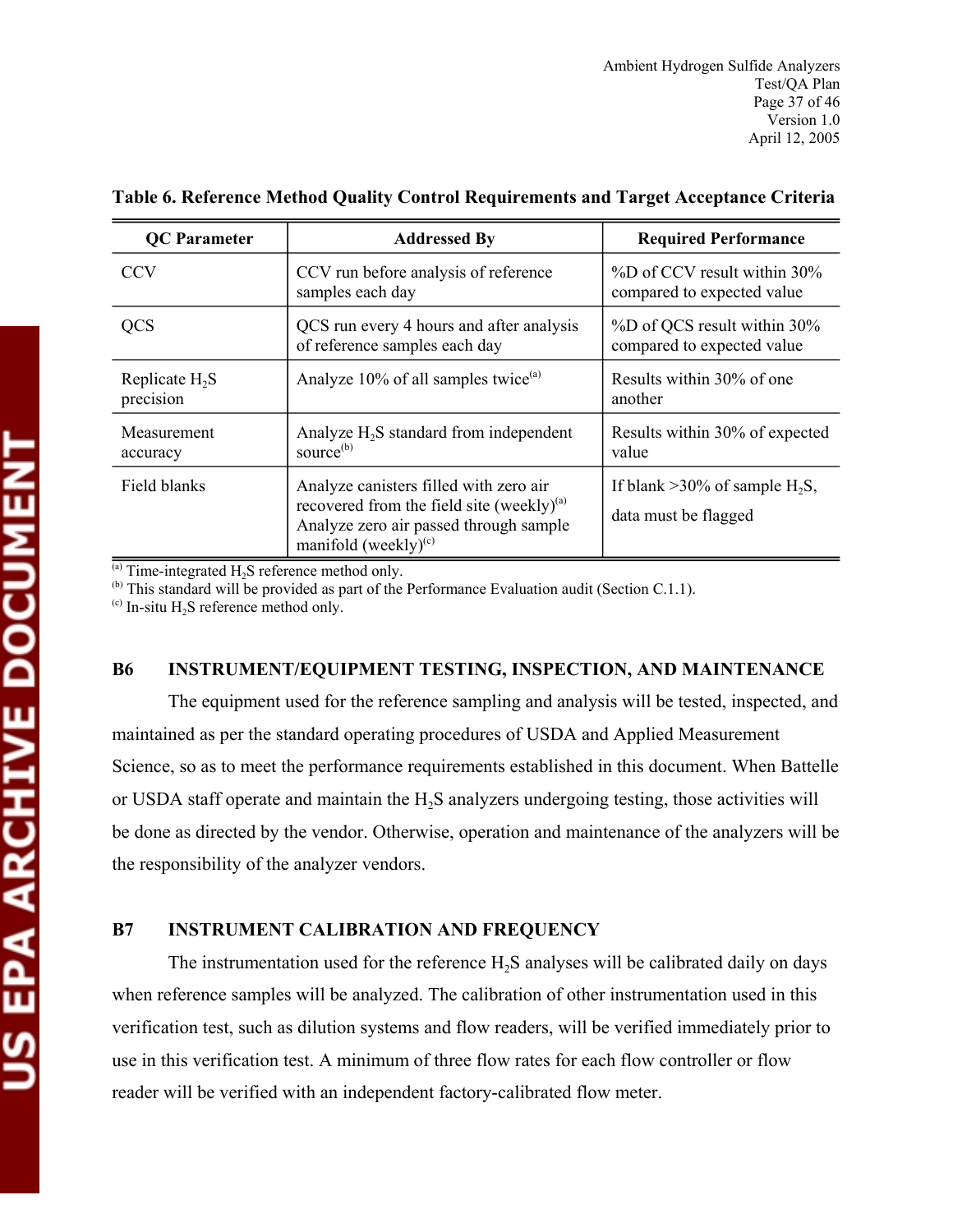The H<sub>2</sub>S analyzers undergoing testing will be calibrated initially by the respective analyzer vendors at the time of installation at the test site using H<sub>2</sub>S gas standards independent of those used for testing activities. Calibration checks will be performed upon direction by the analyzer vendor. In the event that recalibration is necessary, that recalibration will be carried out by the analyzer vendor, or by Battelle staff under the direction of the vendor. All calibrations performed will be documented by Battelle or USDA staff in the project record book dedicated to the respective analyzer.

#### **B8 INSPECTION/ACCEPTANCE OF SUPPLIES AND CONSUMABLES**

All materials, supplies, and consumables will be ordered by the Verification Test Coordinator or designee. Where possible, Battelle will rely on sources of materials and consumables that have been used previously as part of ETV verification testing without problems. Battelle will also rely on previous experience or recommendations from peer reviewers, EPA advisors, USDA staff, Applied Measurement Science, or analyzer vendors. Hydrogen sulfide gas standards will have NIST-traceable certifications.

#### **B9 NON-DIRECT MEASUREMENTS**

Data published previously in the scientific literature will not be used during this verification test.

#### **B10 DATA MANAGEMENT**

Various types of data will be acquired and recorded electronically or manually by Battelle, vendor, USDA, and Applied Measurement Science staff during this verification test. Table 7 summarizes the types of data to be recorded. All maintenance activities, repairs, calibrations, and operator observations relevant to the operation of the  $H<sub>2</sub>S$  analyzers will be documented by Battelle or USDA staff in LRBs. A separate record book will be provided for each participating analyzer. Results from the reference methods, including raw data, analysis,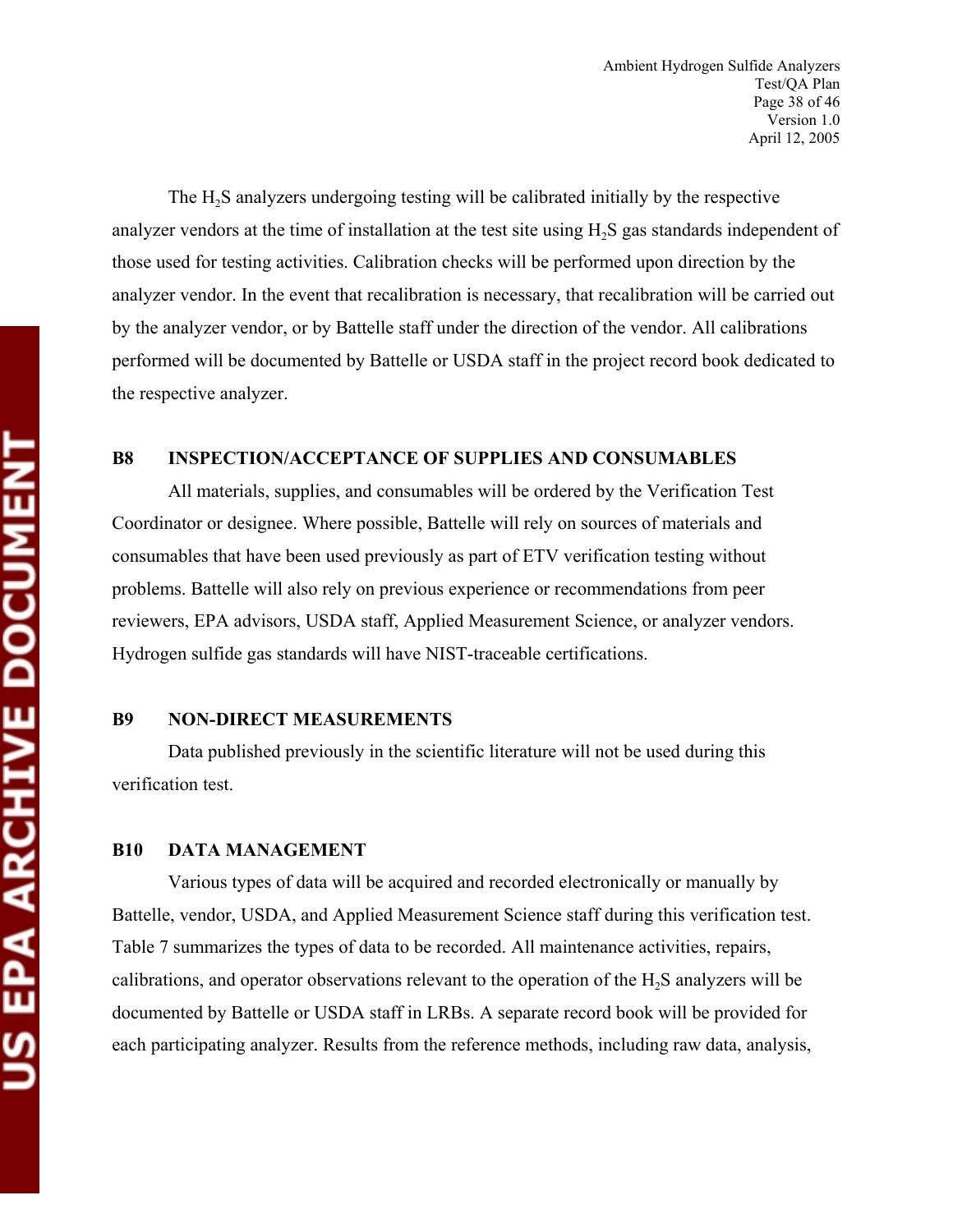and final results, will be compiled by USDA and Applied Measurement Science staff in electronic format, and submitted to Battelle at the conclusion of reference  $H_2S$  analyses.

| Data to Be<br><b>Recorded</b>                                                                                 | <b>Where Recorded</b>                                                                                   | <b>How Often</b><br><b>Recorded</b>                                                                             | <b>By Whom</b>                                                                                                 | <b>Disposition of</b><br>Data                                                                                                   |  |
|---------------------------------------------------------------------------------------------------------------|---------------------------------------------------------------------------------------------------------|-----------------------------------------------------------------------------------------------------------------|----------------------------------------------------------------------------------------------------------------|---------------------------------------------------------------------------------------------------------------------------------|--|
| Dates, times, and<br>details of test<br>events, analyzer<br>maintenance,<br>down time, etc.                   | <b>ETV LRBs</b> or<br>data recording<br>forms                                                           | Start/end of test<br>procedure, and at<br>each change of a<br>test parameter or<br>change of<br>analyzer status | Battelle if on-site;<br><b>USDA</b> if Battelle<br>not on-site                                                 | Used to organize<br>and check test<br>results; manually<br>incorporated in<br>data spreadsheets<br>as necessary                 |  |
| Analyzer<br>calibration<br>information                                                                        | <b>ETV LRBs</b> or<br>electronically                                                                    | At analyzer<br>calibration or<br>recalibration                                                                  | Electronic data by<br>Vendor; Battelle<br>if on-site; USDA<br>if Battelle not on-<br>site                      | Incorporated in<br>verification report<br>as necessary                                                                          |  |
| Analyzer H <sub>2</sub> S<br>readings                                                                         | Recorded<br>electronically by<br>each analyzer and<br>then downloaded<br>to computer at<br>least weekly | Recorded<br>continuously                                                                                        | Analyzer vendor,<br>for transfer to<br>Battelle if on-site;<br>transfer to USDA<br>if Battelle not on-<br>site | Converted to<br>spreadsheet for<br>statistical analysis<br>and comparisons                                                      |  |
| Reference sample<br>collection<br>procedures,<br>reference method<br>procedures,<br>calibrations, QA,<br>etc. | LRBs, or data<br>recording forms                                                                        | Throughout<br>sampling and<br>analysis processes                                                                | <b>USDA</b> and<br>Applied<br>Measurement<br>Science                                                           | Retained as<br>documentation of<br>reference method<br>performance                                                              |  |
| Reference method<br>$H2S$ analysis<br>results                                                                 | Electronically<br>from $H_2S$<br>analytical method                                                      | Every sample<br>analysis                                                                                        | <b>USDA</b> and<br>Applied<br>Measurement<br>Science                                                           | Converted to<br>spreadsheets for<br>calculation of<br>ambient $H_2S$<br>results, and<br>statistical analysis<br>and comparisons |  |

**Table 7. Summary of Data Recording Process** 

Records received by or generated by any Battelle or USDA staff during the verification test will be reviewed by a Battelle staff member within two weeks of generation or receipt,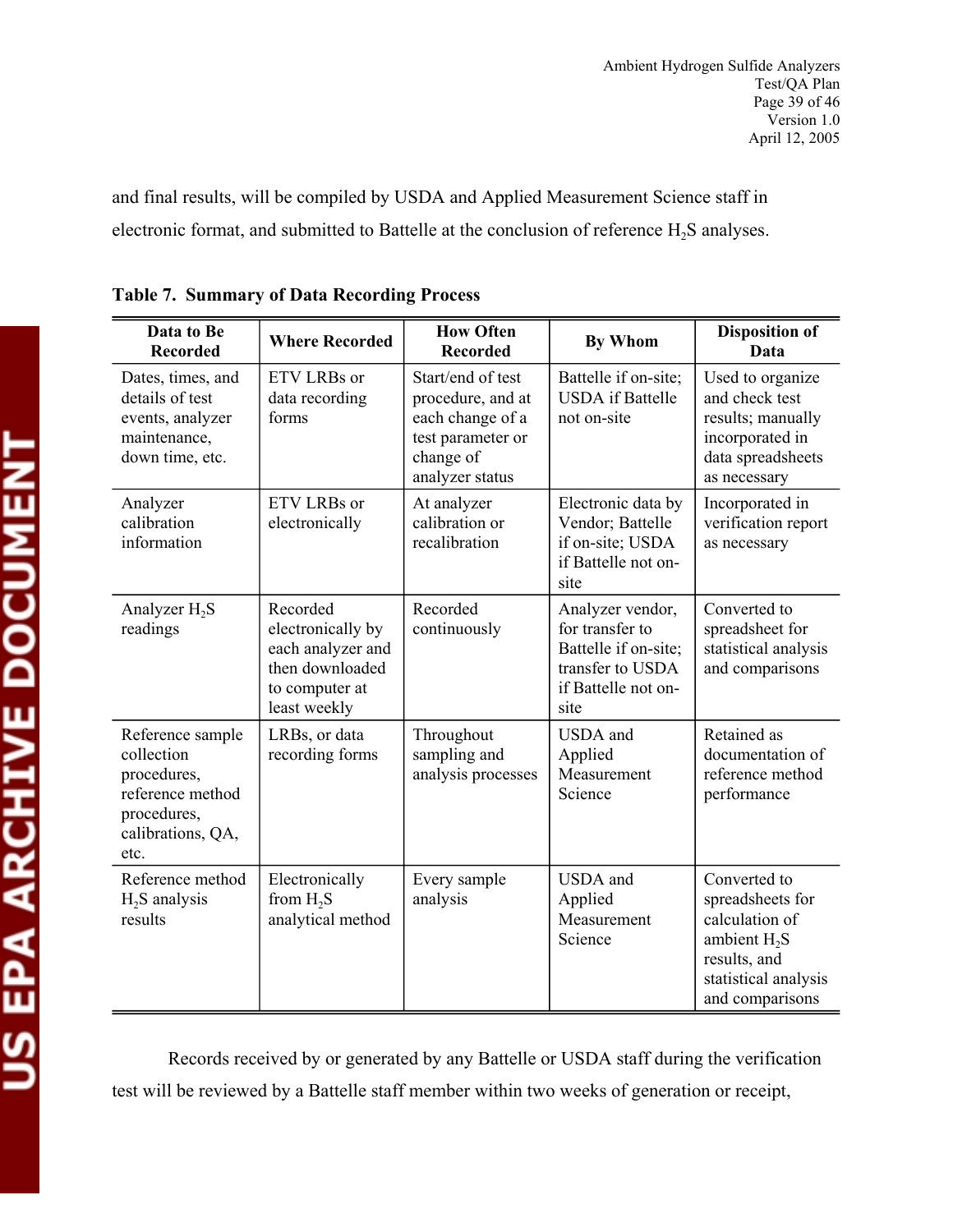respectively, before the records are used to calculate, evaluate, or report verification results. If a Battelle staff member generated the record, this review will be performed by a Battelle technical staff member involved in the verification test, but not the staff member who originally generated the record. The review will be documented by the person performing the review by adding his/her initials and date to the hard copy of the record being reviewed. In addition, any calculations performed by Battelle or USDA staff will be spot-checked by Battelle technical staff to ensure that calculations are performed correctly. Calculations to be checked include any statistical calculations described in this test/QA plan. The data obtained from this verification test will be compiled and reported independently for each  $H<sub>2</sub>S$  analyzer. Results for analyzers from different vendors will not be compared with each other.

Among the QA activities conducted by Battelle QA staff will be an audit of data quality. This audit will consist of a review by the Battelle Quality Manager of at least 10% of the test data. During the course of any such audit, the Battelle Quality Manager will inform the technical staff of any findings and any immediate corrective action that will be taken. If serious data quality problems exist, the Battelle Quality Manager will request that Battelle's AMS Center Manager issue a stop work order. Once the assessment report has been prepared, the Verification Test Coordinator will ensure that a response is provided for each adverse finding or potential problem, and will implement any necessary follow-up corrective action. The Battelle Quality Manager will ensure that follow-up corrective action has been taken.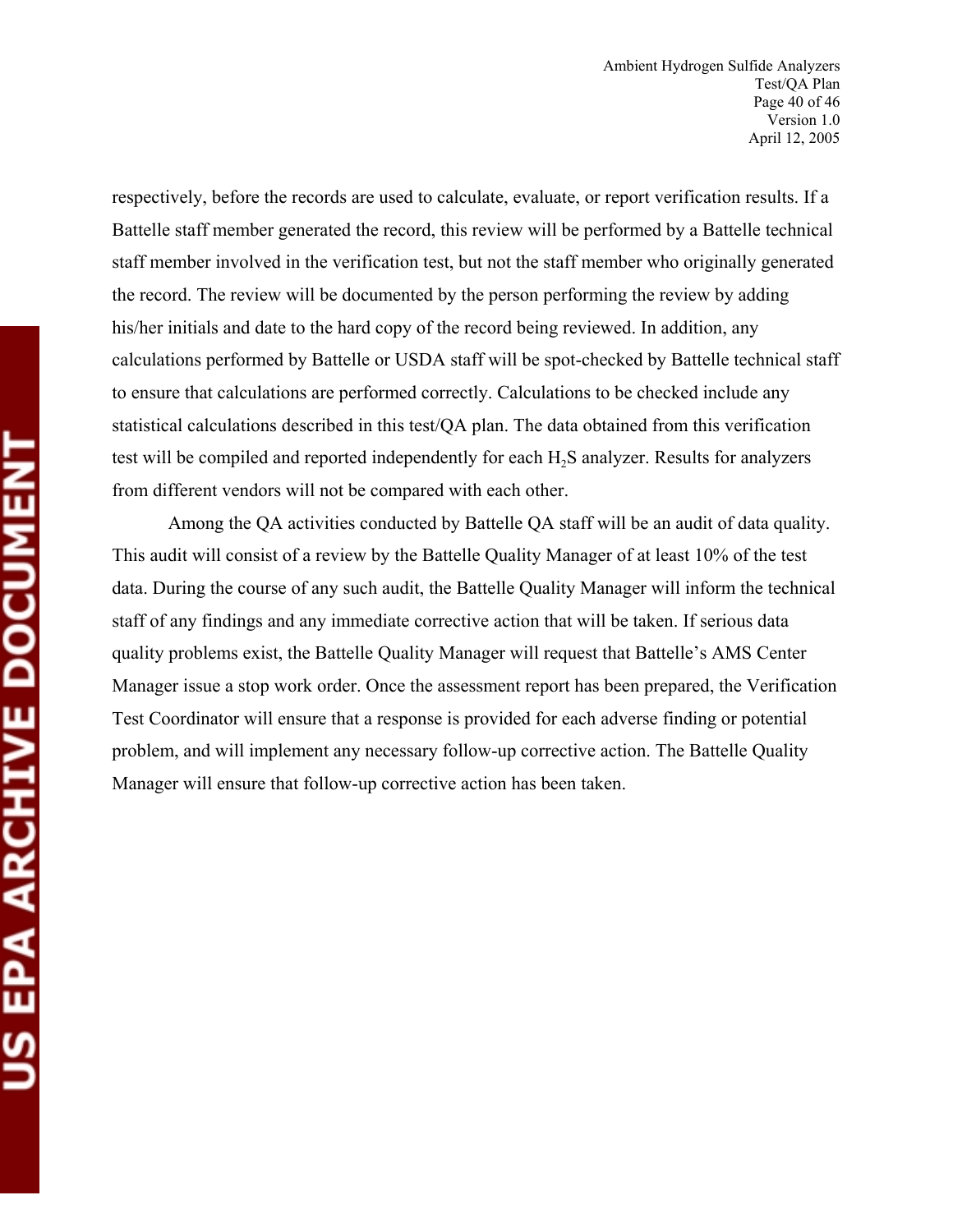#### **SECTION C**

#### **ASSESSMENT AND OVERSIGHT**

#### **C1 ASSESSMENTS AND RESPONSE ACTIONS**

Every effort will be made in this verification test to anticipate and resolve potential problems before the quality of performance is compromised. One of the major objectives of this test/QA plan is to establish mechanisms necessary to ensure this. Internal quality control measures described in this test/QA plan, which is peer reviewed by a panel of outside experts, implemented by the technical staff and monitored by the Verification Test Coordinator, will give information on data quality on a day-to-day basis. The responsibility for interpreting the results of these checks and resolving any potential problems resides with the Verification Test Coordinator. Technical staff have the responsibility to identify problems that could affect data quality or the ability to use the data. Any problems that are identified will be reported to the Verification Test Coordinator, who will work to resolve any issues. Action will be taken to control the problem, identify a solution to the problem, and minimize losses and correct data, where possible. Independent of any EPA QA activities, Battelle will be responsible for ensuring that the following audits are conducted as part of this verification test.

#### **C1.1 Performance Evaluation Audits**

A Performance Evaluation (PE) audit will be conducted to assess the quality of the  $H_2S$ reference method measurements made in this verification test. In the PE audit, key aspects of the reference measurement will be checked by comparison with an independent instrument, or an independent NIST-traceable standard. The PE audit of the H<sub>2</sub>S reference methods will be performed by supplying to each reference method a blind, independent, NIST-traceable H<sub>2</sub>S standard provided by Battelle. The PE samples will be analyzed in the same manner as for all other ambient air samples, and the analytical results for the PE samples will be compared to the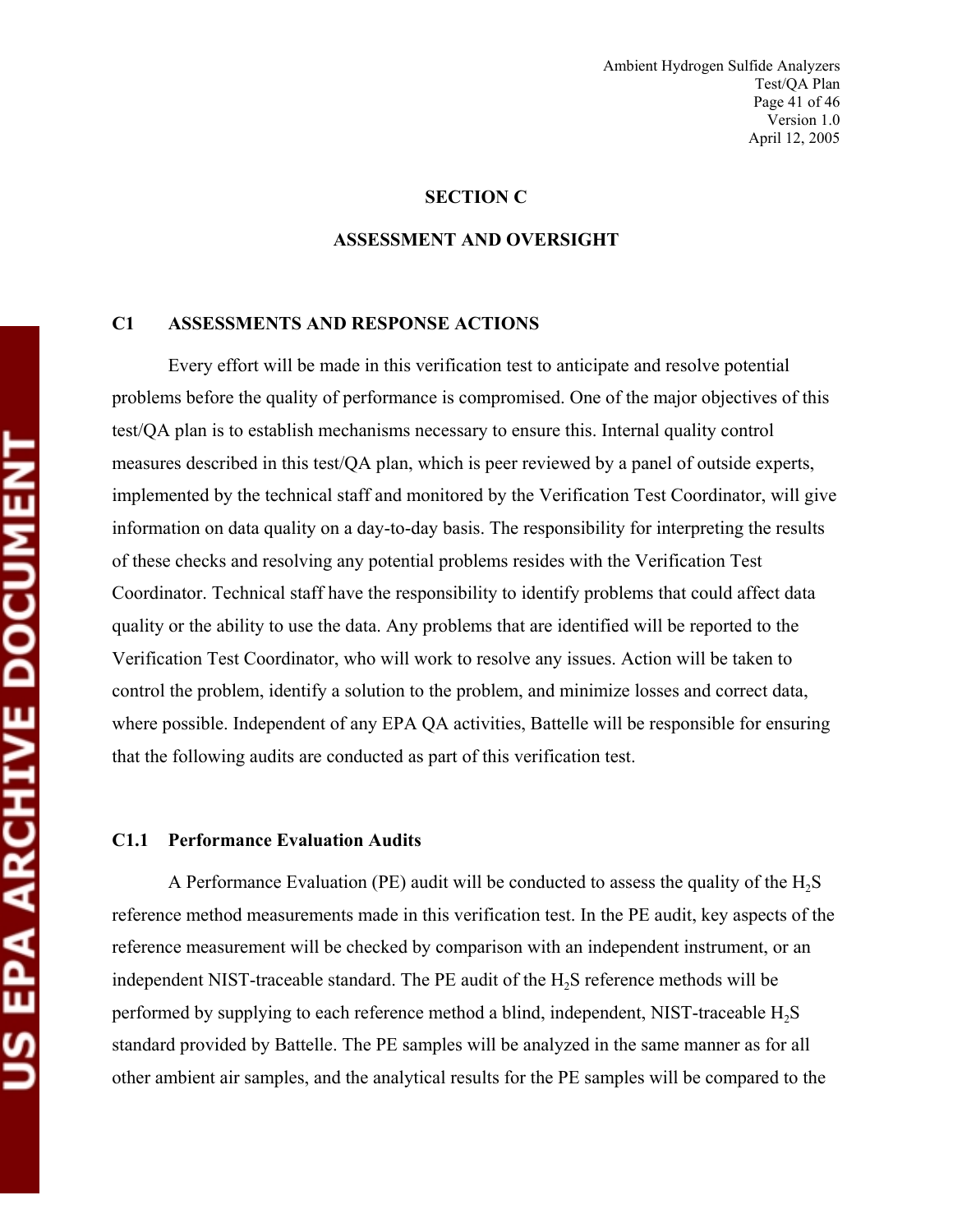Ambient Hydrogen Sulfide Analyzers Test/QA Plan Page 42 of 46 Version 1.0 April 12, 2005

nominal concentration. The target criterion for this PE audit is agreement of the analytical result within 30% of the nominal  $H_2S$  concentration. If the PE audit results do not meet the tolerances required, they will be repeated. If the outlying results persist, a change in reference instrument and a repeat of the PE audit may be considered. This audit will be performed once prior to the start of the test and two times during the verification test, and will be the responsibility of the Verification Test Coordinator or her designee. Since the PE audit samples will be sampled by the reference methods in the same way as reference samples, they will assess each component of the reference method, including inertness of metal sampling components, H<sub>2</sub>S stability in the sampling container (if applicable), and analytical accuracy of the GC-PFPD systems.

A PE audit of the ambient air sample flow rate for the time-integrated reference method will be performed by comparing to an independent flow measurement device. The target criterion for this PE audit is agreement within the expected range (i.e., 2 to 3 milliliters per minute). If used in this verification test, a PE audit of the programmable dilution system will be performed by comparing to an independent flow measurement device. One mid-range flow rate will be audited for each flow controller (i.e., 0.03, 0.3, and 5 Lpm) within the dilution system. The target criterion for this PE audit is agreement within 5% of the flow readings. These audits will be performed once during the verification test, and will be the responsibility of the Verification Test Coordinator or her designee.

#### **C1.2 Technical Systems Audits**

The Battelle Quality Manager will perform a technical systems audit (TSA) at least once during this verification test. The purpose of this audit is to ensure that the verification test is being performed in accordance with the AMS Center QMP<sup>2</sup>, this test/QA plan, published reference methods, and any Standard Operating Procedures (SOPs) used by USDA or Applied Measurement Science. In the TSA, the Battelle Quality Manager, or a designee, may review the reference methods used, compare actual test procedures to those specified or referenced in this plan, and review data acquisition and handling procedures. In the TSA, the Battelle Quality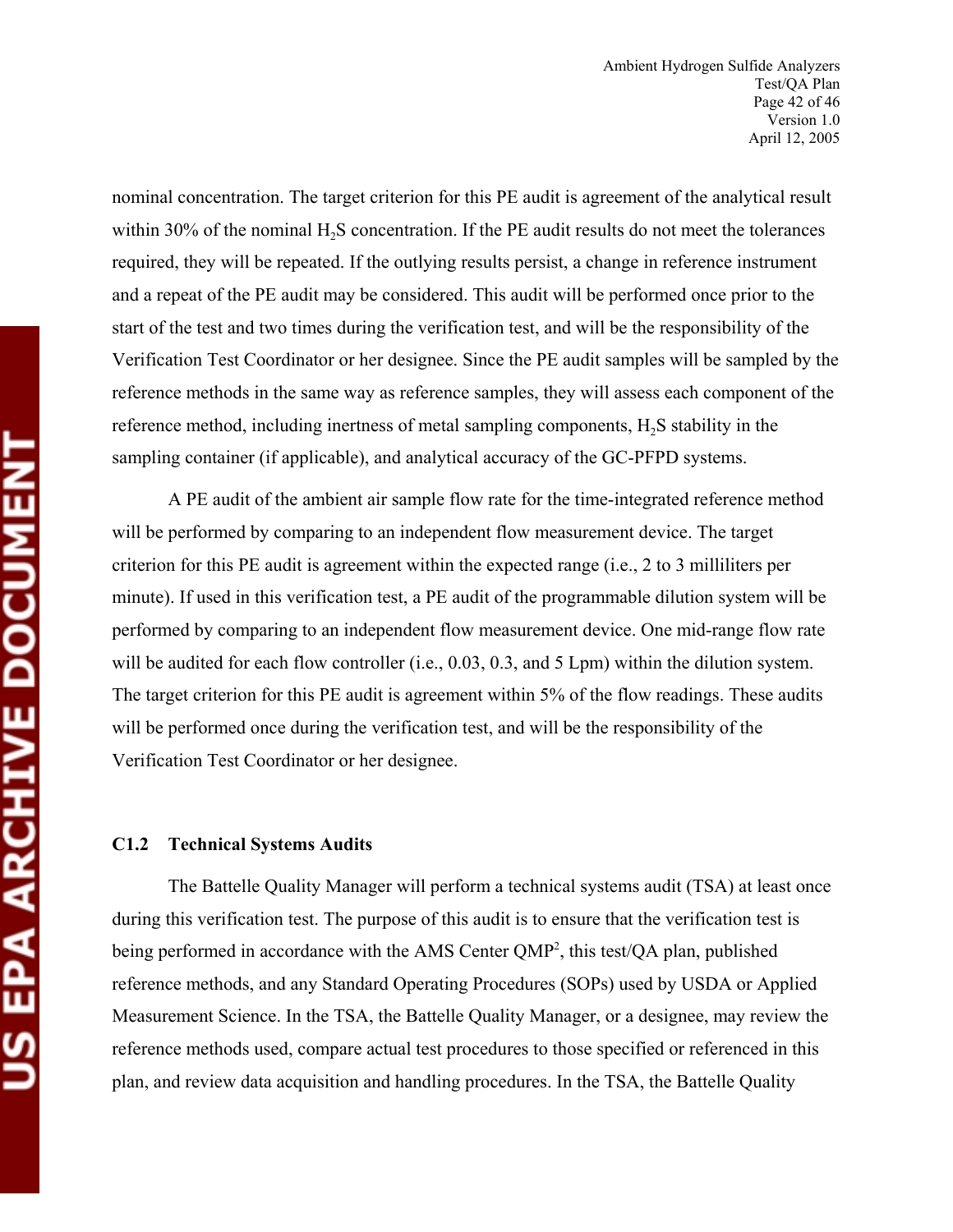manager will tour the test site, observe the H<sub>2</sub>S reference method sampling and sample recovery, inspect documentation of H<sub>2</sub>S sample chain of custody; and review analyzer-specific record books. He will also check gas standard certifications and analyzer data acquisition procedures, and may confer with the analyzer vendors, USDA, and Applied Measurement Science personnel. He may also visit the USDA laboratories where the time-integrated  $H<sub>2</sub>S$  reference method analysis is conducted, to review procedures and adherence to this plan and applicable SOP's. A TSA report will be prepared, including a statement of findings and the actions taken to address any adverse findings. The EPA AMS Center Quality Manager will receive a copy of Battelle's TSA report. At EPA's discretion, EPA QA staff may also conduct an independent on-site TSA during the verification test. The TSA findings will be communicated to technical staff at the time of the audit and documented in a TSA report.

#### **C1.3 Data Quality Audits**

The Battelle Quality Manager will audit at least 10% of the verification data acquired in the verification test. The Battelle Quality Manager will trace the data from initial acquisition, through reduction and statistical comparisons, to final reporting. All calculations performed on the data undergoing the audit will be checked.

#### **C1.4 QA/QC Reporting**

Each assessment and audit will be documented in accordance with Section 3.3.4 of the AMS Center QMP.<sup>2</sup> The results of the technical systems audit will be submitted to EPA. Assessment reports will include the following:

- C Identification of any adverse findings or potential problems
- C Response to adverse findings or potential problems
- C Recommendations for resolving problems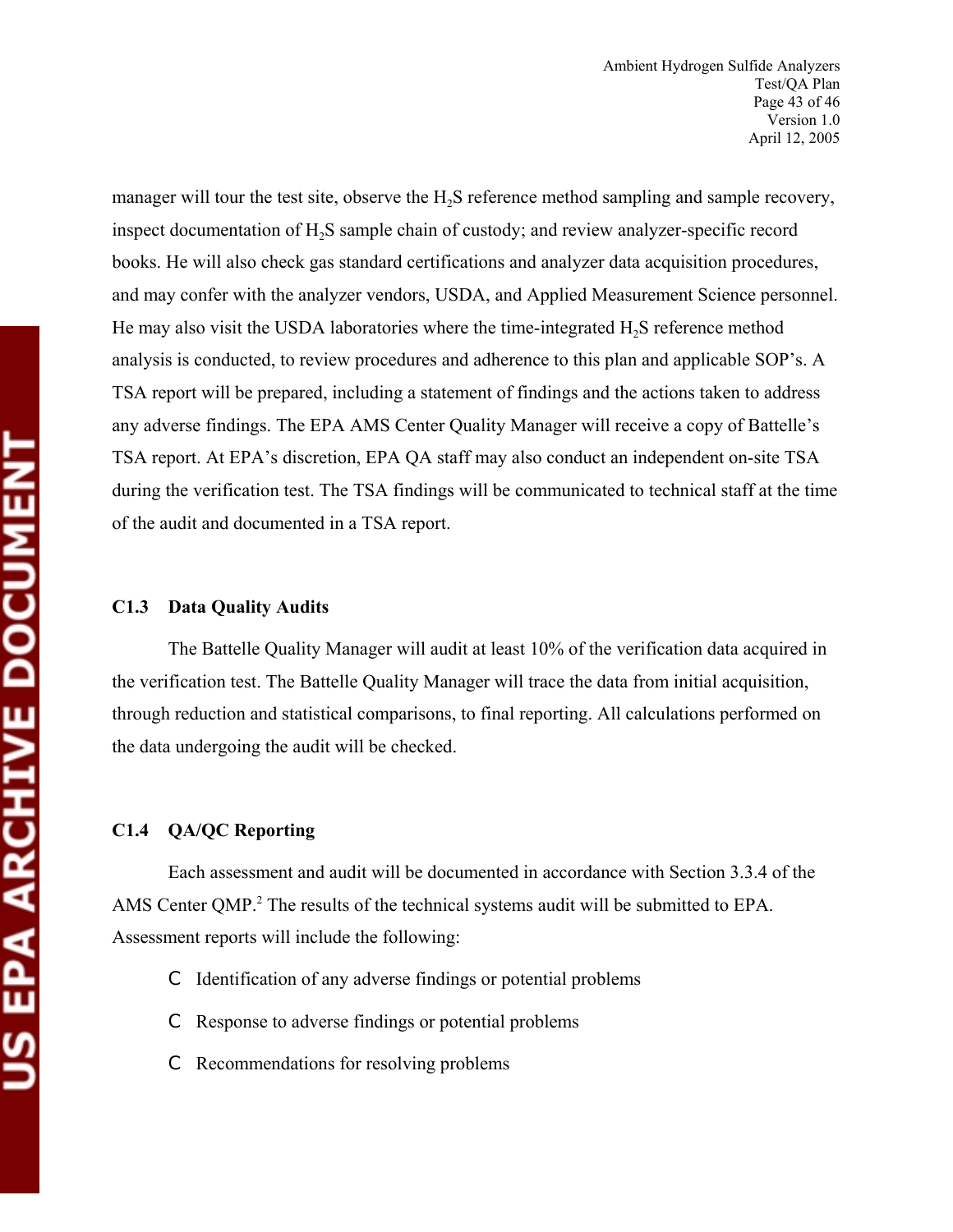- C Confirmation that solutions have been implemented and are effective
- C Citation of any noteworthy practices that may be of use to others.

### **C2 REPORTS TO MANAGEMENT**

The Battelle Quality Manager, during the course of any assessment or audit, will identify to the technical staff performing experimental activities any immediate corrective action that should be taken. If serious quality problems exist, the Battelle Quality Manager is authorized to request that Battelle's AMS Center Manager issue a stop work order. Once the assessment report has been prepared, the Verification Test Coordinator will ensure that a response is provided for each adverse finding or potential problem and will implement any necessary follow-up corrective action. The Battelle Quality Manager will ensure that follow-up corrective action has been taken. The test/QA plan and final report are reviewed by EPA AMS Center QA staff and EPA AMS Center program management staff. Upon final review and approval, both documents will then be posted on the ETV website (www.epa.gov/etv).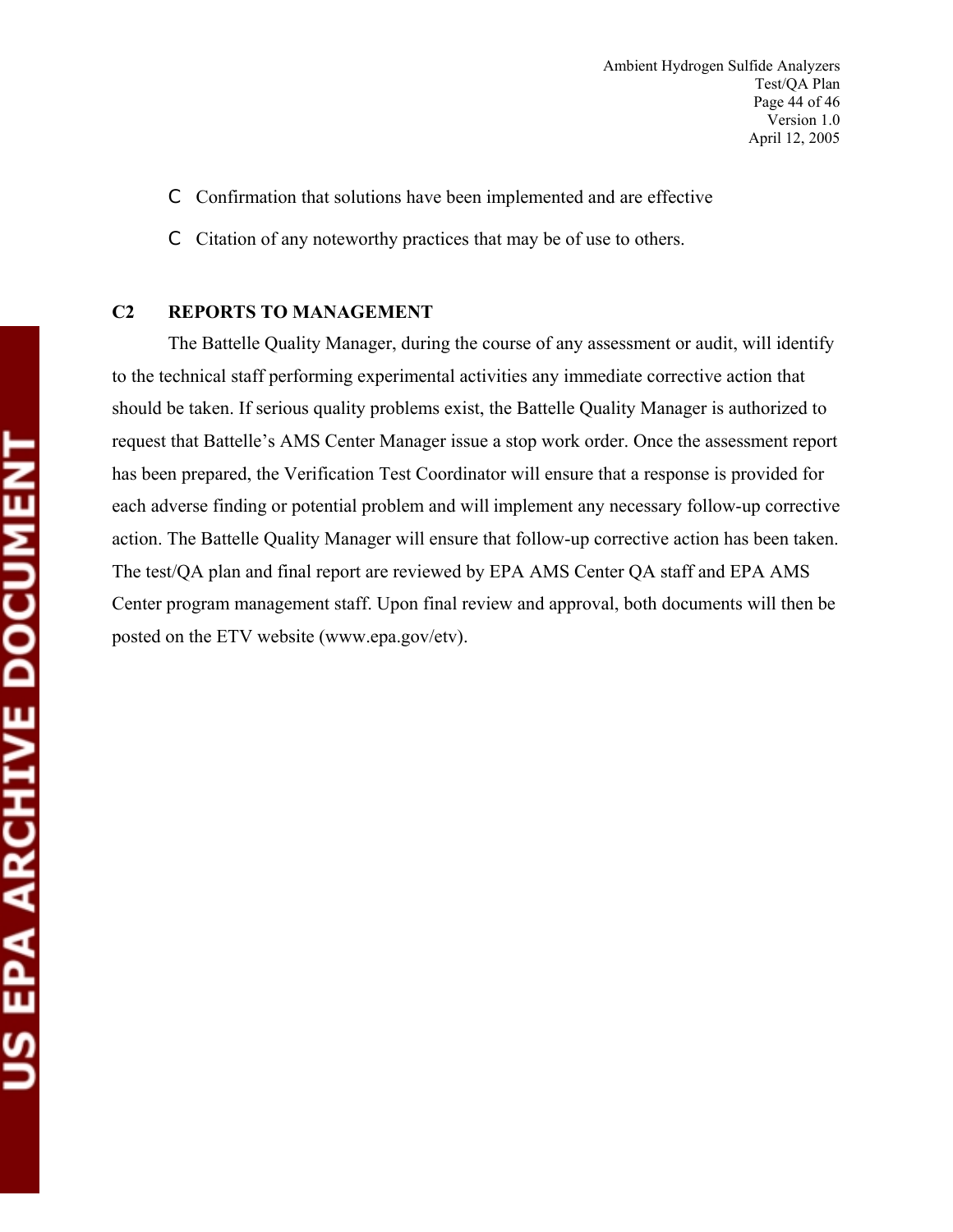#### **SECTION D**

#### **DATA VALIDATION AND USABILITY**

#### **D1 DATA REVIEW, VALIDATION, AND VERIFICATION REQUIREMENTS**

The key data review requirements for the verification test are the analysis of QC samples described in Section B5, a comparison of field data sheet comments against final data to flag any suspect data, and a review of final data to resolve any questions about apparent outliers. The QA audits described within Section C of this document, including the audit of data quality, are designed to assure the quality of the data.

#### **D2 VALIDATION AND VERIFICATION METHODS**

Section C of this test/QA plan provides a description of the validation safeguards employed for this verification test. Data validation and verification efforts include the collection of QC samples as required in this document, and the performance of TSA and PE audits as described in Section C.

#### **D3 RECONCILIATION WITH USER REQUIREMENTS**

This test/QA plan and the resulting ETV verification report(s) will be subjected to review by the H2S analyzer vendors, USDA, Applied Measurement Science, EPA, and external expert peer reviewers. These reviews will assure that this test/QA plan and the resulting report(s) meet the needs of potential users and permitters of H<sub>2</sub>S analyzers. The final report(s) will be submitted to EPA in Word Perfect and Adobe pdf format and subsequently posted on the ETV website.